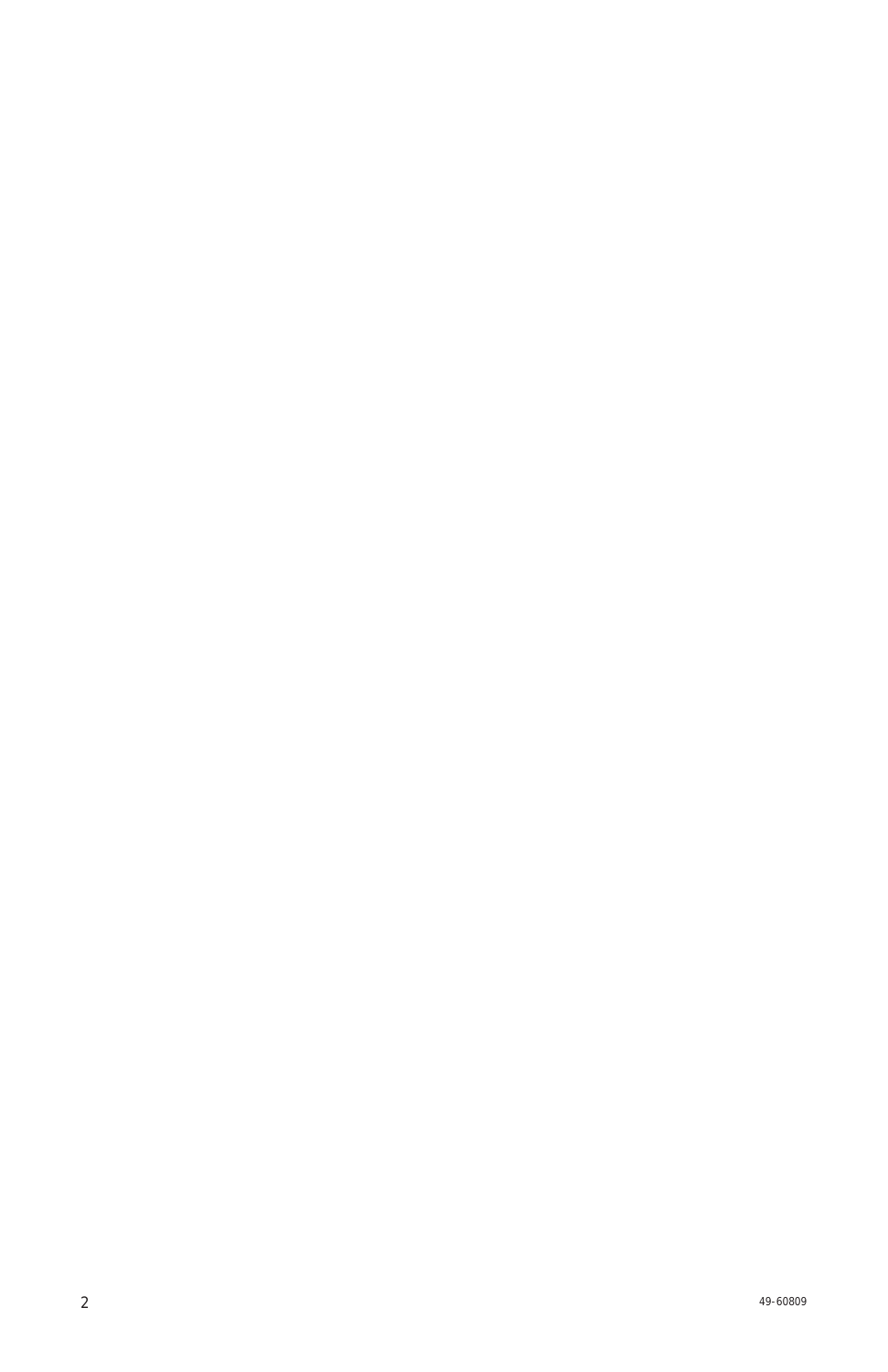# ENGLISH

# **TABLE OF CONTENTS**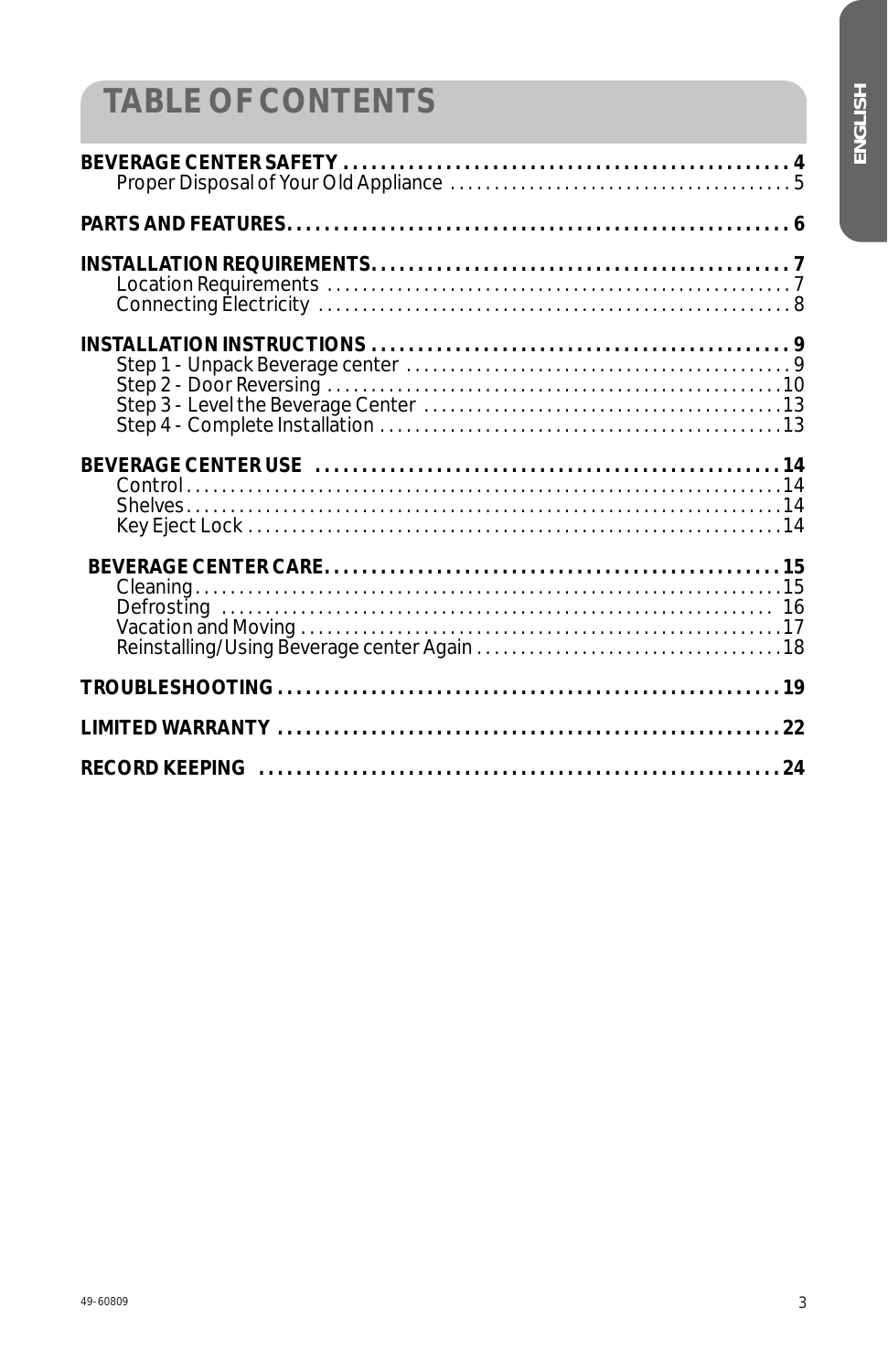### **IMPORTANT SAFETY INSTRUCTIONS**

**AWARNING** To reduce the risk of fire, explosion, electrical shock, injury to persons, or damage when using the beverage center, follow basic precautions, including the following:

- $\blacksquare$  Use this appliance only for its intended purpose as described in this user manual.
- This appliance must be properly installed in accordance with the installation instructions before it is used. See grounding instructions in the installation section.
- $\blacksquare$  Plug into a grounded 3 prong outlet.
- Do not remove ground prong.
- Do not use an adapter or extension cord.
- Do not repair or replace any part of the appliance unless specifically recommended in the manual. All other servicing should be referred to a qualified technician.
- Disconnect power before servicing.
- $\blacksquare$  Replace all parts and panels before operating.
- $\blacksquare$  Use nonflammable cleaner.
- Do not store or use gasoline or other flammable vapors and liquids in the vicinity of this or any other appliance.
- $\blacksquare$  Do not store explosive substances such as aerosol cans with a flammable propellant in this appliance.
- Before discarding or removing from service, remove the door. This will reduce the possibility of danger to children.
- $\blacksquare$  To avoid serious injury or death, children should not stand on, or play in or with the appliance.
- $\blacksquare$  Children and persons with reduced physical, sensory or mental capabilities or lack of experience and knowledge can use this appliance only if they are supervised or have been given instructions on safe use and understand the hazards involved.
- $\blacksquare$  This appliance is intended to be used in household and similar applications such as: staff kitchen areas in shops, offices and other working environments; farm houses; by clients in hotels, motels, bed & breakfast and other residential environments; catering and similar non-retail applications.

**ACAUTION To reduce the risk of injury when using your beverage** center, follow these basic safety precautions.

- Do not clean glass shelves or covers with warm water when they are cold. Glass shelves and covers may break if exposed to sudden temperature changes or impact, such as bumping or dropping. Tempered glass is designed to shatter into many small pieces if it breaks.
- $\blacksquare$  Keep fingers out of the "pinch point" areas; clearances between the door and cabinet are necessarily small. Be careful closing door when children are in the area.
- $\blacksquare$  This unit is designed for storing and cooling beverages. Do not store perishable foods in this unit.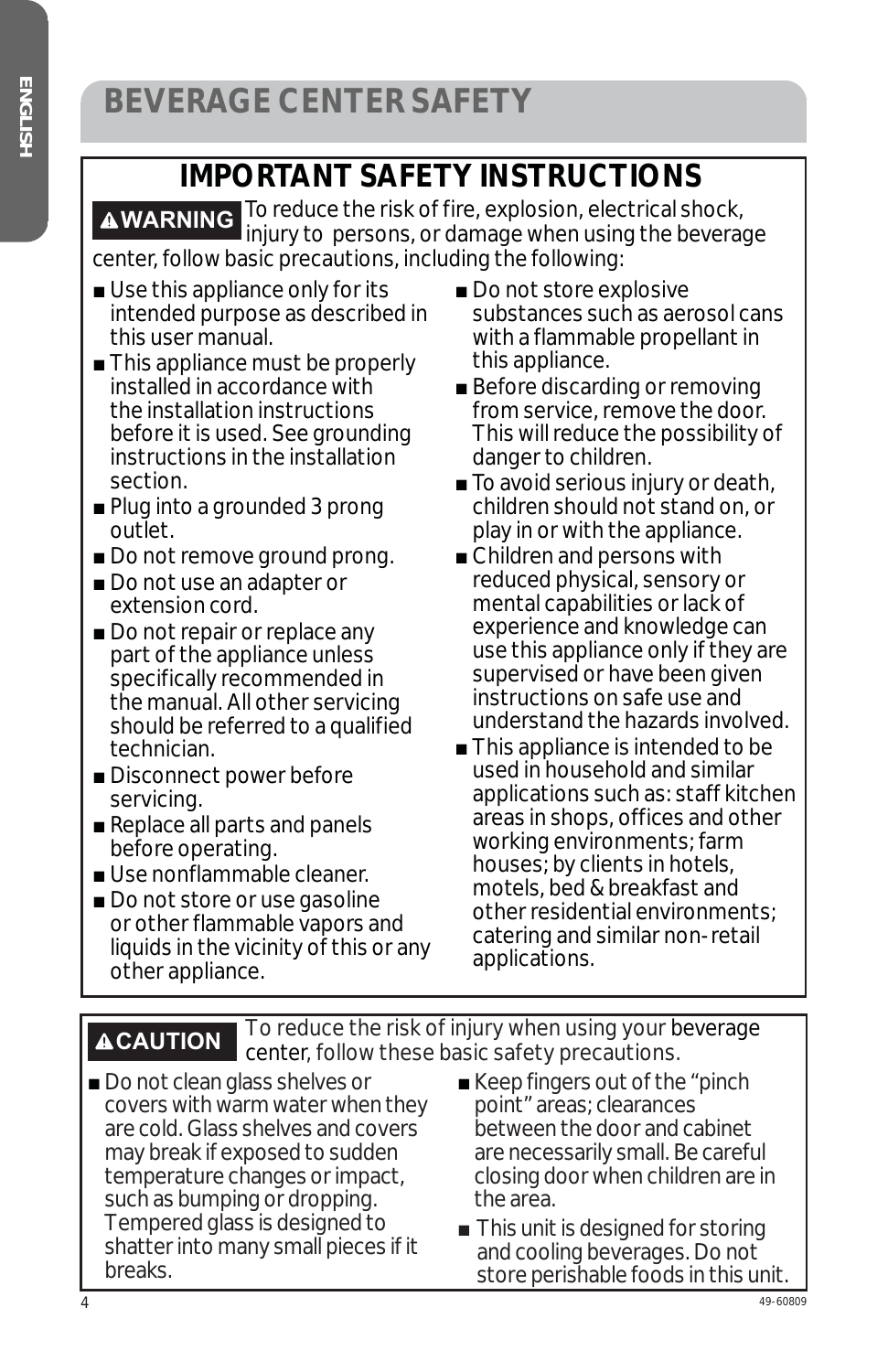## **STATE OF CALIFORNIA PROPOSITION 65 WARNINGS:**

**AWARNING** This product contains one or more chemicals known to the State of California to cause cancer and birth defects or other reproductive harm.

# **WARNING EXPLOSION HAZARD Flammable Refrigerant**

**This appliance contains isobutane refrigerant, R600a, a natural gas with high environmental compatibility. However, it is also combustible. Adhere to the warnings below to reduce the risk of injury or property damage.**

- **1)** When handling, installing and operating the appliance, care should be taken to avoid damage to the refrigerant tubing.
- **2)** Service shall only be performed by authorized service personnel. Use only manufacturer-authorized service parts.
- **3**) Dispose of beverage center in accordance with Federal and Local Regulations. Flammable refrigerant and insulation material used require special disposal procedures. Contact your local authorities for the environmentally safe disposal of your beverage center.
- **4)** Keep ventilation openings in the appliance enclosures or in the built-in structure clear of obstruction.
- **5)** Do not use mechanical devices or other means to accelerate the defrosting process.
- **6)** Do not damage refrigerant circuit.
- **7)** Do not use electrical appliances inside the storage compartment of the appliance.

# **PROPER DISPOSAL OF YOUR OLD APPLIANCE**

#### **WARNING SUFFOCATION AND ENTRAPMENT HAZARD**

Failure to follow these disposal instructions can result in death or serious injury.

**IMPORTANT:** Child entrapment and suffocation are not problems of the past. Junked or abandoned appliances are still dangerous even if they will sit for "just a few days." If you are getting rid of your old appliance, please follow the instructions below to help prevent accidents.

#### **Before You Throw Away Your Old Appliance:**

 $\blacksquare$  Take off the door.

**Example 20 Leave the shelves in place so that children may not easily climb inside.**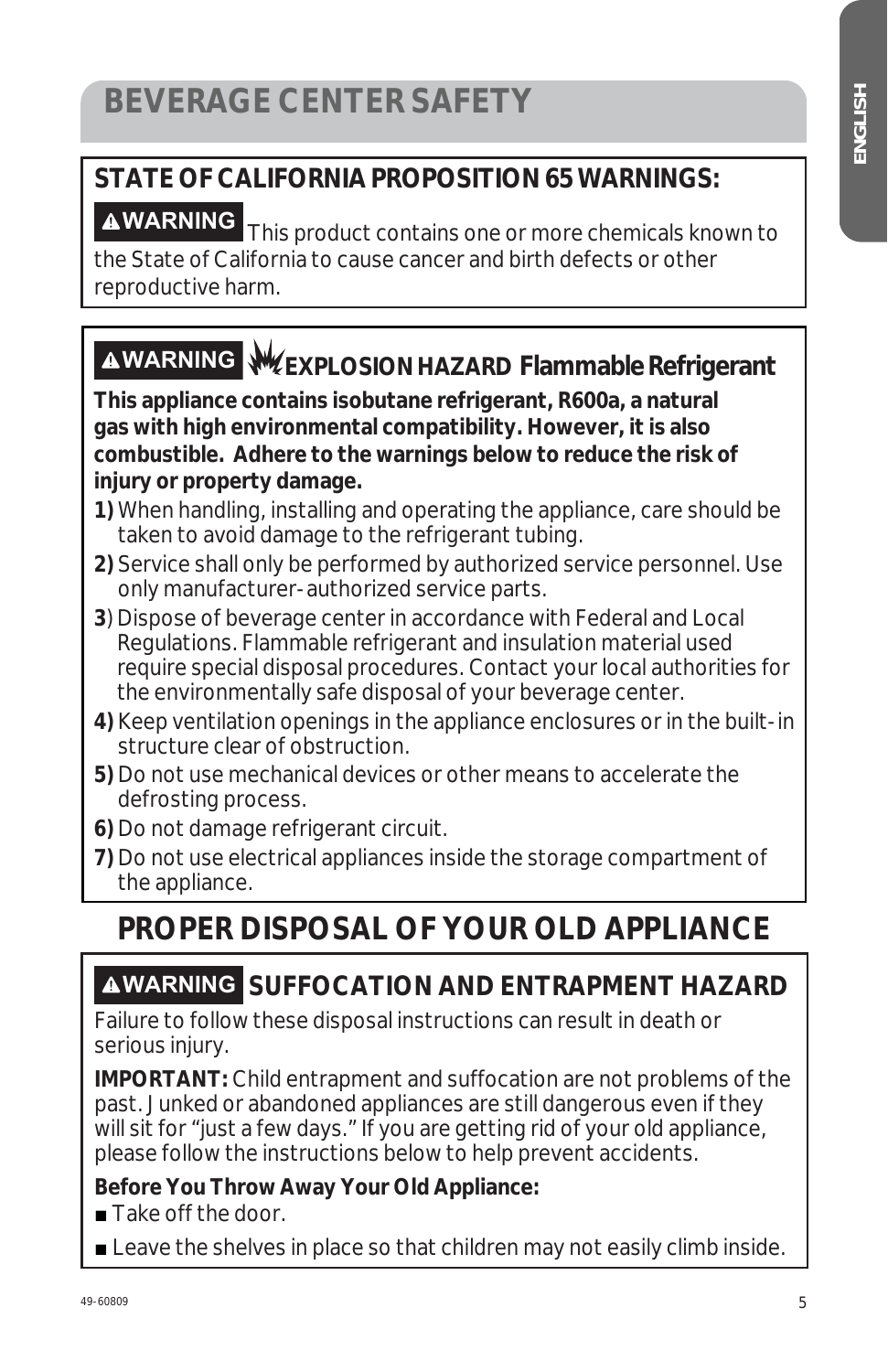# **BEVERAGE CENTER SAFETY**

#### **PROPER DISPOSAL OF YOUR OLD APPLIANCE (Cont.)**

#### **Refrigerant and Foam Disposal**:

Dispose of beverage center in accordance with Federal and Local Regulations. Flammable refrigerant and insulation material used require special disposal procedures. Contact your local authorities for the environmentally safe disposal of your beverage center.

### **READ AND SAVE THESE INSTRUCTIONS**

#### **PARTS AND FEATURES**

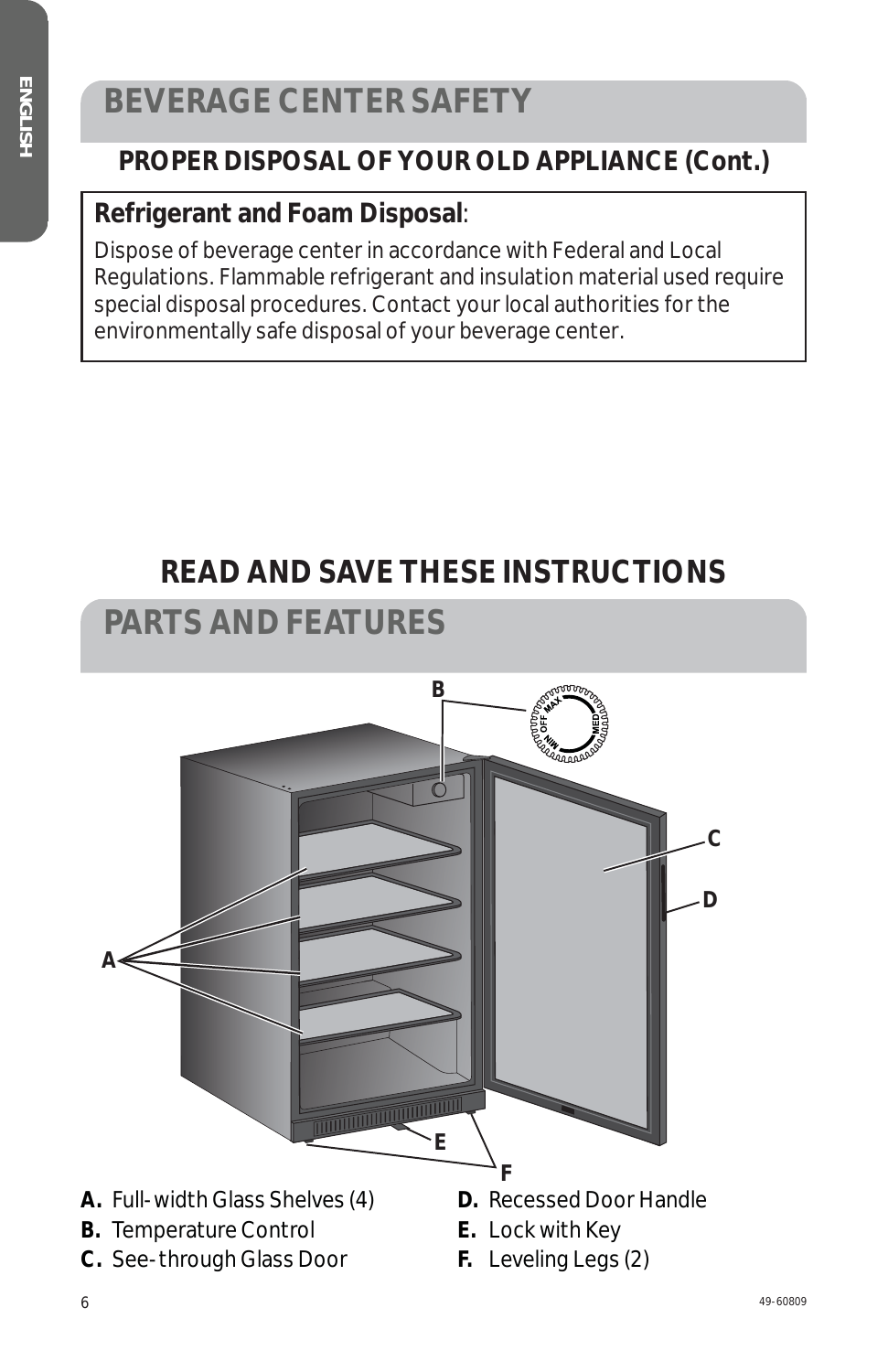# **INSTALLATION REQUIREMENTS**

#### **LOCATION REQUIREMENTS**

# **WARNING**



**Explosion and Fire Hazard**

**Keep flammable materials and vapors, such as gasoline, away from appliance.** 

**Failure to do so can result in death, explosion or fire.** 

#### **Recommended Clearances:**



**IMPORTANT:** This beverage center is designed for freestanding installation only. It should not be recessed or built-in an enclosed cabinet. To ensure your beverage center works at optimum efficiency, you should install it in a location where there is proper air circulation, and electrical connections.

#### **LOCATION REQUIREMENTS**

- Do not install the beverage center where the temperature will go below 55°F (13°C) because it will not run often enough to maintain proper temperatures.
- Do not install the beverage center where the temperature will go above 110°F (43°C) because it will not perform properly.
- Install it on a floor strong enough to support it fully loaded.
- Do not install the beverage center in a location exposed to water (rain, etc.) or direct sunlight.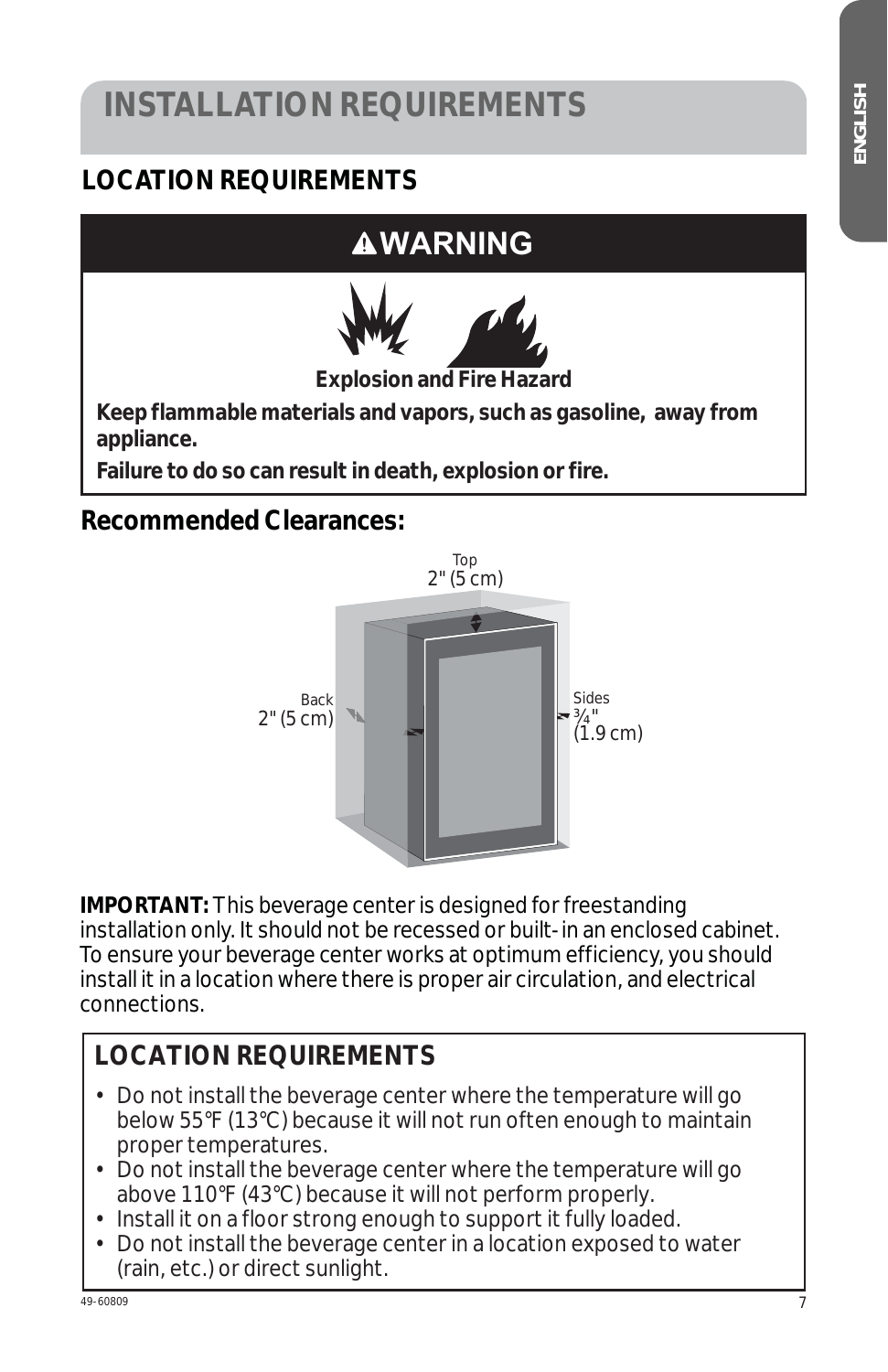#### **CONNECTING ELECTRICITY**

# **AWARNING ELECTRICAL SHOCK HAZARD**

Plug into a grounded 3-prong outlet. Do not remove the ground prong. Do not use an adapter. Do not use an extension cord. Failure to follow these instructions can result in death, fire, or

electrical shock.

**Do not, under any circumstances, cut or remove the third (ground) prong from the power cord. For personal safety, this appliance must be properly grounded.**

The power cord of this appliance is equipped with a 3-prong (grounding) plug which mates with a standard 3-prong (grounding) wall outlet to minimize the possibility of electric shock hazard from this appliance.

Have the wall outlet and circuit checked by a qualified electrician to make sure the outlet is properly grounded.

Where a standard 2-prong wall outlet is encountered, it is your personal responsibility and obligation to have it replaced with a properly grounded 3-prong wall outlet.

The beverage center should always be plugged into its own individual electrical outlet which has a voltage rating that matches the rating plate.

A 115 Volt AC, 60 Hz, 15- or 20-amp fused, grounded electrical supply is required. This provides the best performance and also prevents overloading house wiring circuits which could cause a fire hazard from overheated wires.

Never unplug your beverage center by pulling on the power cord. Always grip plug firmly and pull straight out from the outlet.

Immediately discontinue use of a damaged supply cord. If the supply cord is damaged, it must be replaced by a qualified service professional with an authorized service part from the manufacturer.

When moving the beverage center away from the wall, be careful not to roll over or damage the power cord.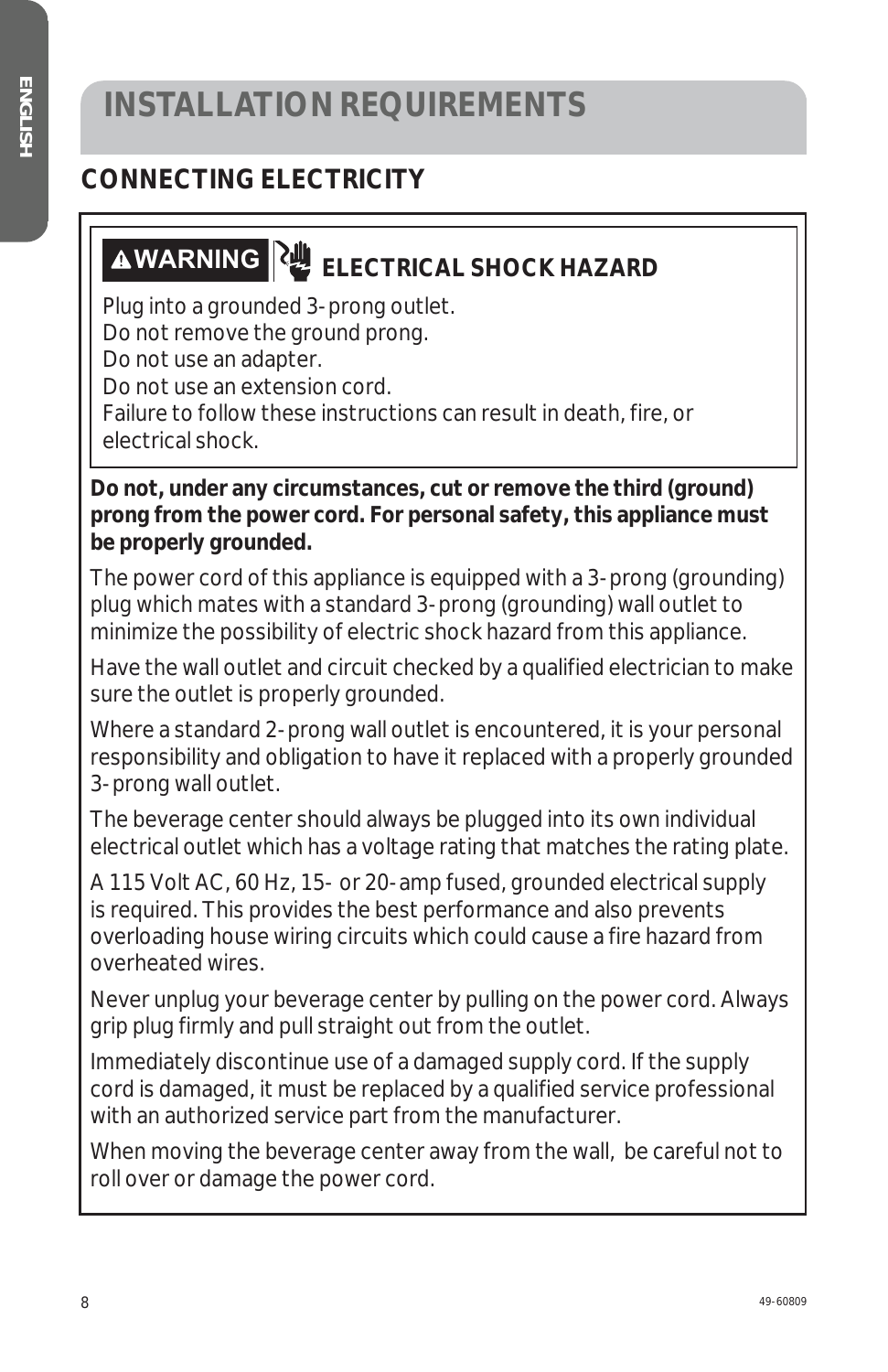#### **STEP 1 - UNPACK BEVERAGE CENTER**

#### **WARNING**



**Explosion and Fire Hazard**

**Do not puncture refrigerant tubing. Follow handling instructions carefully. Flammable refrigerant used. Failure to do so can result in death, explosion or fire.** 

**IMPORTANT:** Handle with care when moving beverage center to avoid either damaging the refrigerant tubing or increasing the risk of a leak.

**IMPORTANT:** When moving the beverage center, never tilt it more than a 45° angle. This could damage the compressor and the sealed system. If the beverage center has been placed in a horizontal position for any period of time, wait 30 minutes before plugging in the beverage center to allow the refrigerant to settle.

#### **REMOVE PACKAGING**

 $\blacksquare$  Remove tape and glue residue from surfaces before turning on the beverage center. Rub a small amount of liquid dish soap over the adhesive with your fingers. Wipe with warm water and dry.

 **NOTE:** Do not use sharp instruments, rubbing alcohol, flammable fluids, or abrasive cleaners to remove tape or glue. These products can damage the surface of your beverage center. For more information, see "Beverage Center Safety."

 $\blacksquare$  Dispose of/recycle all packaging materials.

#### **CLEAN BEFORE USING**

After you remove all of the packaging materials, clean the inside of the beverage center before using it. See the cleaning instructions in "Beverage Center Care."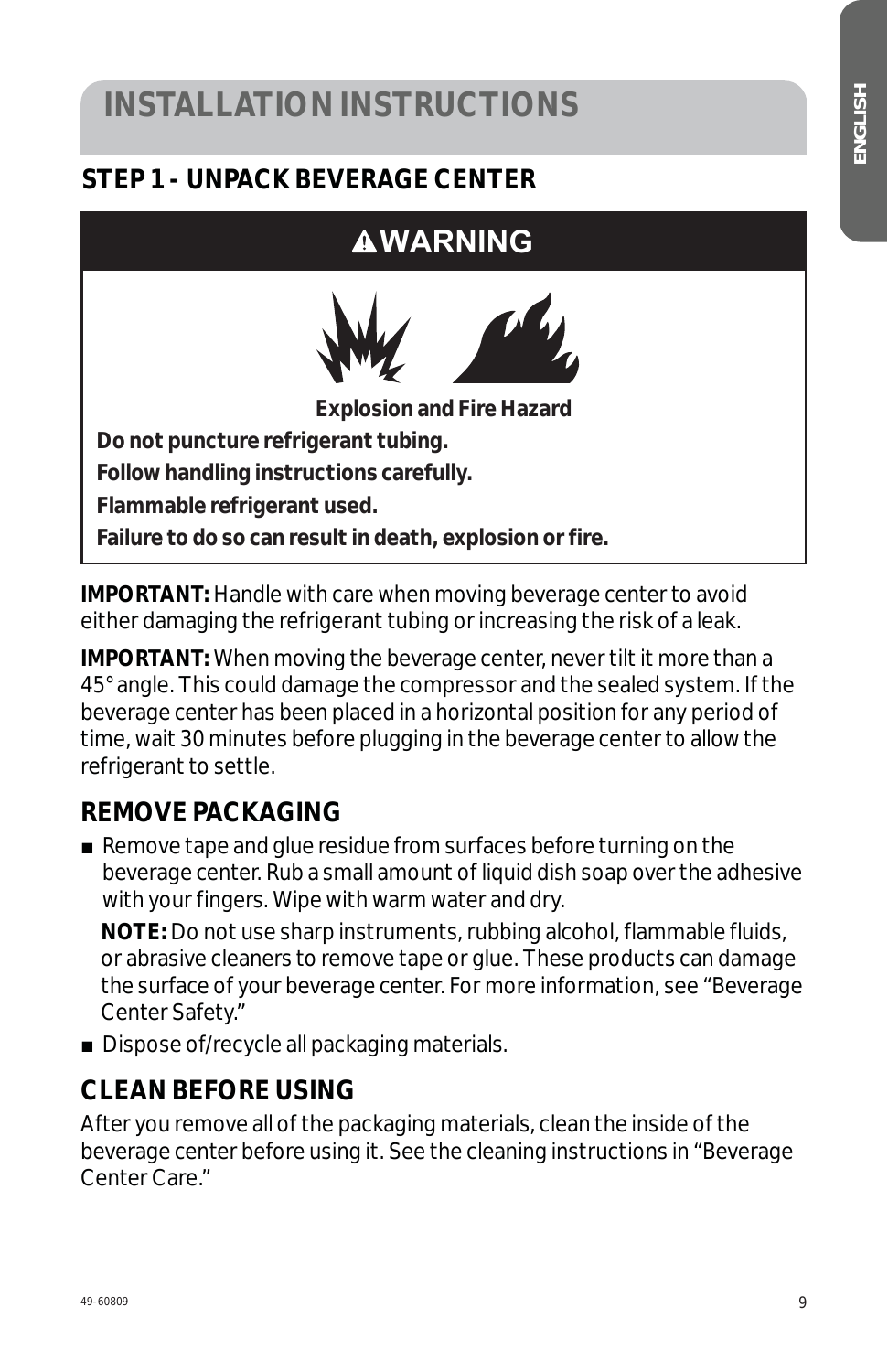# **INSTALLATION REQUIREMENTS**

#### **STEP 2 - DOOR REVERSING (Optional)**

**AWARNING** Follow all steps when reversing the door swing. Failure to follow these instructions, leaving off parts, or overtightening screws, can lead to the door falling off and result in injury and property damage.

The door hinges are factory installed on the right-hand side. If you want the doors to open from the opposite direction, you can reverse the door swing.

#### **TOOLS NEEDED**

- 5/16" Hex-head Wrench
- 3 mm Hex Key
- Putty Knife

#### **IMPORTANT:**

- Before you begin, unplug the beverage center, or disconnect power.
- The door is heavy and fragile and the door front is glass. To avoid door glass breakage, use both hands and grasp only the sides of the door to remove.
- **1.** Using two or more people, gently lay the beverage center on its back.
- **2.** Using a 5/16" hex-head wrench, remove the three hexagonal screws fastening the bottom hinge to the cabinet, and set aside.



**3.** Remove the bottom hinge and the two washers. Set the washers aside.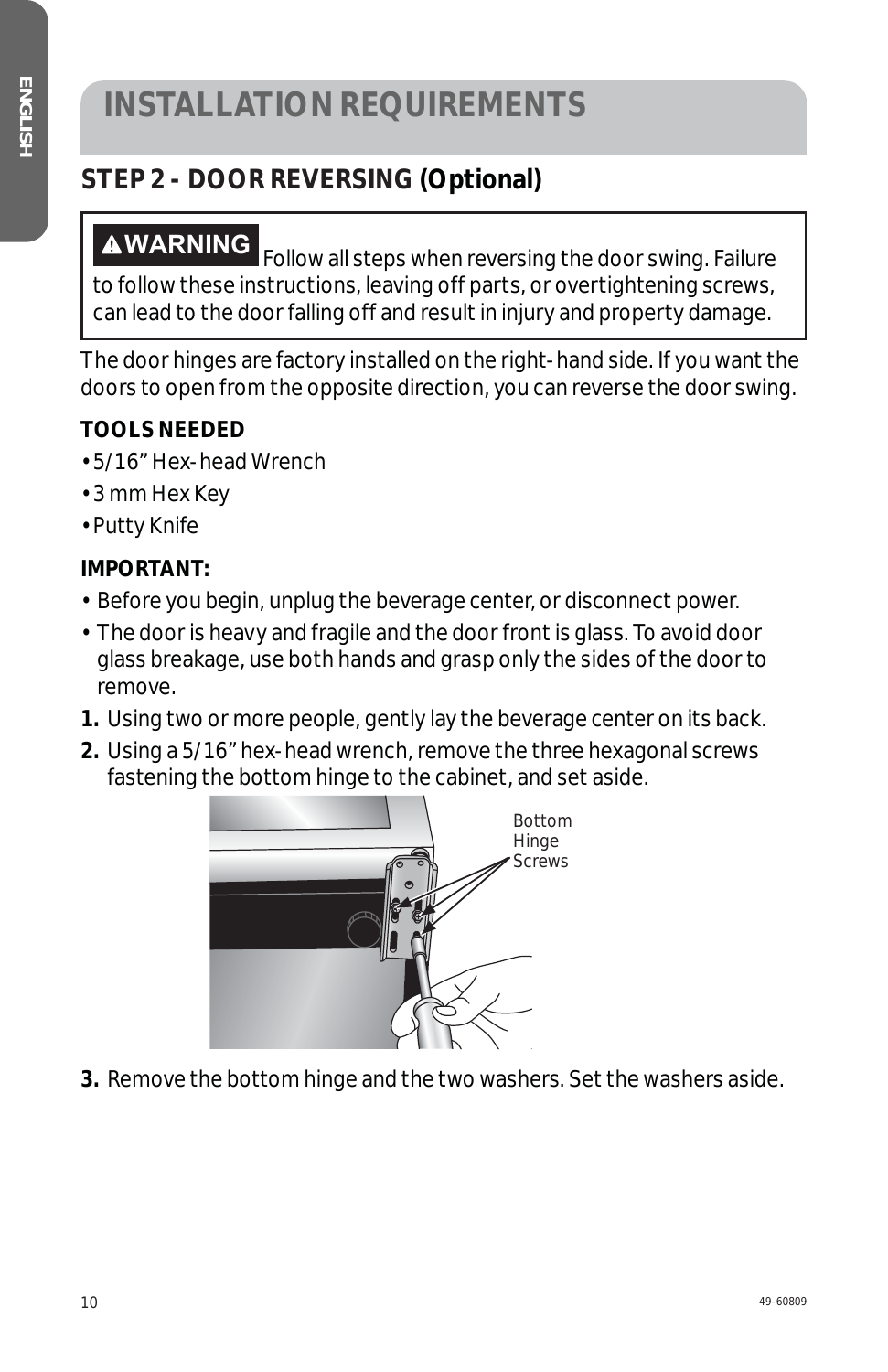#### **STEP 2 - REVERSE DOOR (Optional) (Cont.)**

**4.** Using a 3 mm hex key remove the hinge pin from the bottom hinge, and then reinstall the hinge pin in the hole next to the hole from which it was removed. Replace the two washers.



**5.** Remove the screw from the bottom of the cabinet and move it to the matching hole on the opposite side.





**6.** Using the three hex-head screws removed earlier, reinstall the bottom hinge on the opposite side.

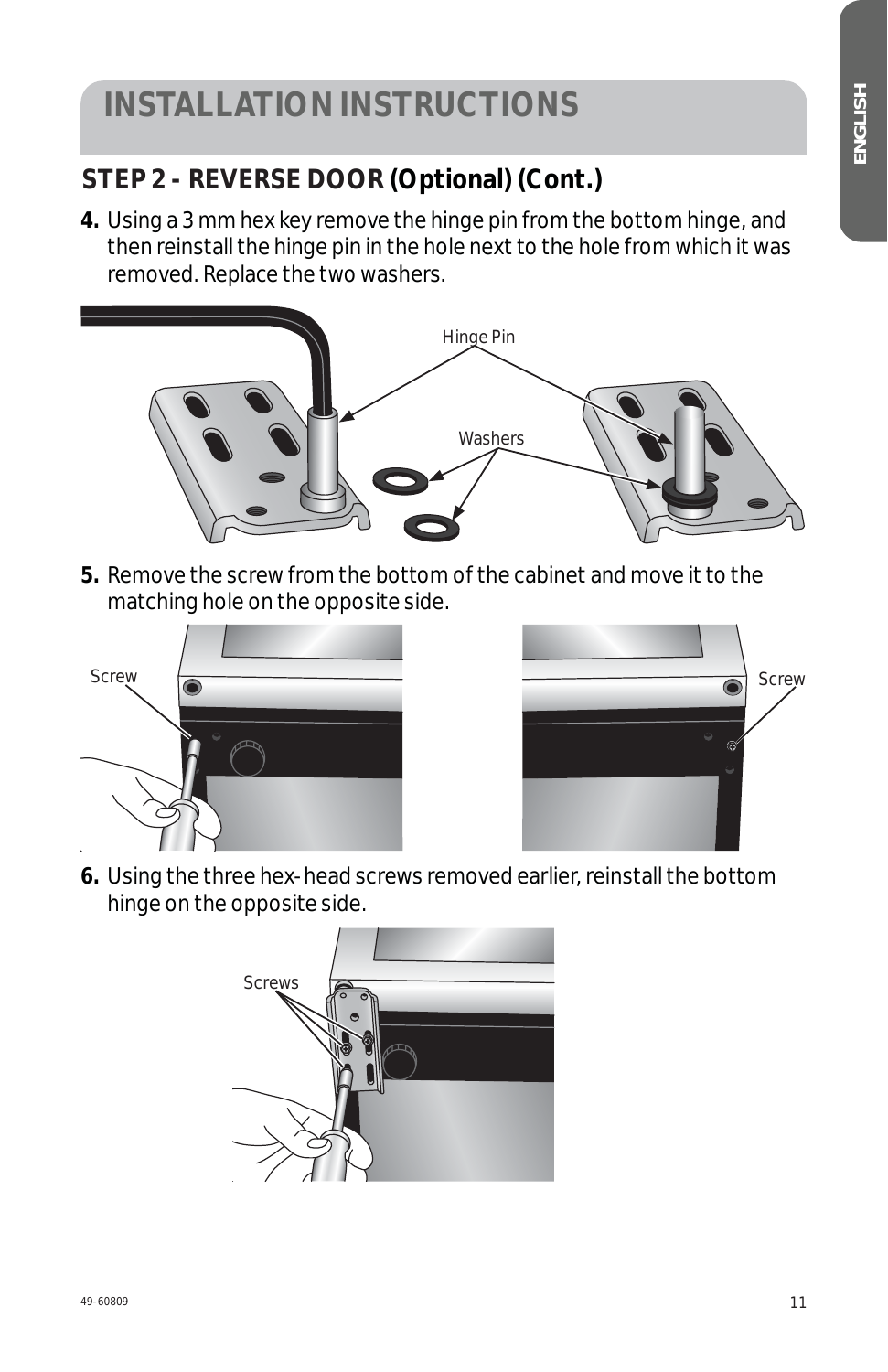#### **STEP 2 - REVERSE DOOR (Optional) (Cont.)**

**7.** Using a putty knife, gently pry upward on the back edge of the top hinge cover to remove.



- **8.** Using a 5/16" hex-head wrench, remove the two screws fastening the top hinge, and then remove the hinge.
- **9.** Using the putty knife remove the hole plug from the door and the two hole plugs from the cabinet, and then replace them in the holes remaining from removing the top hinge.







- **10.** Reinstall the top hinge on the opposite side.
- **11.** Replace the top hinge cover.
- **12.** Stand the beverage center upright, and check that the door is aligned with the cabinet.

**NOTE:** If the top of the door is not aligned with the cabinet, loosen the top hinge screws, adjust door and re-tighten top hinge screws.

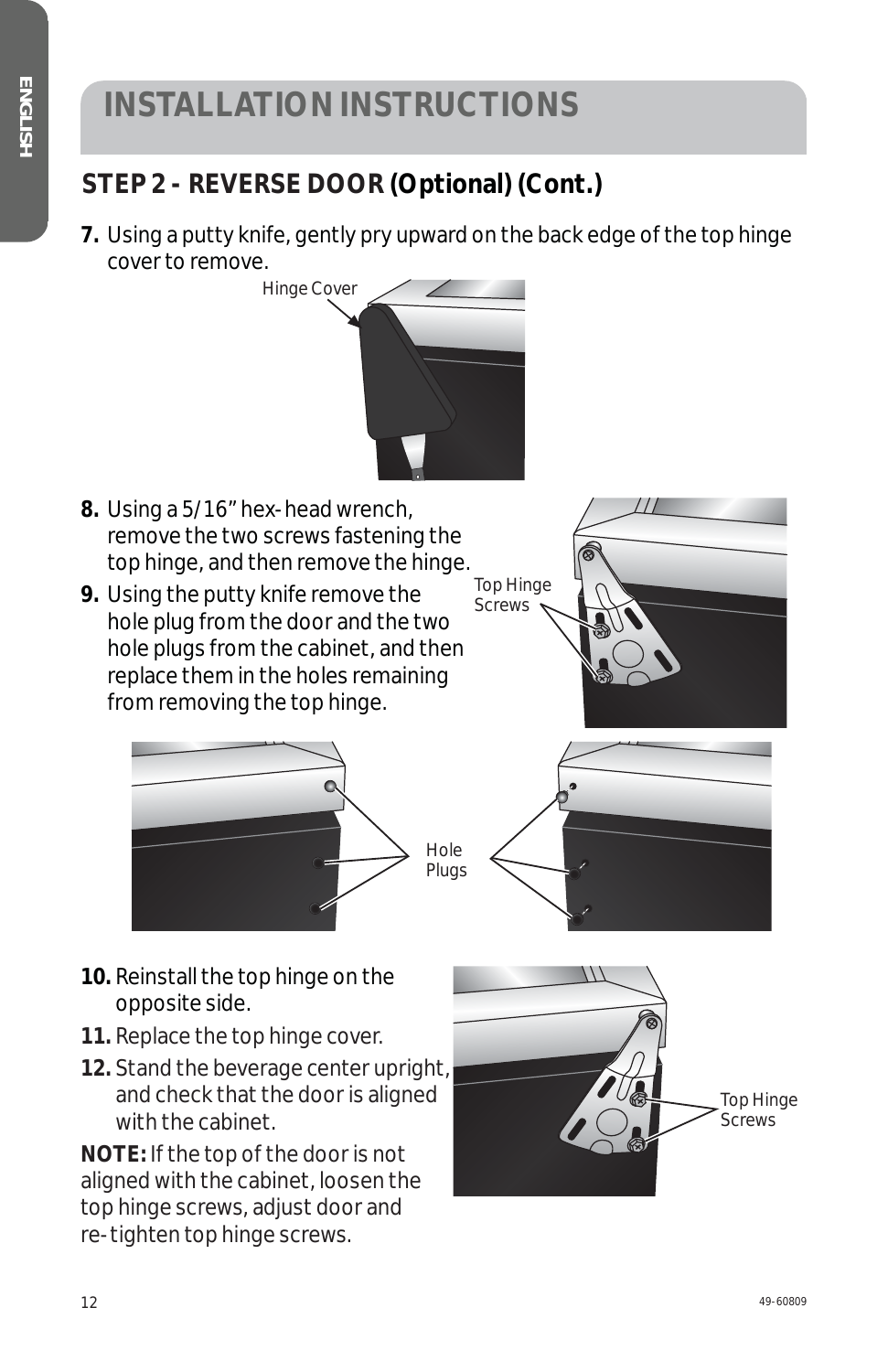#### **STEP 3 - LEVEL BEVERAGE CENTER**

Your beverage center has two leveling legs located in the front, bottom corners. After placing the beverage center in its final position, level the beverage center.

**NOTE:** The beverage center door will close easier when leveling legs are extended.

Adjust the Leveling Legs:

- $\blacksquare$  To Raise Turn the leveling legs to the left.
- $\blacksquare$  To Lower Turn the leveling legs to the right.



#### **STEP 4 - COMPLETE INSTALLATION**



 $\blacksquare$  Plug into a grounded 3 prong outlet.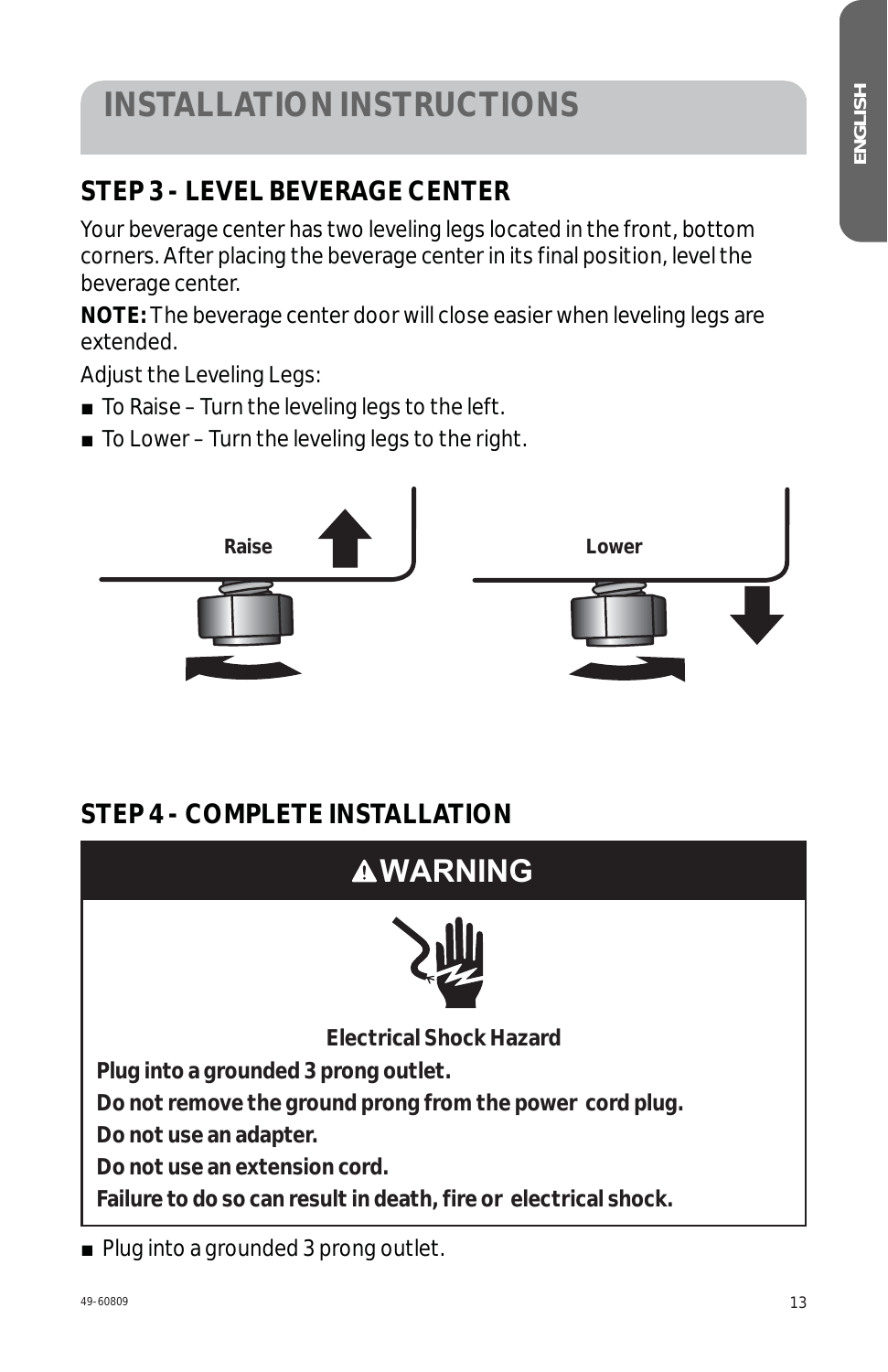# **BEVERAGE CENTER USE**

#### **TEMPERATURE CONTROL**

The temperature control dial has three temperature settings and OFF. The MIN setting is the least cold and the MAX setting is the coldest.

**IMPORTANT:** Turning the control to Off turns off cooling in the beverage center; it does NOT disconnect the beverage center from the power supply.



Set the temperature control to MED. Allow 24 hours to cool before making further temperature adjustments.

**NOTE:** The beverage center will automatically maintain the temperature level you select.

#### **SHELVES**

To accommodate your storage needs, there are four glass shelves.

**CAUTION Do not clean glass shelves or covers with warm water when they are cold. Glass shelves and covers may break if exposed to sudden temperature changes or impact, such as bumping or dropping.** 

**Tempered glass is designed to shatter into many small pieces if it breaks.**

To Remove or Replace a Shelf:

- $\blacksquare$  To Remove Tilt the front of the shelf upward, and then slowly slide it forward.
- $\blacksquare$  To Replace Align the shelf with the supports and gently slide the shelf toward the rear.

#### **KEY EJECT LOCK**

The lock is spring loaded so the key cannot be left in the lock. To lock or unlock, press the key in while turning. If the key is lost, contact your dealer for a replacement call 877.337.3639 for US customers. In Canada, call 877.470.9174. Always give the model and serial number of the freezer when requesting a replacement key.

# **AWARNING**

prevent a child from being entrapped, keep the key out of reach of children and away from



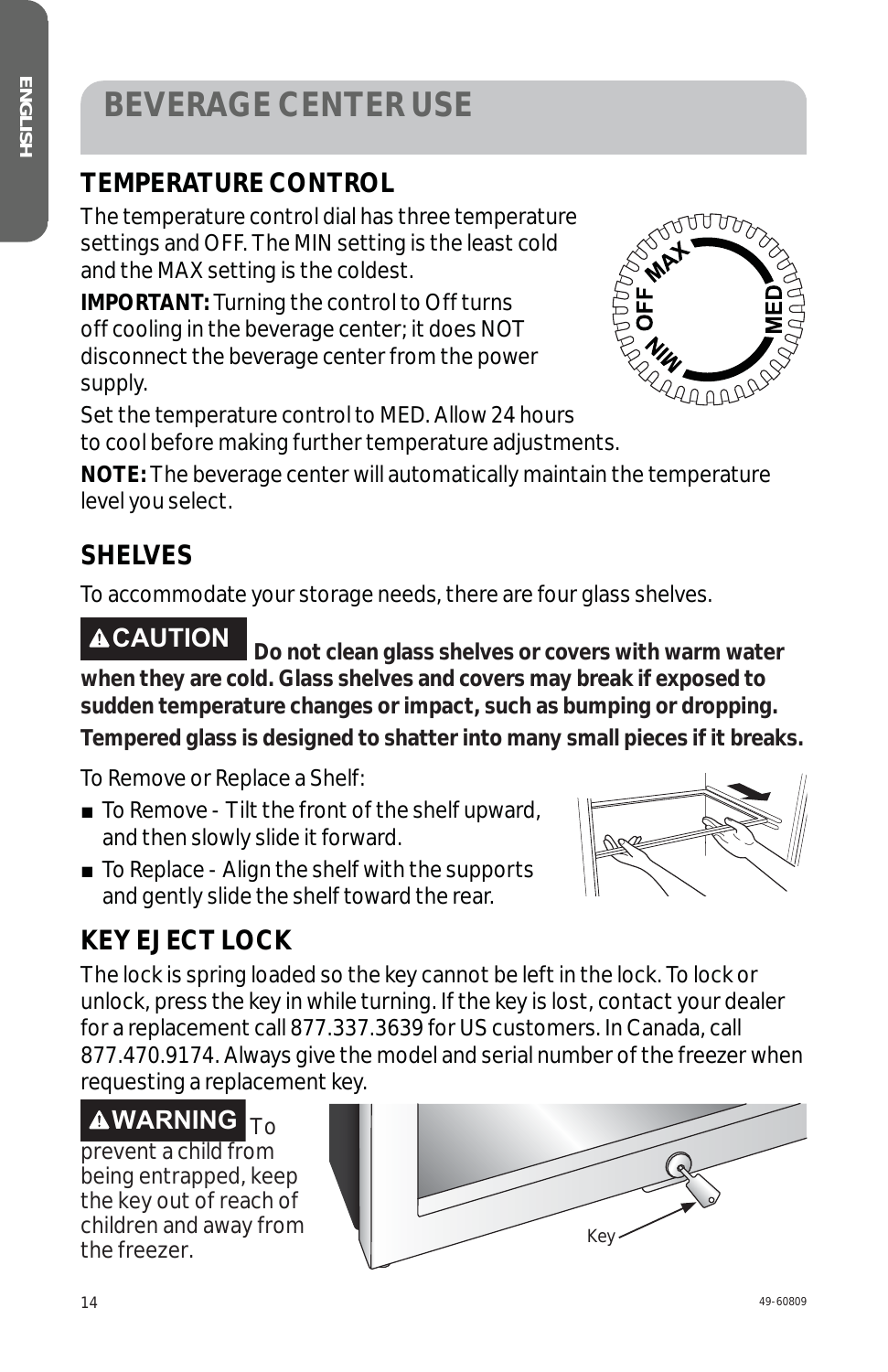# **BEVERAGE CENTER CARE**

#### **CLEANING**

#### **WARNING**



**Use nonflammable cleaner.** 

**Failure to do so can result in death, explosion or fire.** 

**IMPORTANT:** Do not use harsh chemicals, ammonia, chlorine bleach, concentrated detergent, solvents, abrasives or metal scouring pads to clean your product inside or out. They can damage and/or discolor the finish.



#### **General**

- 1. Unplug or disconnect power.
- 2. Wash interior surfaces, accessories, and outer frame with a solution of warm water mixed with 3 - 4 tablespoons of baking soda.

**NOTE:** Before using cleaning products, always read and follow manufacturer's instructions and warnings to avoid personal injury or product damage. Before cleaning glass shelves or covers, read SHELVES section for instructions.

- 3. Rinse with clean, warm water.
- 4. Dry thoroughly with a soft cloth.
- 5. Plug in or reconnect power.

#### **Door Gaskets**

Gaskets must be kept clean and pliable to ensure a proper seal.

- $\blacksquare$  Clean door gaskets every 3 months with solution of baking soda and warm water.
- $\blacksquare$  Petroleum jelly applied lightly to the hinge-side gasket will keep the gasket pliable and ensure a good seal.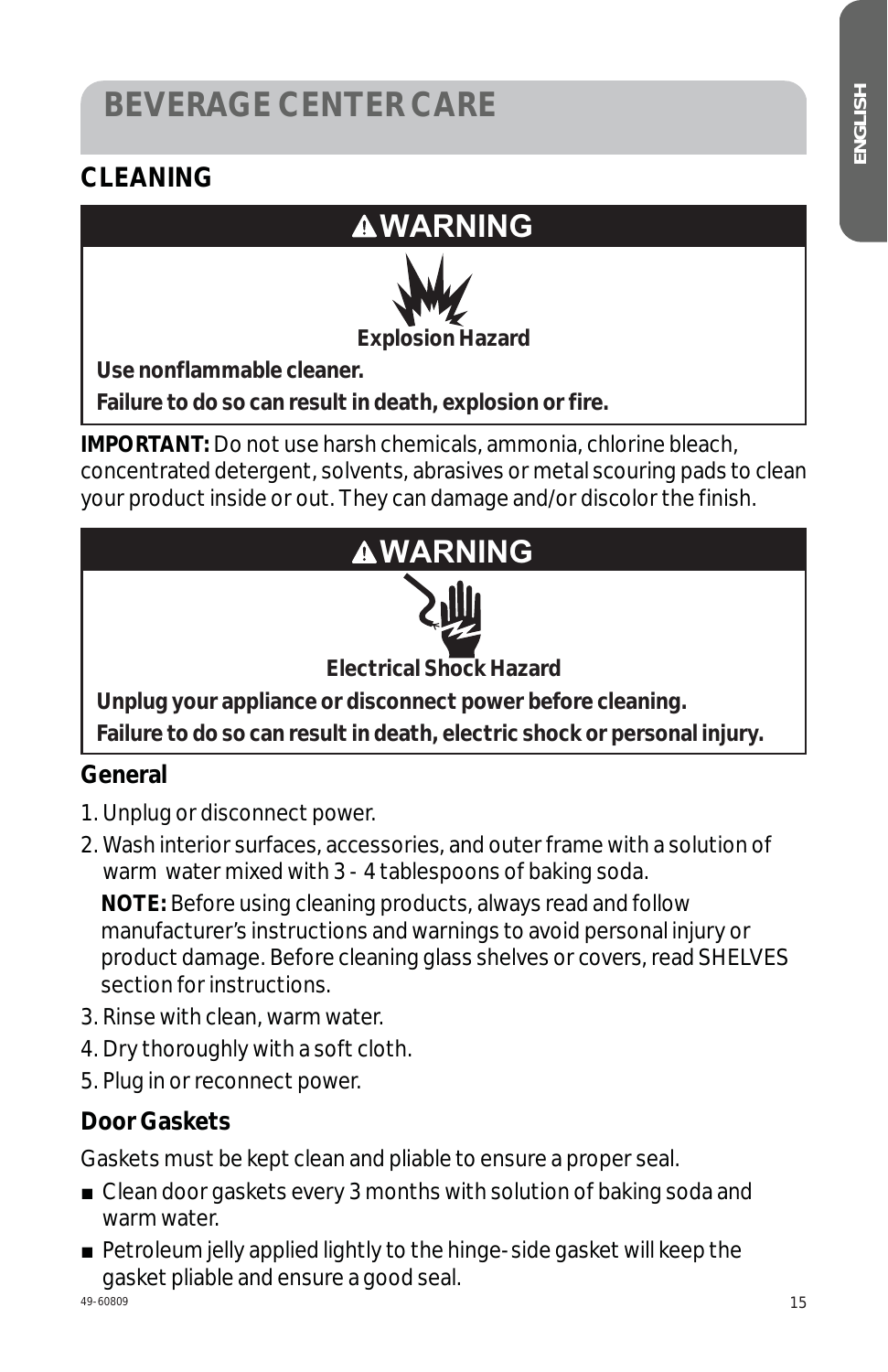#### **DEFROSTING**



For most efficient operation and minimum energy consumption, defrost whenever the frost becomes 1/8" (3.2 mm) thick.

#### **IMPORTANT:**

 $\blacksquare$  Do not use mechanical devices to defrost.

Under normal operating conditions, the beverage center is designed to self defrost during periods when the cooling system cycles off.

Under conditions of extreme heat and humidity, and/or prolonged or frequent door openings, you may notice frost build up on the cold plate on the interior rear wall. This frost can be removed through a manual defrost.

#### **To manually defrost:**

- 1. Turn the temperature control dial to OFF.
- 2. After the frost has been cleared, move the temperature control dial back to its original position.

| <b>AWARNING</b>                                                 |  |  |  |
|-----------------------------------------------------------------|--|--|--|
|                                                                 |  |  |  |
| <b>Electrical Shock Hazard</b>                                  |  |  |  |
| Plug into a grounded 3 prong outlet.                            |  |  |  |
| Do not remove the ground prong from the power cord plug.        |  |  |  |
| Do not use an adapter.                                          |  |  |  |
| Do not use an extension cord.                                   |  |  |  |
| Failure to do so can result in death, fire or electrical shock. |  |  |  |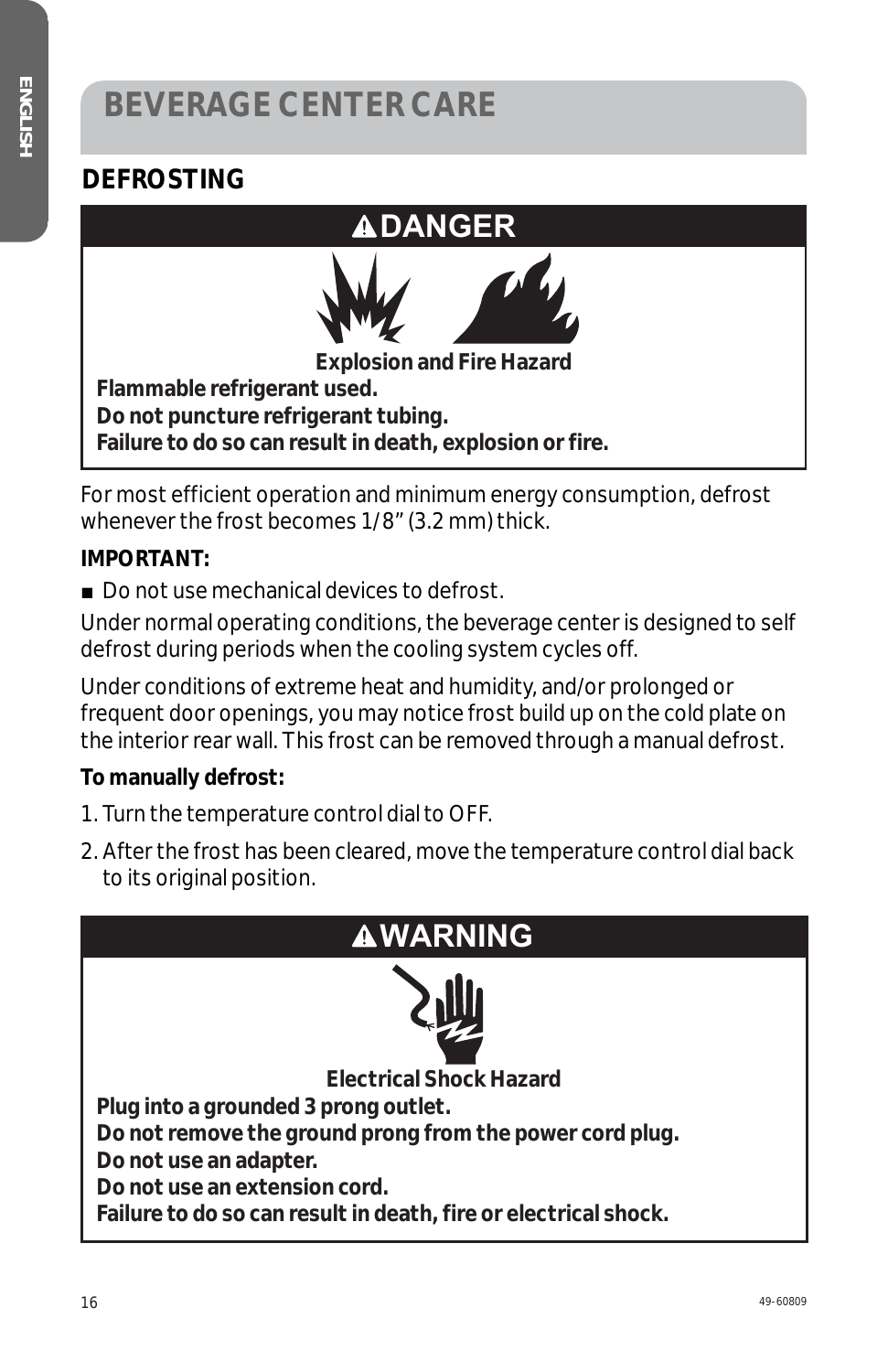# **BEVERAGE CENTER CARE**

#### **VACATION AND MOVING**

#### **Vacation**

If you will be away for an extended period of time and do not want to leave the appliance on while you are gone, prepare it for your absence.

- 1. Remove all items.
- 2. Turn the temperature control to the 0 (OFF) position.
- 3. Unplug or disconnect power.
- 4. Clean the interior. See "Cleaning."
- 5. Clean lid/door gaskets. See "Cleaning."
- 6. Prop doors open, so air can circulate inside.

#### **Moving**

If you are moving your beverage center to a new home, prepare the appliance for the move.



#### **IMPORTANT:**

- $\blacksquare$  Handle with care when moving to avoid either damaging the refrigerant tubing or increasing the risk of a leak.
- $\blacksquare$  When moving the beverage center, never tilt it more than a 45 $^\circ$  angle. This could damage the compressor and the sealed system.
- 1. Complete vacation preparation steps 1 through 5. See "Vacation."
- 2. Take out all removable parts, wrap them well, and tape them together so they don't shift and rattle during the move.
- 3. Tape the lid/door closed and tape the power cord to the back of the beverage center.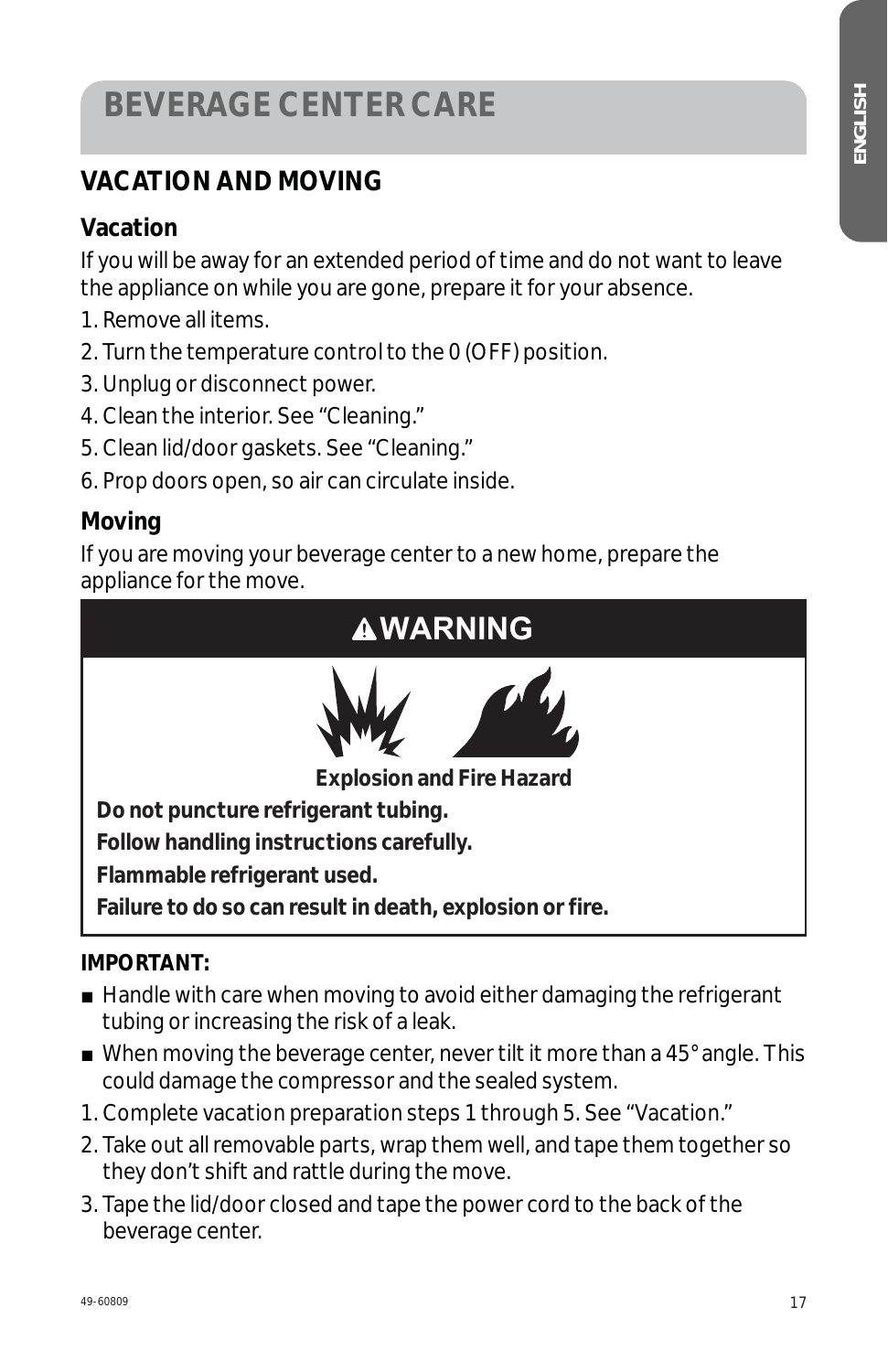# **BEVERAGE CENTER CARE**

#### **REINSTALLING/USING BEVERAGE CENTER AGAIN**

**IMPORTANT:** If the beverage center has been placed in a horizontal or tilted position for any period of time, wait 30 minutes before plugging in the beverage center to allow the refrigerant to settle.

- 1. Clean beverage center. See Cleaning.
- 2. Place beverage center in desired location and level. See Installation Instructions.

#### **WARNING**



**Electrical Shock Hazard**

**Plug into a grounded 3 prong outlet.** 

**Do not remove the ground prong from the power cord plug.** 

**Do not use an adapter.** 

**Do not use an extension cord.** 

**Failure to do so can result in death, fire or electrical shock.** 

3. Plug into a grounded 3 prong outlet.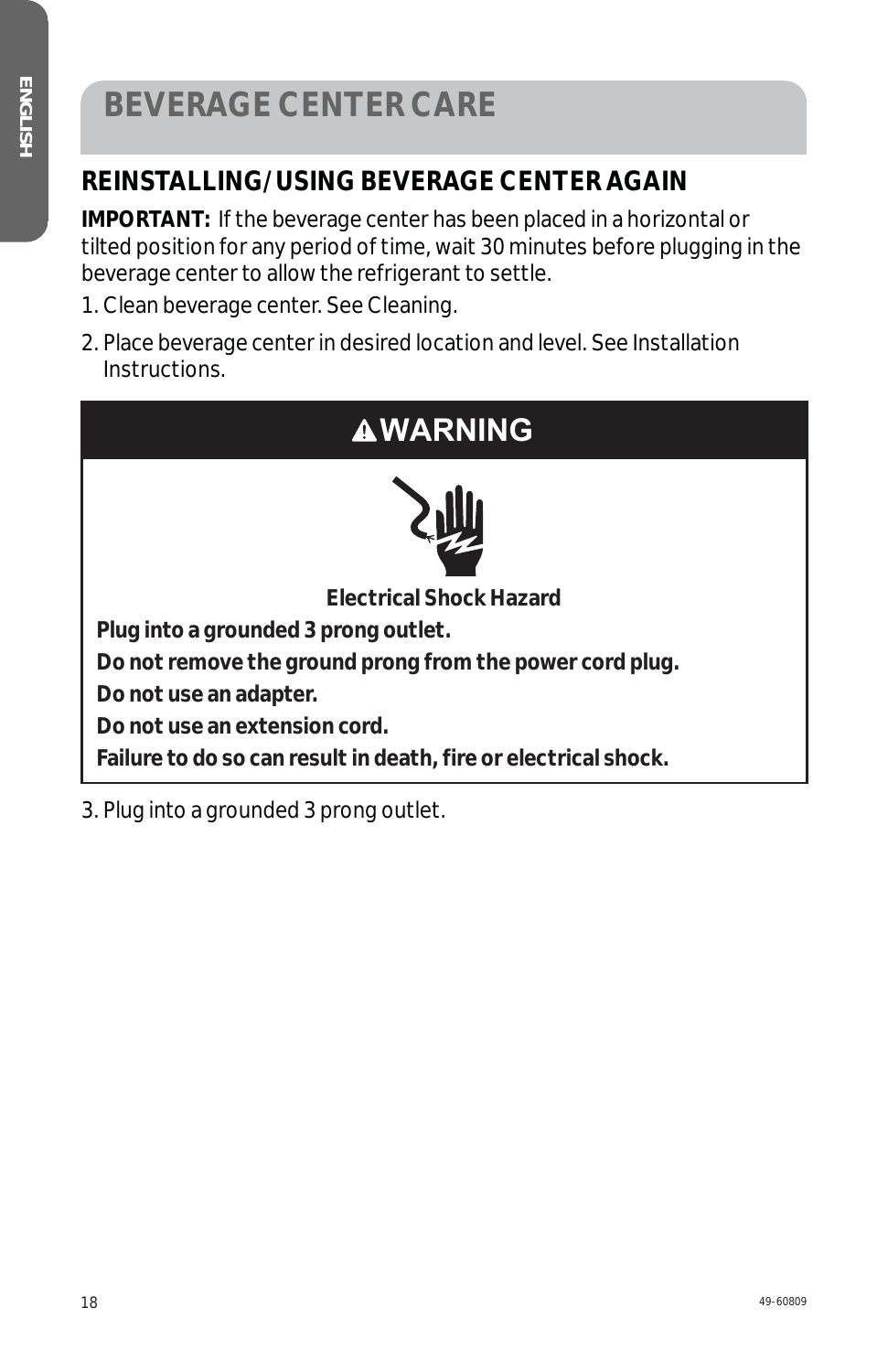# **TROUBLESHOOTING**

First try the solutions suggested here to possibly avoid the cost of a service call.

| <b>PROBLEM</b>                           | <b>POSSIBLE CAUSE(S)</b>                                              | <b>SOLUTION</b>                                                                            |
|------------------------------------------|-----------------------------------------------------------------------|--------------------------------------------------------------------------------------------|
| Beverage<br>center does not<br>run.      | Beverage center is<br>unplugged.                                      | Plug beverage center into a<br>grounded 3 prong outlet.                                    |
|                                          | The circuit breaker is<br>tripped/turned off or the<br>fuse is blown. | Reset/Turn on circuit breaker or<br>replace fuse.                                          |
|                                          | The temperature control is in<br>the 0 (OFF) position.                | Turn the temperature control to<br>a setting between 1 and 5.                              |
|                                          | The compressor has cycled<br>off.                                     | Wait 30 to 40 minutes to see<br>whether the compressor will<br>start.                      |
| Compressor<br>runs too<br>frequently     | The room temperature is hot<br>and/or humid.                          | This is normal to maintain<br>constant temperature during<br>high temperature, humid days. |
|                                          | Beverage center door is ajar.                                         | Close the door completely                                                                  |
|                                          | The door gasket is not<br>sealing properly.                           | Clean the door gasket. See<br>Cleaning.                                                    |
|                                          | Frequent or prolonged door<br>openings.                               | Limit door openings to maintain<br>the internal temperature.                               |
|                                          | Door is blocked open.                                                 | Rearrange or remove items<br>that are keeping the door from<br>closing completely.         |
| Door does not<br>close properly          | Beverage center is not level<br>or door is not aligned.               | Level beverage center or align<br>the door.                                                |
|                                          | Door is blocked open.                                                 | Rearrange or remove items<br>that are keeping the door from<br>closing completely.         |
| Beverage<br>center is too                | The door is opened<br>frequently.                                     | Limit door openings.                                                                       |
| warm                                     | A large amount of beverages<br>was recently added.                    | Allow time for recently added<br>beverages to cool.                                        |
|                                          | The door is not sealing<br>properly.                                  | Clean the door gasket. See<br>Cleaning.                                                    |
|                                          | The control is not set to a<br>cold enough temperature.               | Adjust the temperature control<br>to a colder setting.                                     |
| <b>Beverage</b><br>center is too<br>cold | The control is set to a too<br>cold setting.                          | Adjust the temperature to a less<br>cold setting.                                          |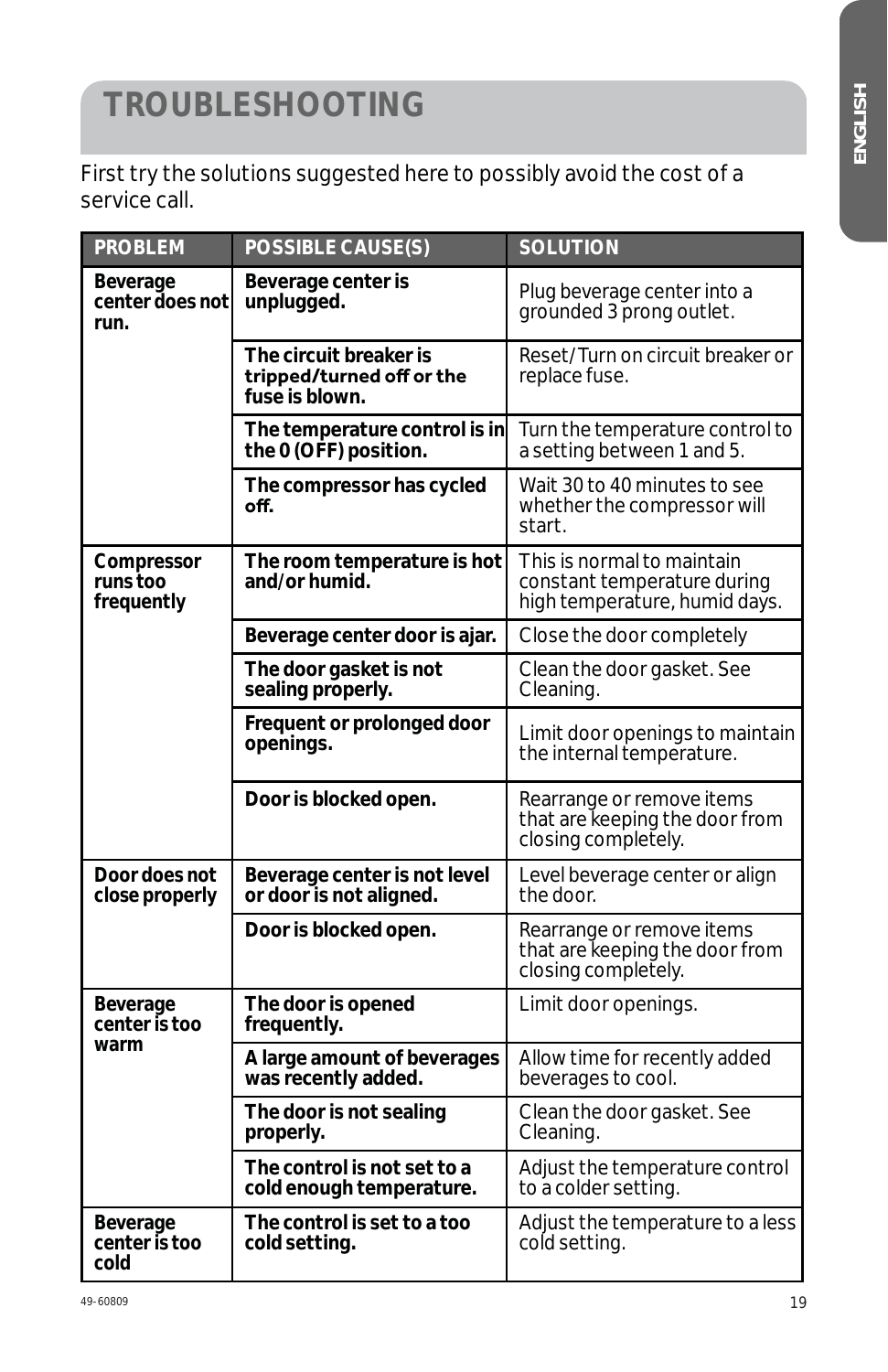# **TROUBLESHOOTING**

First try the solutions suggested here to possibly avoid the cost of a service call.

| <b>PROBLEM</b>                                                 | <b>POSSIBLE CAUSE(S)</b>                              | <b>SOLUTION</b>                                                                                                                                             |
|----------------------------------------------------------------|-------------------------------------------------------|-------------------------------------------------------------------------------------------------------------------------------------------------------------|
| Beverage center<br>has an odor.                                | The beverage center<br>needs cleaning.                | Clean beverage center. See<br>Cleaning.                                                                                                                     |
| <b>Gurgling sound</b>                                          | Refrigerant circulating<br>through the cooling coils. | This sound is normal.                                                                                                                                       |
| <b>Clicking</b>                                                | The temperature control<br>cycling on and off.        | This sound is normal.                                                                                                                                       |
| Popping or<br>cracking<br>sound when<br>compressor<br>comes on | Beverage center is not<br>level.                      | Level the beverage center.<br>See Leveling. If the floor is<br>uneven, you may need to<br>place metal or wood shims<br>underpart of the beverage<br>center. |
|                                                                | The beverage center is<br>touching a wall.            | Move the beverage center<br>away from the wall and re-<br>level, if necessary.                                                                              |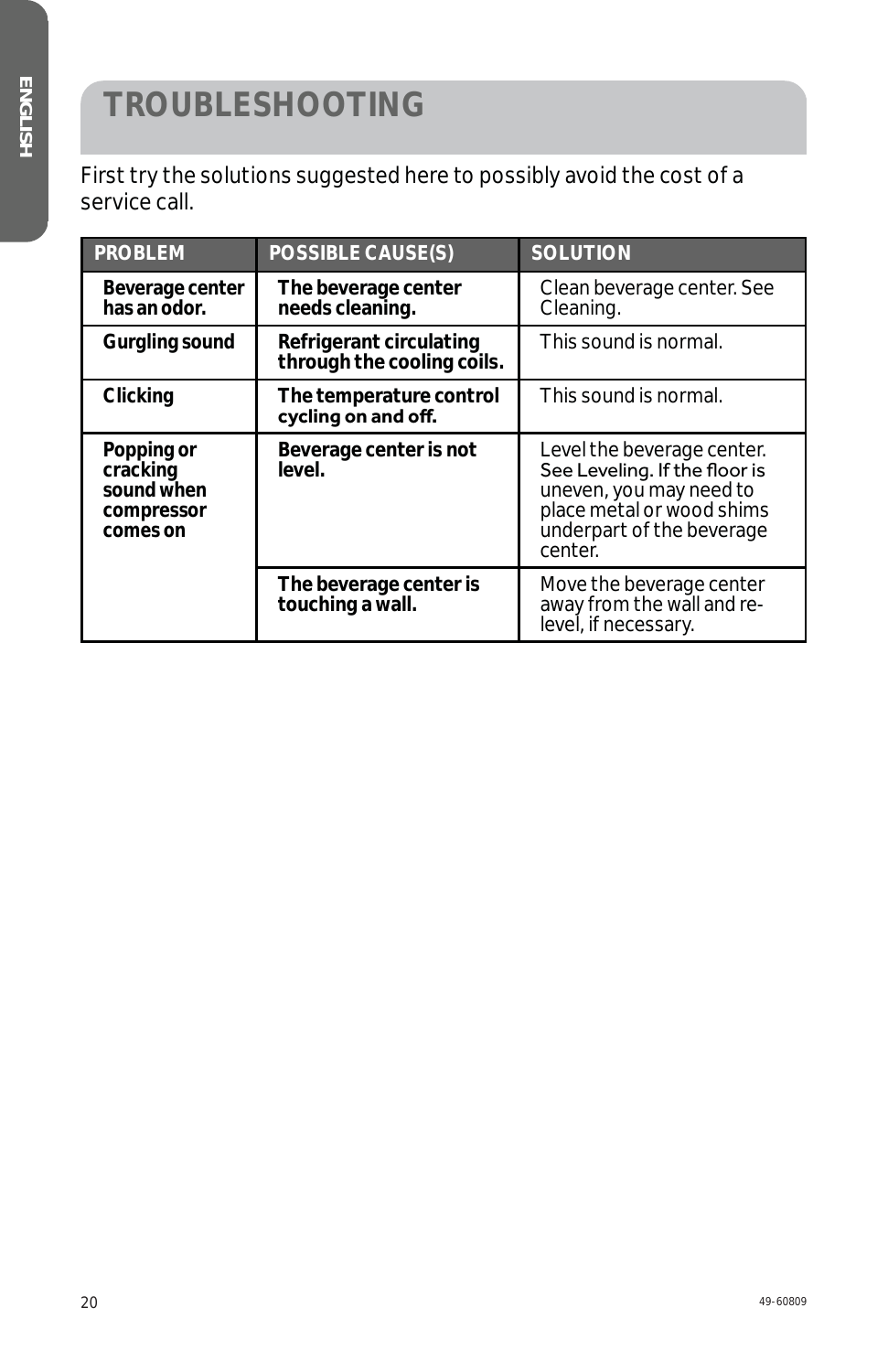# **NOTES**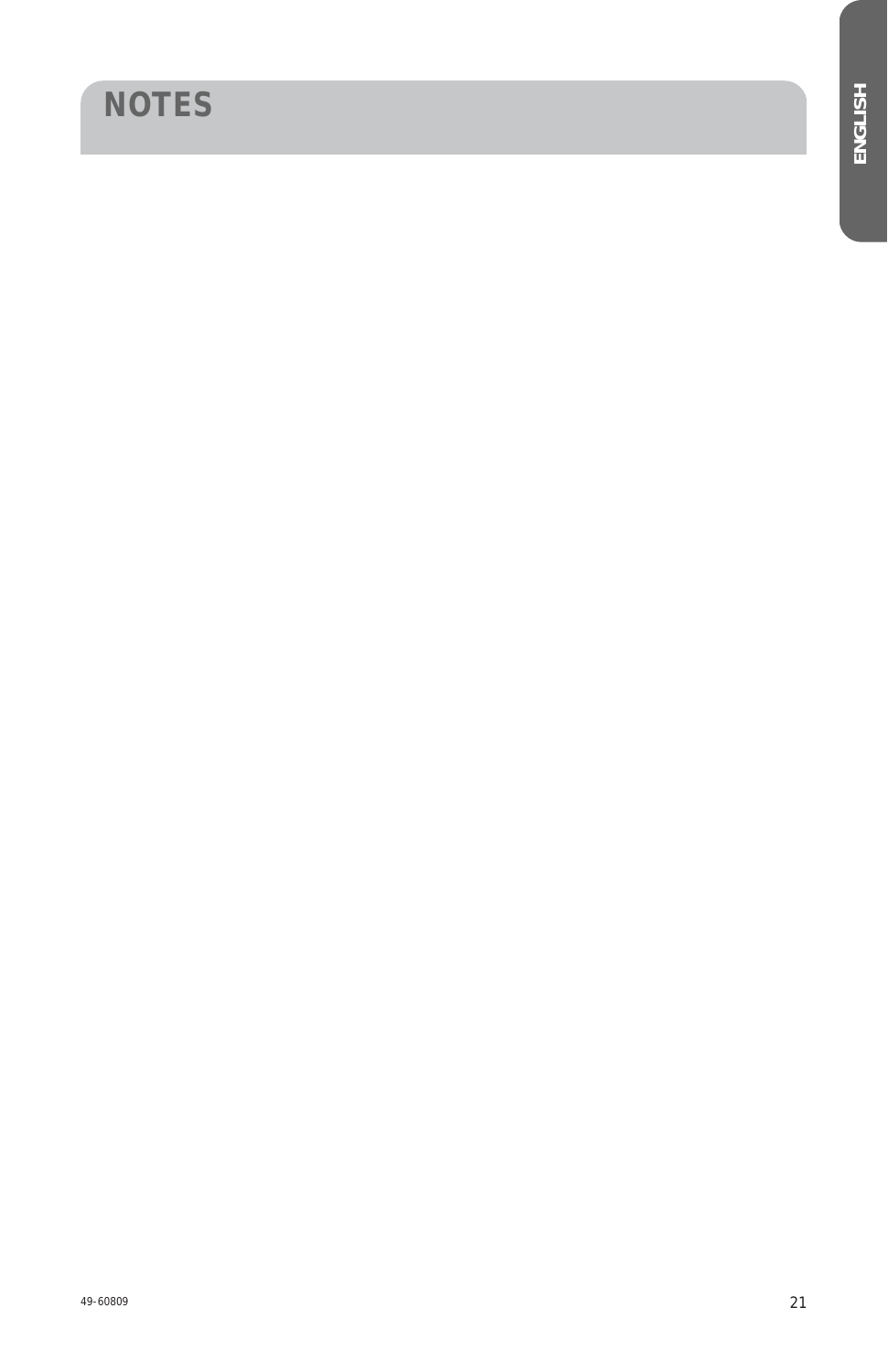## **LIMITED WARRANTY**

#### **12 Months on Parts and Labor**

For 12 months from the date of original retail purchase, GE Appliances will replace any part of the beverage center that fails due to a defect in materials or workmanship. GE Appliances will choose, at its discretion, to replace or service the defective unit. Should GE Appliances decide to service the unit, GE Appliances will provide any part which fails due to a defect in materials or workmanship free of charge, along with any labor and related service costs to replace the defective part. During this period, should GE Appliances choose to replace the unit, it may do so by providing you with a certificate redeemable at a retailer for a replacement product.

Product must be accessible, without encumbrance and installed properly to receive warranty repair service.

**NOTE:** This warranty commences on the date the item was purchased, and the original purchase receipt must be presented to the authorized service representative before warranty repairs are rendered.

#### **FOR WARRANTY SERVICE**

For US Customers, all warranty service must be performed by our Factory Service centers or an authorized Customer Care Technician. To schedule service, call 1-877-337-3639.

Please have serial number and model number available when calling for service.

**In Canada,** call 1.877.470.9174.

#### **What is not covered by this warranty:**

Service trips to your home to teach you how to use the product.

Improper installation, delivery, or maintenance.

Failure of the product if it is abused, misused, or used for other that the intended purpose or used commercially.

Loss of food due to spoilage.

Damage caused after delivery.

Replacement of house fuses or resetting of circuit breakers.

Replacement of the light bulbs.

Damage to the product caused by accident, fire, floods or acts of God.

Incidental or consequential damage caused by possible defects in this appliance.

Product not accessible to provide required service.

Associated costs when GE Appliances chooses to issue the consumer a certificate as a form of product replacement.

**EXCLUSION OF IMPLIED WARRANTIES - Your sole and exclusive remedy is product repair as provided in this Limited Warranty. Any implied warranties, including the implied warranties of merchantability or fitness for a particular purpose, are limited to one year or the shortest period allowed by law.**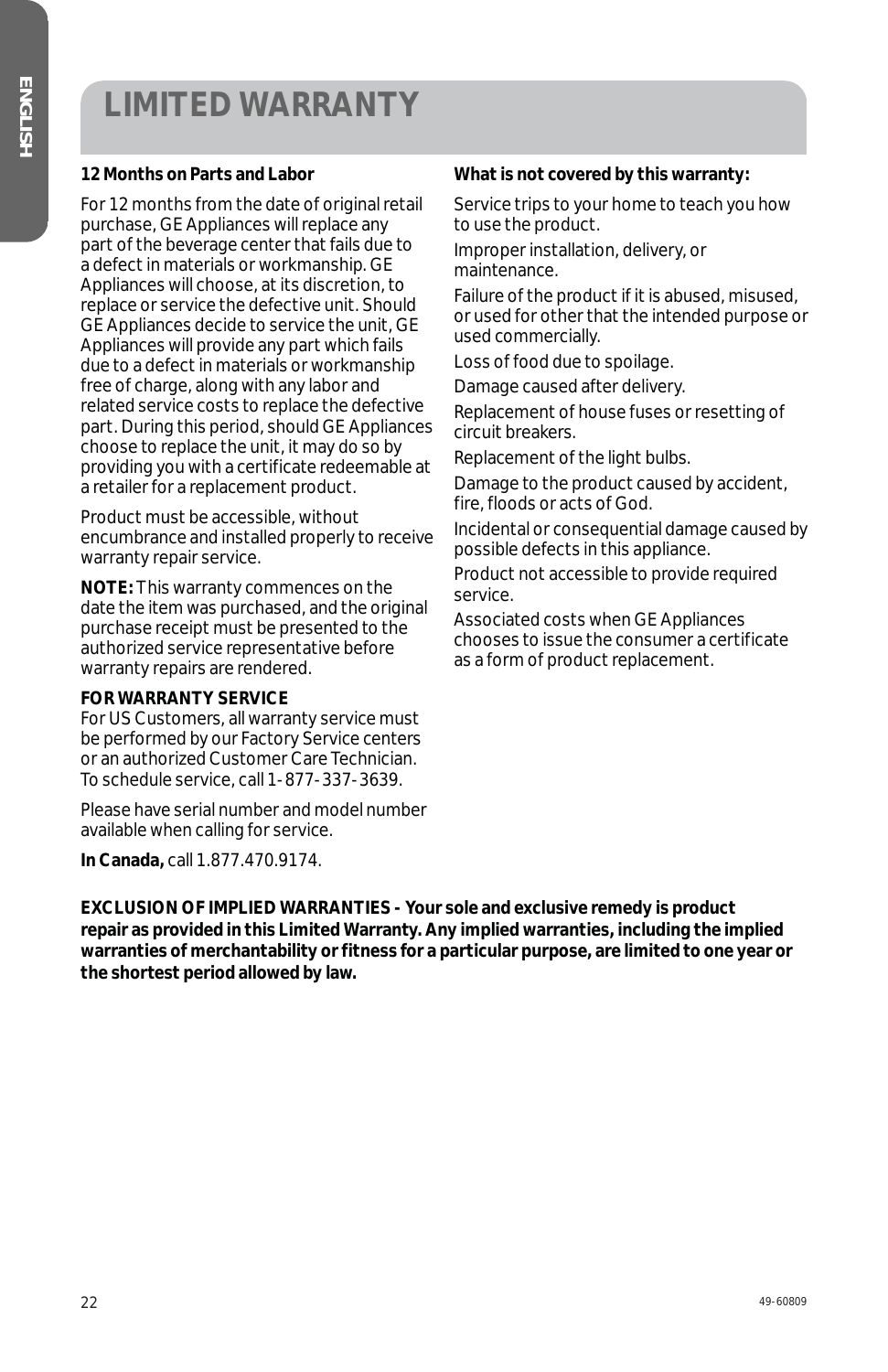# **LIMITED WARRANTY**

**For US Customers:** This warranty is extended to the original purchaser and any succeeding owner for products purchased for home use within the USA. If the product is located in an area where service by a GE Appliances Authorized Servicer is not available, you may be responsible for a trip charge or you may be required to bring the product to an Authorized GE Appliances Service location for service. In Alaska, the warranty excludes the cost of shipping or service calls to your home.

Some states do not allow the exclusion or limitation of incidental or consequential damages. This warranty gives you specific legal rights, and you may also have other rights which vary from state to state. To know what your legal rights are, consult your local or state consumer affairs office or your state's Attorney General.

**Warrantor US: GE Appliances,** *a* **Haier** *company*

**For Customers in Canada:** This warranty is extended to the original purchaser and any succeeding owner for products purchased in Canada for home use within Canada. In-home warranty service will be provided in areas where it is available and deemed reasonable by Mabe to provide.

**Warrantor Canada: MC Commercial, Burllington, Ontario, L7R 5B6**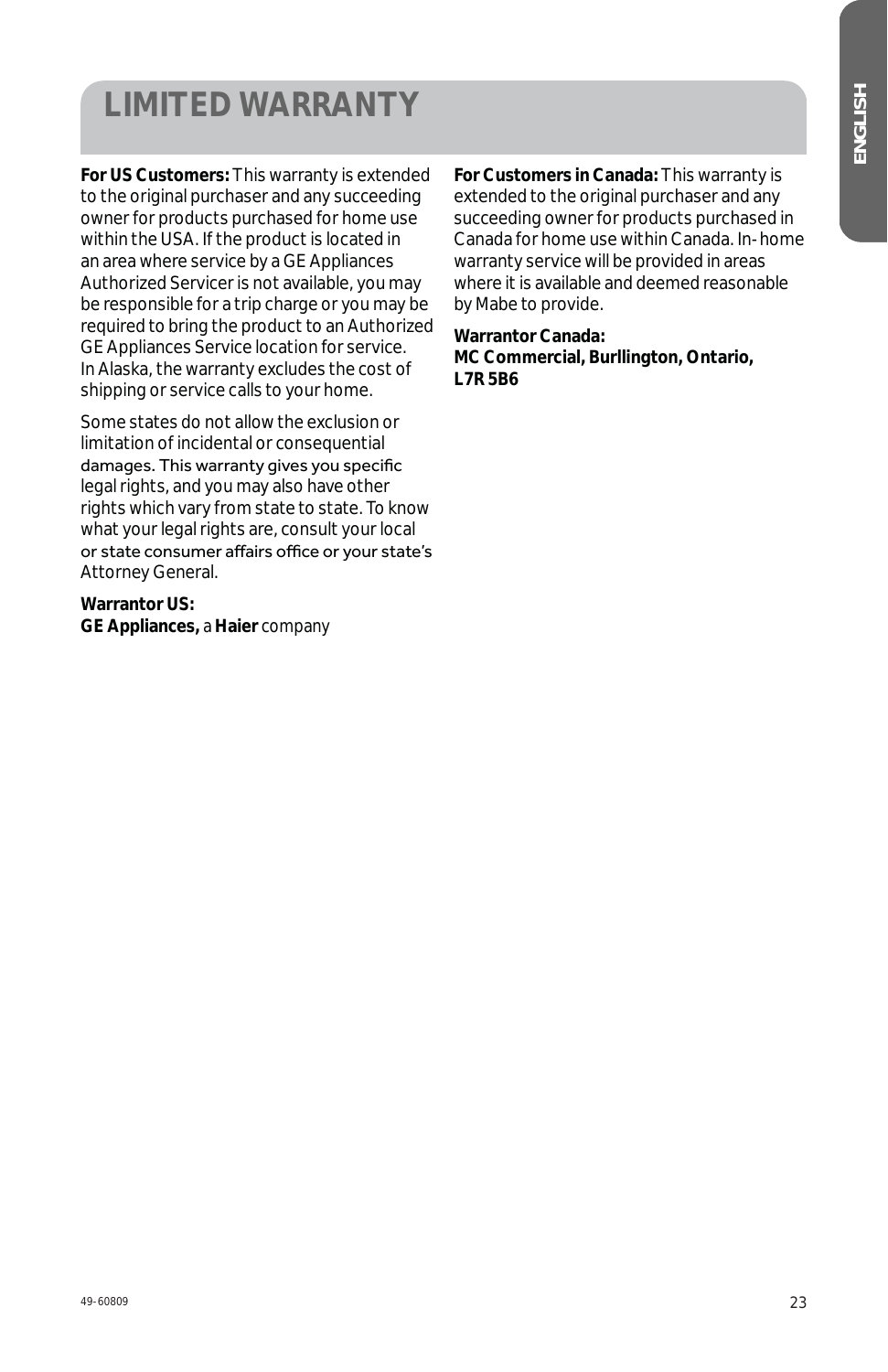# **RECORD KEEPING**

Thank you for purchasing this Haier product. This user manual will help you get the best performance from your new beverage center.

For future reference, record the model number, serial number, and the date of purchase. The model/serial number plate is located on the inside wall of the beverage center.

Staple your proof of purchase to this manual to aid in obtaining warranty service if needed. Model number

\_\_\_\_\_\_\_\_\_\_\_\_\_\_\_\_\_\_\_\_\_\_\_\_\_\_\_\_\_\_\_\_\_\_\_\_\_\_\_

\_\_\_\_\_\_\_\_\_\_\_\_\_\_\_\_\_\_\_\_\_\_\_\_\_\_\_\_\_\_\_\_\_\_\_\_\_\_\_

\_\_\_\_\_\_\_\_\_\_\_\_\_\_\_\_\_\_\_\_\_\_\_\_\_\_\_\_\_\_\_\_\_\_\_\_\_\_\_ Serial number

Date of purchase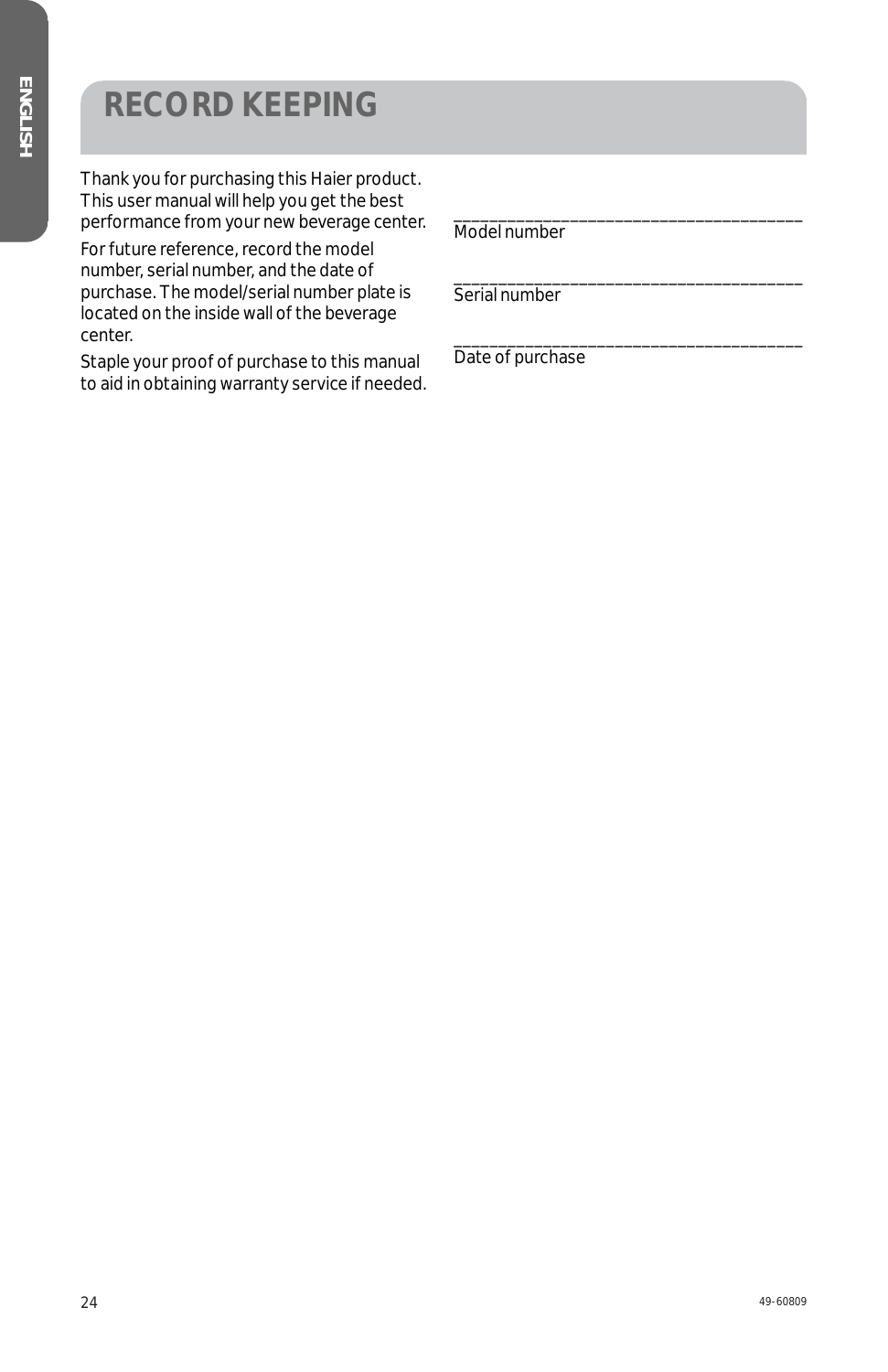# **TABLE DES MATIÈRES**

| Étape 2 - Inversion du sens d'ouverture de la porte 32 |    |
|--------------------------------------------------------|----|
|                                                        |    |
|                                                        |    |
|                                                        |    |
|                                                        | 43 |
|                                                        |    |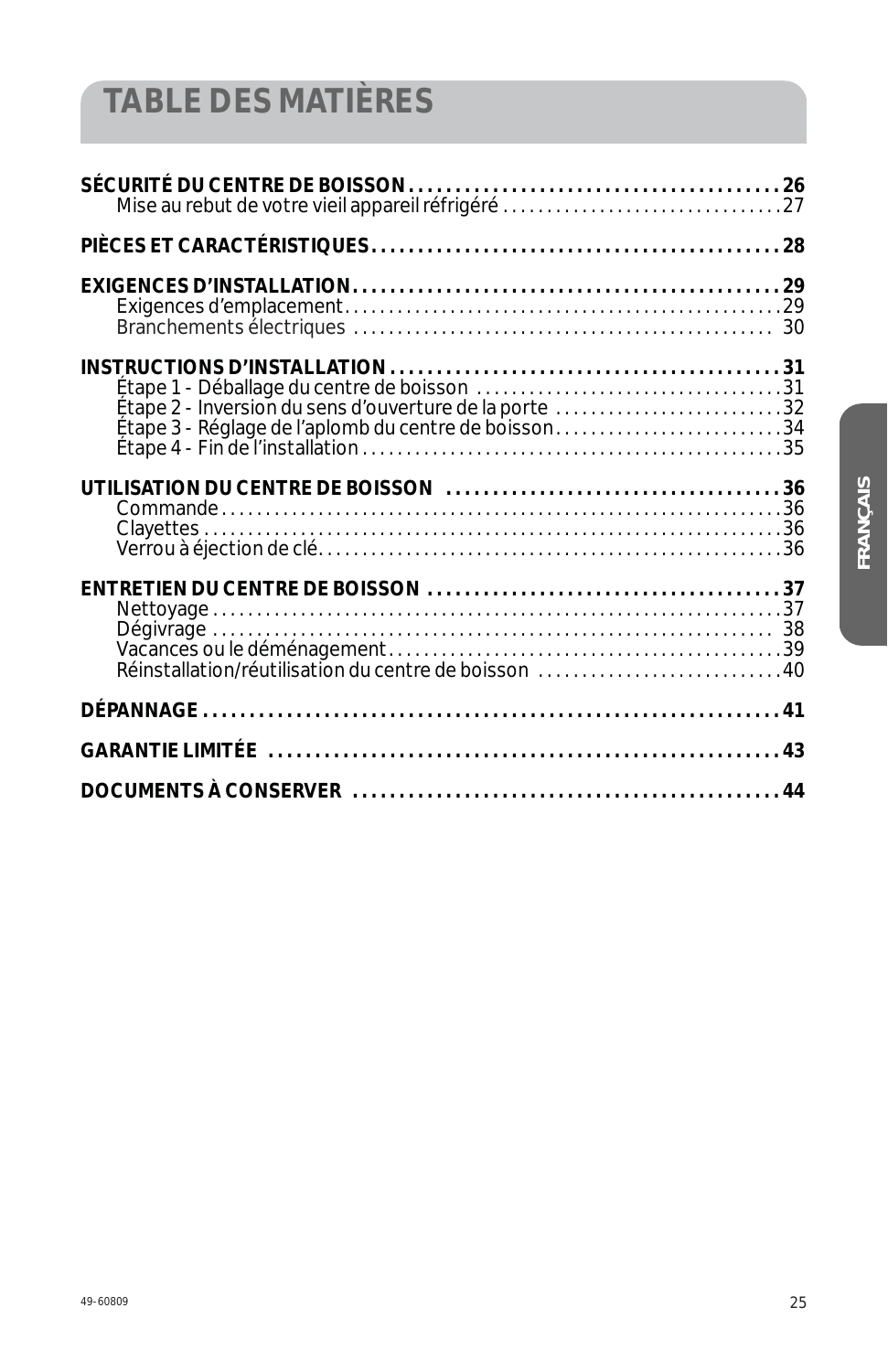#### **IMPORTANTES INSTRUCTIONS DE SÉCURITÉ**

**AVERTISSEMENT** An de réduire le risque d'incendie, d'explosion, de choc électrique, de blessures corporelles ou de dommage lors de l'utilisation du centre de boisson, il convient d'observer certaines précautions fondamentales, notamment :

- Utiliser cet appareil uniquement dans le but auquel il est destiné et tel que décrit dans le présent manuel d'utilisation.
- Avant utilisation, cette centre de boissons doit être correctement installée conformément aux instructions d'installation. Voir les instructions de mise à la terre incluses dans les instructions d'installation.
- Brancher sur une prise à 3 alvéoles reliée à la terre.
- Ne pas enlever la prise de liaison à la terre.
- Ne pas utiliser d'adaptateur ou de rallonge.
- Ne réparer ni remplacer aucune pièce de l'appareil sans recommandation spécifique du manuel. Toutes les autres tâches d'entretien doivent être effectuées par un technicien qualifié.
- Déconnecter la source de courant électrique avant l'entretien.
- Replacer pièces et panneaux avant de faire la mise en marche.
- Utiliser un produit de nettoyage ininflammable.
- Abstenez-vous d'entreposer ou d'utiliser de l'essence ou d'autres vapeurs et liquides inflammables aux alentours de cet électroménager ou d'autres appareils.
- $\blacksquare$  N'entreposez pas dans cet électroménager des substances explosives telles que des bombes aérosols qui contiennent un gaz propulseur.
- Avant de jeter l'appareil ou de le rendre inutilisable, retirer la porte. Cela réduira la possibilité de danger pour les enfants.
- Afin de prévenir les accidents graves ou la mort, les enfants ne doivent pas se tenir ni jouer dans ou sur l'électroménager.
- Les enfants et les personnes dont les capacités sont réduites sur le plan physique, sensoriel ou mental, ou qui manquent d'expérience ou de connaissances, peuvent utiliser cet électroménager seulement si elles sont surveillées ou ont reçues des consignes de sécurité sur son usage et les risques y sont associés.
- Cet électroménager est conçu pour une utilisation domestique et applications similaires : salle du personnel dans une usine, un bureau ou d'autres lieux de travail; maison de ferme; clients dans un hôtel, un motel, un gîte touristique et d'autres lieux résidentiels; approvisionnement et applications similaires non reliées au commerce de détail..

**ATTENTION** Pour réduire le risque de blessures lorsque vous utilisez votre centre de boisson, veuillez suivre les consignes de sécurité suivantes :

- Éloignez les doigts des parties du centre de boisson où l'on peut facilement se pincer : les espaces entre le porte et la cuve sont toujours étroits. Soyez prudent lorsque vous fermez le porte en présence d'enfants.
- Gardez les doigts à l'écart des zones de pincement; les dégagements

entre la porte et la carrosserie sont nécessairement petits. Usez de prudence en fermant la porte lorsque des enfants sont alentour.

■ Cet appareil conçu pour stocker et refroidir des boissons. Ne stockez pas d'aliments périssables dans cet appareil.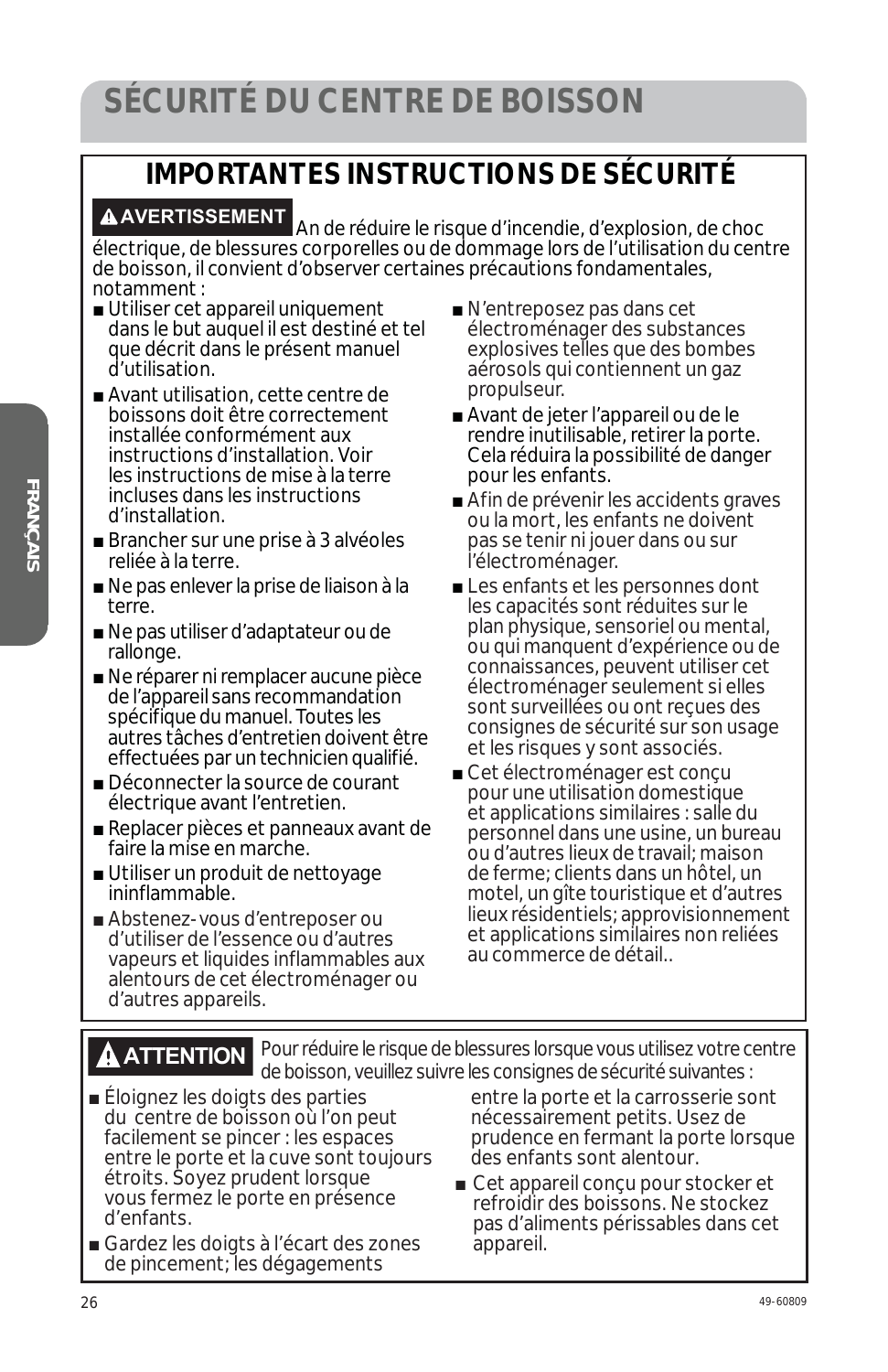### **SÉCURITÉ DU CENTRE DE BOISSON**

# **AVERTISSEMENTS DE LA PROPOSITION 65 DE L'ÉTAT DE LA CALIFORNIE:**

**AVERTISSEMENT** Ce produit contient une ou plusieurs substances chimiques reconnues par l'État de Californie pour causer le cancer et des anomalies congénitales ou d'autres problèmes liés à la reproduction.

#### **AVERTISSEMENT RISQUE D'EXPLOSION Fluide frigorigène inflammable**

**Cet électroménager contient le réfrigérant isobutane, R600a, un gaz naturel à compatibilité élevée avec l'environnement. Il s'agit cependant d'un combustible. Observez les consignes de sécurité ci-dessous afin de réduire le risque de blessure ou de dommage à la propriété.**

- **1)** Lors de la manipulation, de l'installation et de l'utilisation de cet appareil, prenez soin de ne pas endommager les tubes de circulation du fluide frigorigène.
- **2)** L'entretien ou la réparation doivent être effectués par un personnel de service autorisé. Utilisez seulement des pièces de rechange autorisées par le fabricant.
- **3**) Mettez le centre de boisson au rebut conformément aux réglementations fédérales et locales. Le fluide frigorigène inflammable et le matériel isolant utilisés nécessitent des procédures de mise au rebut spéciales. Communiquez avec les autorités locales compétentes pour la mise au rebut de votre centre de boisson sans danger pour l'environnement.
- **4)** N'obstruez pas les évents dans l'enceinte prévue pour l'appareil.
- **5)** N'utilisez pas d'appareils ou autres moyens mécaniques pour accélérer le processus de dégivrage.
- **6)** N'endommagez pas le circuit du fluide frigorigène.
- **7)** N'utilisez pas d'appareils électriques dans le compartiment centre de boisson de cet appareil.

#### **MISE AU REBUT DE VOTRE VIEIL APPAREIL**

#### **AVERTISSEMENT RISQUE DE SUFFOQUER OU D'Y ÊTRE**

#### **EMPRISONNÉ**

Le non-respect de ces instructions d'élimination peut entraîner la mort ou des blessures graves.

**IMPORTANT:** Les enfants pris au piège ou morts d'asphyxie sont toujours d'actualité. Les centre de boissons et congélateurs abandonnés sont toujours aussi dangereux, même si on n'attend que «quelques jours» pour s'en débarrasser. Si vous ne gardez pas votre ancien centre de boisson ou congélateur, veuillez suivre les directives ci-dessous afin de prévenir les accidents.

#### **Avant de vous débarrasser de votre ancien appareil**

- $\blacksquare$  Öter les porte.
- **E** Laisser les tablettes en place de sorte que les enfants ne puissent pas y pénétrer facilement.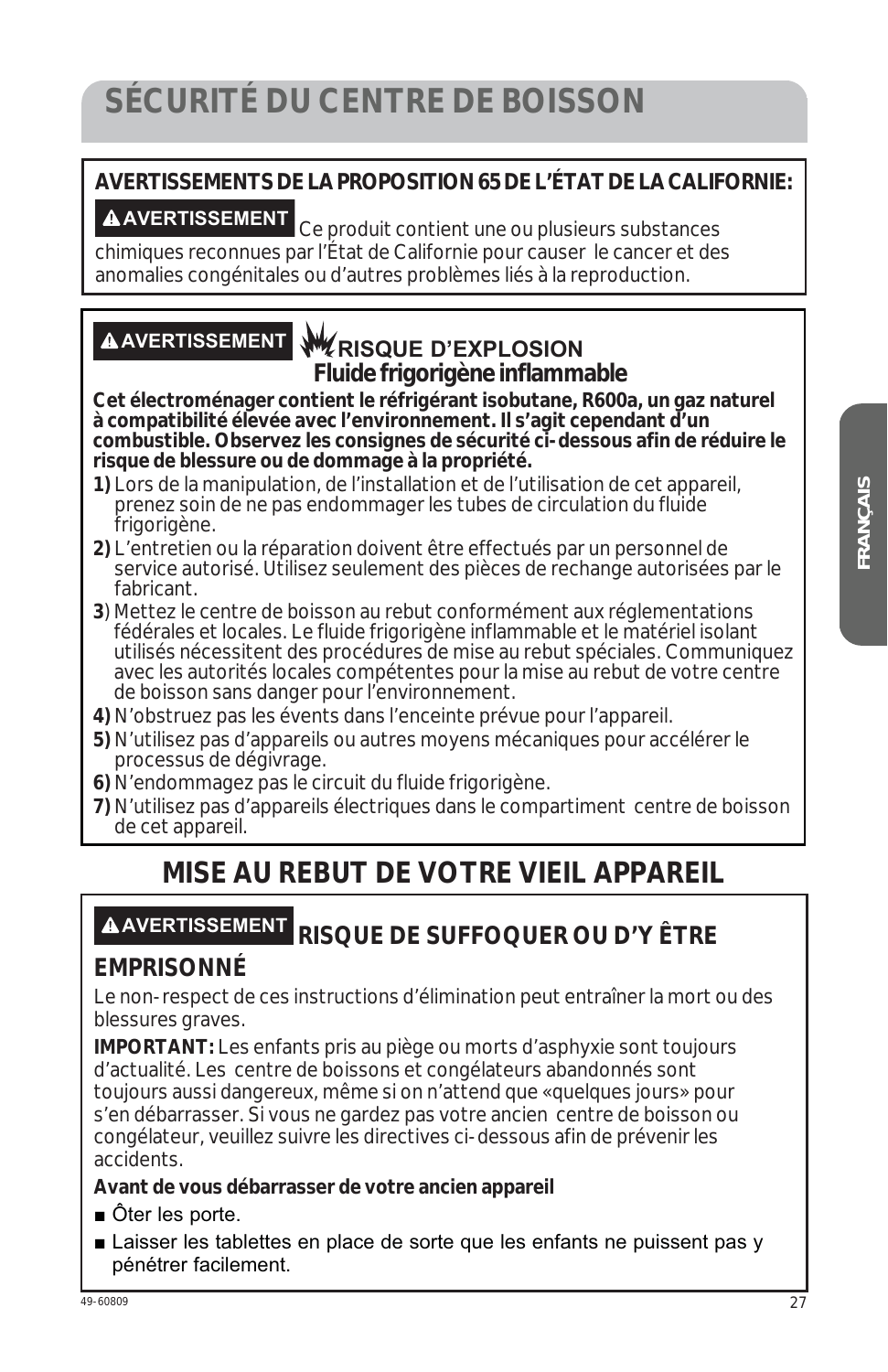**PIÈCES ET CARACTÉRISTIQUES** 

#### **MISE AU REBUT DE VOTRE VIEIL APPAREIL (Suite)**

#### **Mise au rebut des produits réfrigérants et en mousse**

Mettez l'électroménager au rebut conformément à la réglementation fédérale et locale. Le fluide frigorigène inflammable et le matériel isolant utilisés nécessitent des procédures de mise au rebut spéciales. Communiquez avec les autorités locales pour connaître la façon de mettre votre électroménager au rebut qui soit respectueuse de l'environnement.

#### **LIRE ET CONSERVER CES INSTRUCTIONS**

# **B A F E C D**

- **A.** Tablettes en verre pleine largeur (4)
- **B.** Commande de température
- **C.** Porte en verre transparente
- **D.** Poignée de porte encastrée
- **E.** Verrouillage avec clé
- **F.** Pieds de nivellement (2)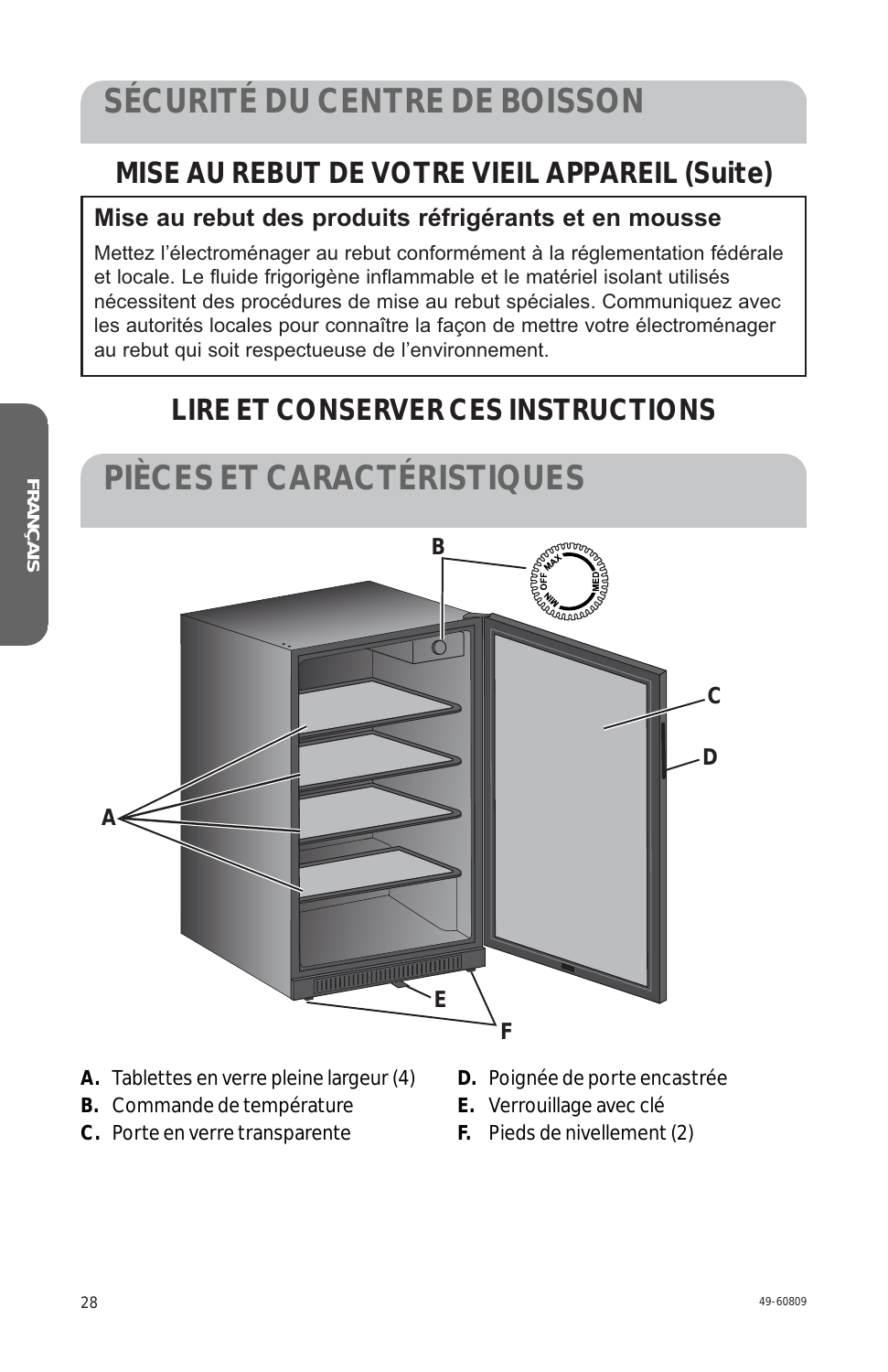# **EXIGENCES D'INSTALLATION**

#### **EXIGENCES D'EMPLACEMENT**

# **A AVERTISSEMENT**



**Garder les matériaux et les vapeurs inflammables, telles que l'essence, loin de l'appareil.** 

**Le non-respect de cette instruction peut causer un décès, une explosion ou un incendie.** 

#### **Distances de dégagement recommandées :**



**IMPORTANT :** Ce centre de boisson est conçu uniquement pour être utilisé d'une manière autoportante. Il ne doit pas être encastré ni installé dans un placard fermé. Pour vous assurer que le centre de boisson fonctionne à son efficacité optimale, il doit être installé dans un endroit où la circulation d'air et les raccordements électriques sont appropriés.

#### **EMPLACEMENT DU CENTRE DE BOISSON**

- N'installez pas le centre de boisson dans une pièce où les températures descendent en-dessous de 55 °F (13 °C) parce qu'il serait difficile d'y maintenir une température correcte.
- N'installez pas le centre de boisson dans un endroit où la température ambiante sera supérieure à 110 °F (43 °C). il ne fonctionnera pas correctement.
- Il doit être installé sur une surface suffisamment solide pour supporter le poids d'un centre de boisson rempli.
- N'installez pas le centre de boisson dans un endroit exposé à l'eau (pluie, etc.) ou directement aux rayons solaires.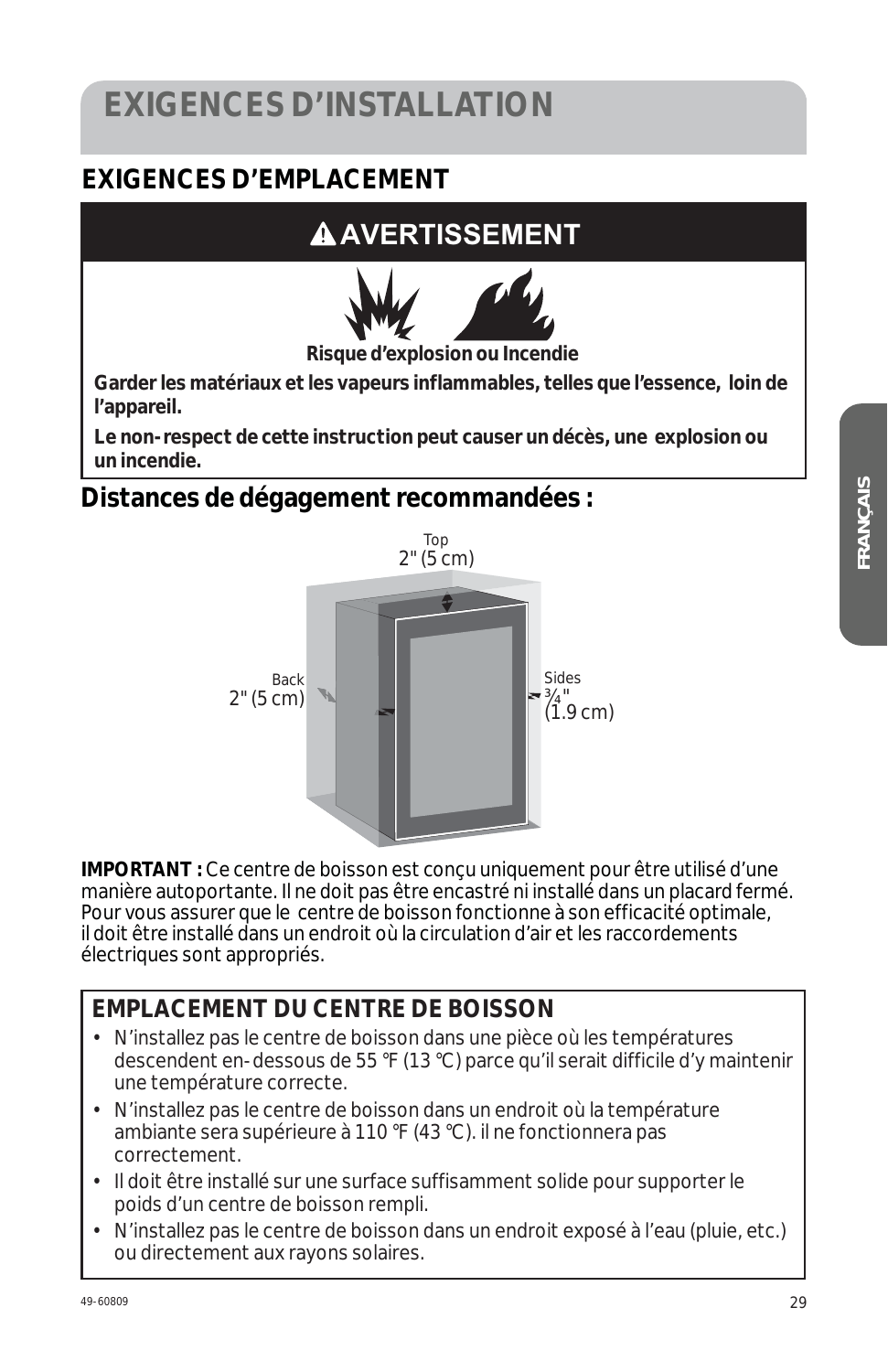#### **BRANCHEMENTS ÉLECTRIQUES**

# **AVERTISSEMENT RISQUE DE CHOC ÉLECTRIQUE**

Branchez l'appareil dans une prise triple avec terre.

Ne retirez pas la broche de terre.

N'utilisez pas d'adaptateur.

N'utilisez pas un cordon de rallonge.

Le non-respect de ces instructions peut entraîner des risques d'incendies, des chocs électriques ou la mort.

#### **Ne coupez pas ou n'enlevez pas, sous aucun prétexte, la troisième broche de mise à la terre du cordon d'alimentation. Pour des raisons de sécurité, cet appareil doit être correctement mis à la terre.**

Le cordon d'alimentation de cet appareil est équipé d'une fiche à trois broches (pour une mise à la terre) qui s'adapte à la prise de courant standard à 3 broches (pour une mise à la terre) pour minimiser les risques de chocs électriques par cet appareil.

Faites vérifier la prise murale et le circuit électrique par un électricien qualifié pour s'assurer que le système est correctement mis à la terre.

Dans le cas d'une prise biphasée, l'installateur a la responsabilité et l'obligation de la remplacer par une prise triphasée correctement mise à la terre. N'utilisez pas d'adaptateur.

Le centre de boisson doit toujours être branché à sa propre prise électrique d'une tension nominale correspondant à celle indiquée sur sa plaque signalétique.

Une alimentation électrique à 115 volts CA, 60 Hz, avec un fusible de 15 ou 20 ampères et une mise à la terre est nécessaire. Ceci permet d'obtenir un meilleur rendement et évite de surcharger les circuits électriques du domicile qui risque d'occasionner un incendie en surchauffant.

Ne débranchez jamais le centre de boisson en tirant sur le cordon d'alimentation. Prenez toujours fermement la fiche en main et tirez pour la sortir de la prise.

Cessez immédiatement d'utiliser un cordon électrique endommagé. Si le cordon électrique est endommagé, son remplacement doit être effectué par un technicien en réparation qualifié au moyen d'un cordon de rechange autorisé par le fabricant.

Lorsque vous éloignez votre centre de boisson du mur, faites attention à ne pas le faire rouler sur le cordon d'alimentation afin de ne pas l'endommager.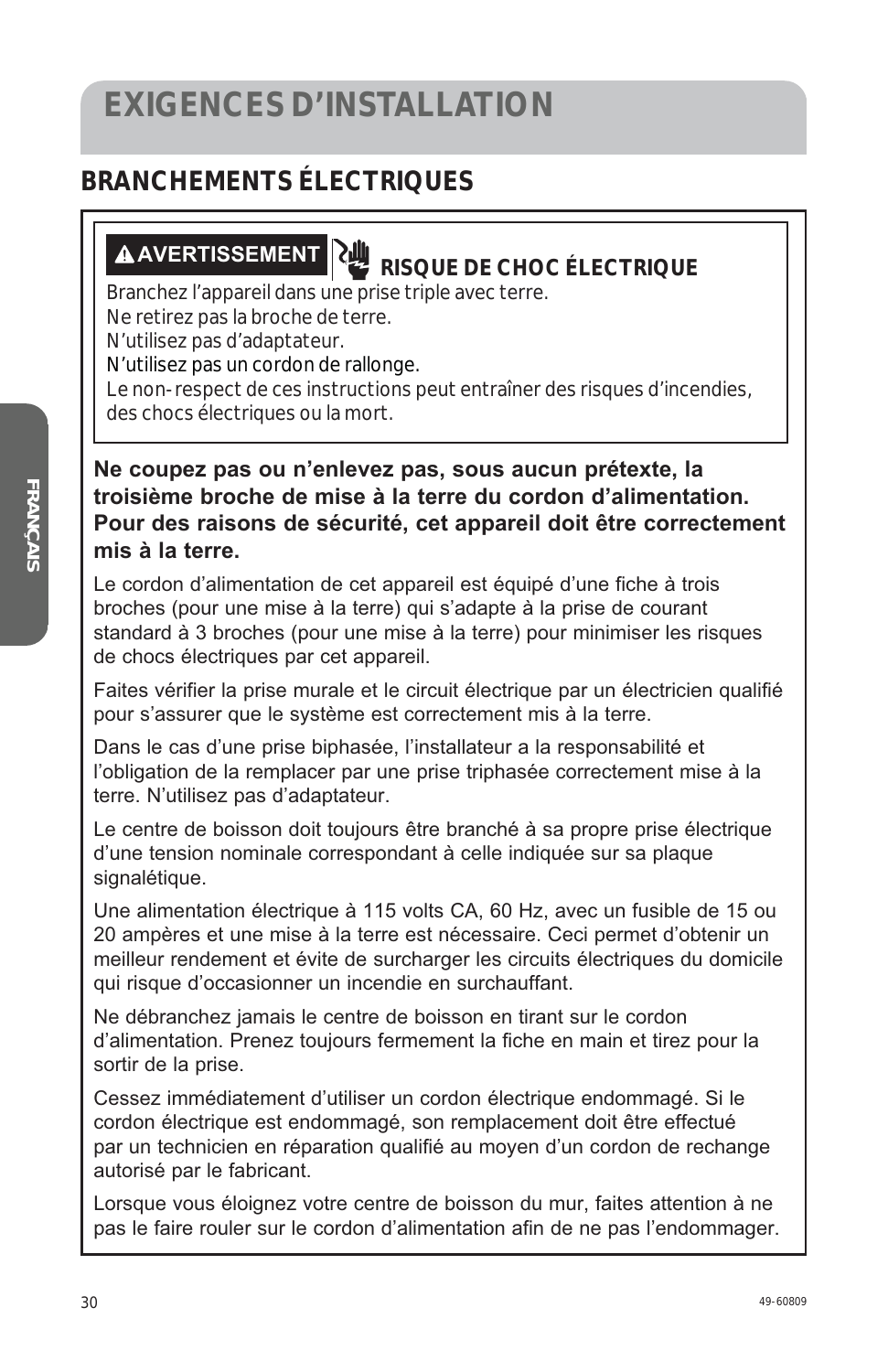# **INSTRUCTIONS D'INSTALLATION**

#### **ÉTAPE 1 - DÉBALLAGE DU CENTRE DE BOISSON**

## **AAVERTISSEMENT**



**Risque d'explosion ou Incendie** 

**Ne pas perforer le circuit frigorigène.** 

**Suivre attentivement les instructions de manipulation.** 

**Utilisation d'un liquide frigorigène inflammable.** 

**Le non-respect de cette instruction peut causer un décès, une explosion ou un incendie.** 

**IMPORTANT :** Manipuler le centre de boisson avec précautions lorsqu'il est déplacé soit pour éviter d'endommager le circuit frigorigène, soit pour diminuer le risque de fuites.

**IMPORTANT : Lorsque le centre de boisson est déplacé, ne jamais l'incliner à plus de 45°. Cela pourrait endommager le compresseur et le système scellé. Si le centre de boisson a été placé en position horizontale pendant un moment, attendre 30 minutes avant de brancher le centre de boisson pour que le réfrigérant se remette en place.** 

#### **RETRAIT DES MATÉRIAUX D'EMBALLAGE**

■ Enlever tout résidu de ruban adhésif et de colle des surfaces du centre de boisson avant de le mettre en marche. Frotter une petite quantité de savon liquide à vaisselle sur l'adhésif avec les doigts. Rincer à l'eau tiède et sécher.

 **REMARQUE :** Ne pas utiliser d'instruments coupants, d'alcool à friction, de liquides inflammables ou de nettoyants abrasifs pour enlever le ruban adhésif ou la colle. Ces produits peuvent endommager la surface du centre de boisson. Pour plus de renseignements, voir "Sécurité du centre de boisson".

■ Jeter/recycler tous les matériaux d'emballage.

#### **NETTOYAGE AVANT UTILISATION**

Après avoir enlevé tous les matériaux d'emballage, nettoyer l'intérieur du centre de boisson avant de l'utiliser. Voir les instructions de nettoyage dans "Entretien du centre de boisson".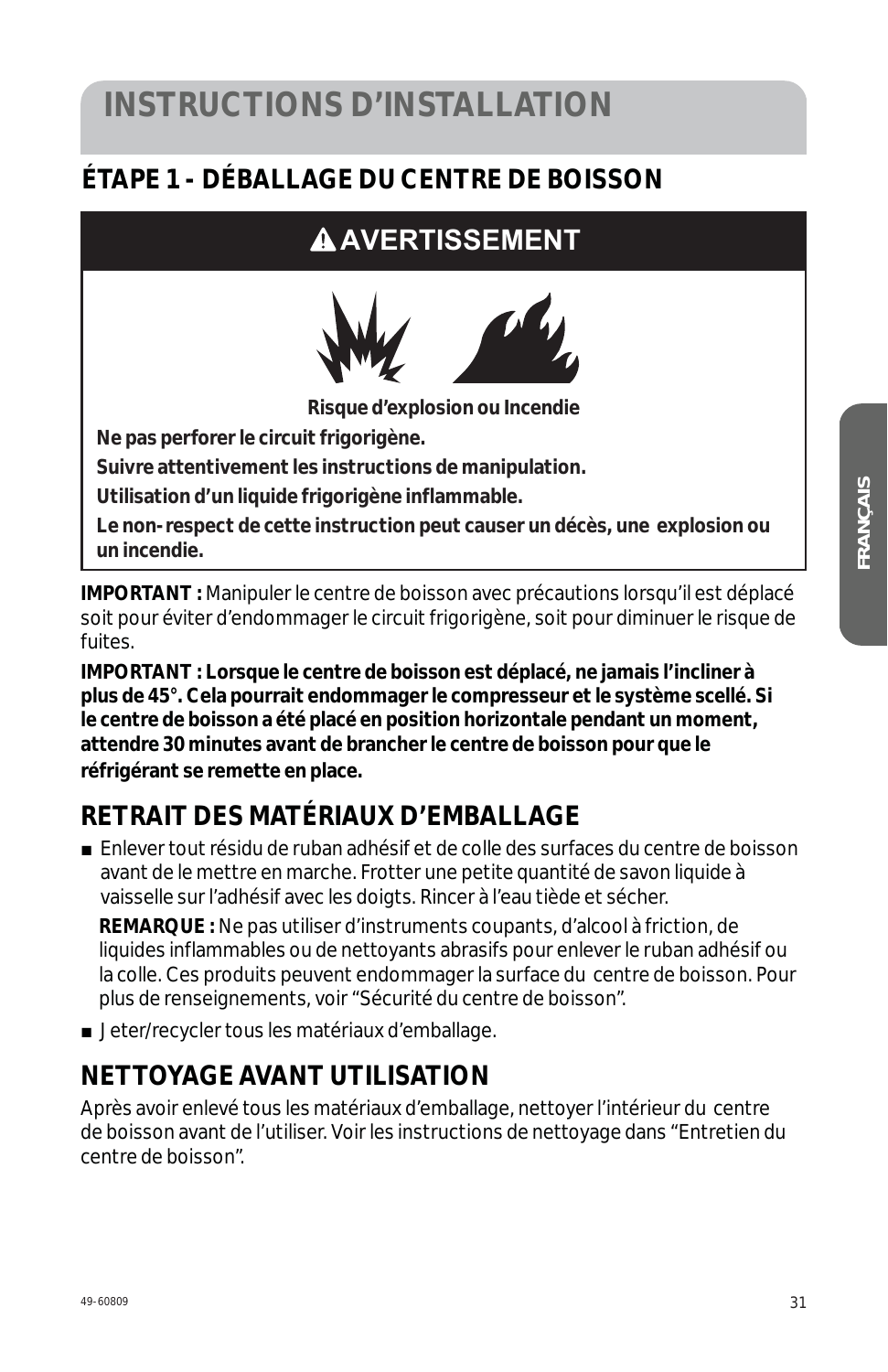#### **ÉTAPE 2 - INVERSION DU SENS D'OUVERTURE DE LA PORTE (Facultatif )**

**AVERTISSEMENT** Suivez toutes les étapes lors du changement d'ouverture de la porte. La porte risque de tomber en plus de causer des blessures ou des dommages si vous ne respectez pas ces instructions, oubliez des pièces ou effectuez un serrage excessif des vis.

Les charnières de porte ont été installées à l'usine sur le côté droit de l'appareil. Si l'on souhaite que la porte s'ouvre sur le côté opposé, le sens d'ouverture de la porte peut alors être inversé.

#### **OUTILS NÉCESSAIRES**

- Clé hexagonale de 5/16"
- Clé hexagonale de 3 mm
- Couteau à mastiquer

#### **IMPORTANT:**

- Avant de commencer, débrancher le centre de boisson ou déconnecter la source de courant électrique.
- La porte est lourde et fragile, et l'avant de la porte est en verre. Pour éviter de briser le verre de la porte, utiliser les deux mains et agripper uniquement les côtés de la porte pour la retirer.
- **1.** À deux personnes ou plus, coucher délicatement le centre de boisson pour boissons sur le dos.



- **2.** À l'aide d'une clé hexagonale de 5/16", retirer les trois vis hexagonales fixant la charnière inférieure à la caisse, puis les mettre de côté.
- **3.** Retirer la charnière inférieure et les deux rondelles. Mettre les rondelles de côté.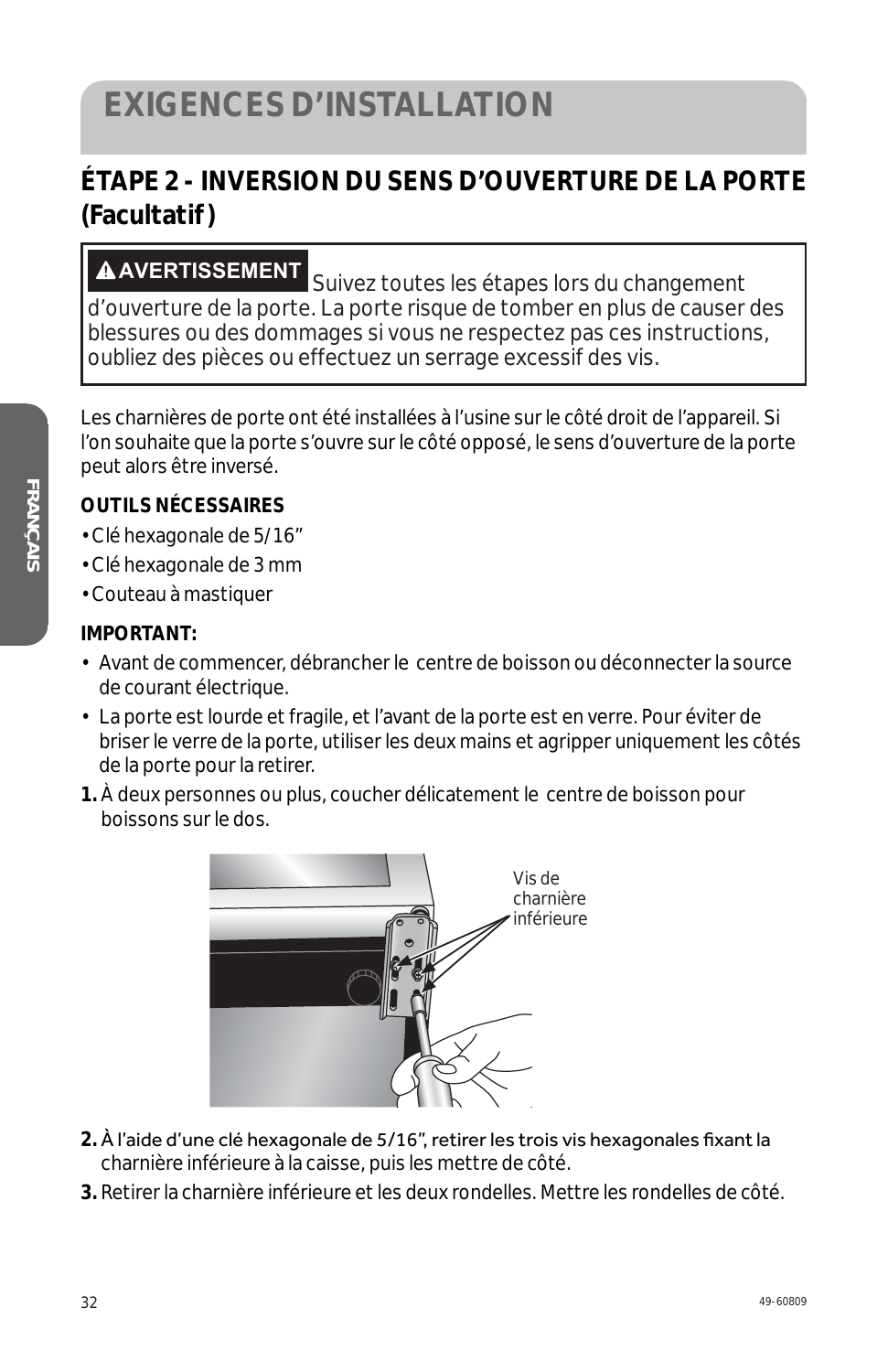#### **ÉTAPE 2 - INVERSION DU SENS D'OUVERTURE DE LA PORTE (Facultatif ) (Suite)**

**4.** À l'aide d'une clé hexagonale de 3 mm, retirer l'axe de la charnière inférieure, puis réinstaller l'axe de charnière dans le trou juxtaposé au trou duquel il a été retiré. Réinstaller les deux rondelles.



**5.** Retirer la vis située au bas de la caisse, puis la déplacer dans le trou correspondant du côté opposé.





**6.** Au moyen des trois vis à tête hexagonale retirées précédemment, réinstaller la charnière inférieure sur le côté opposé de la caisse.

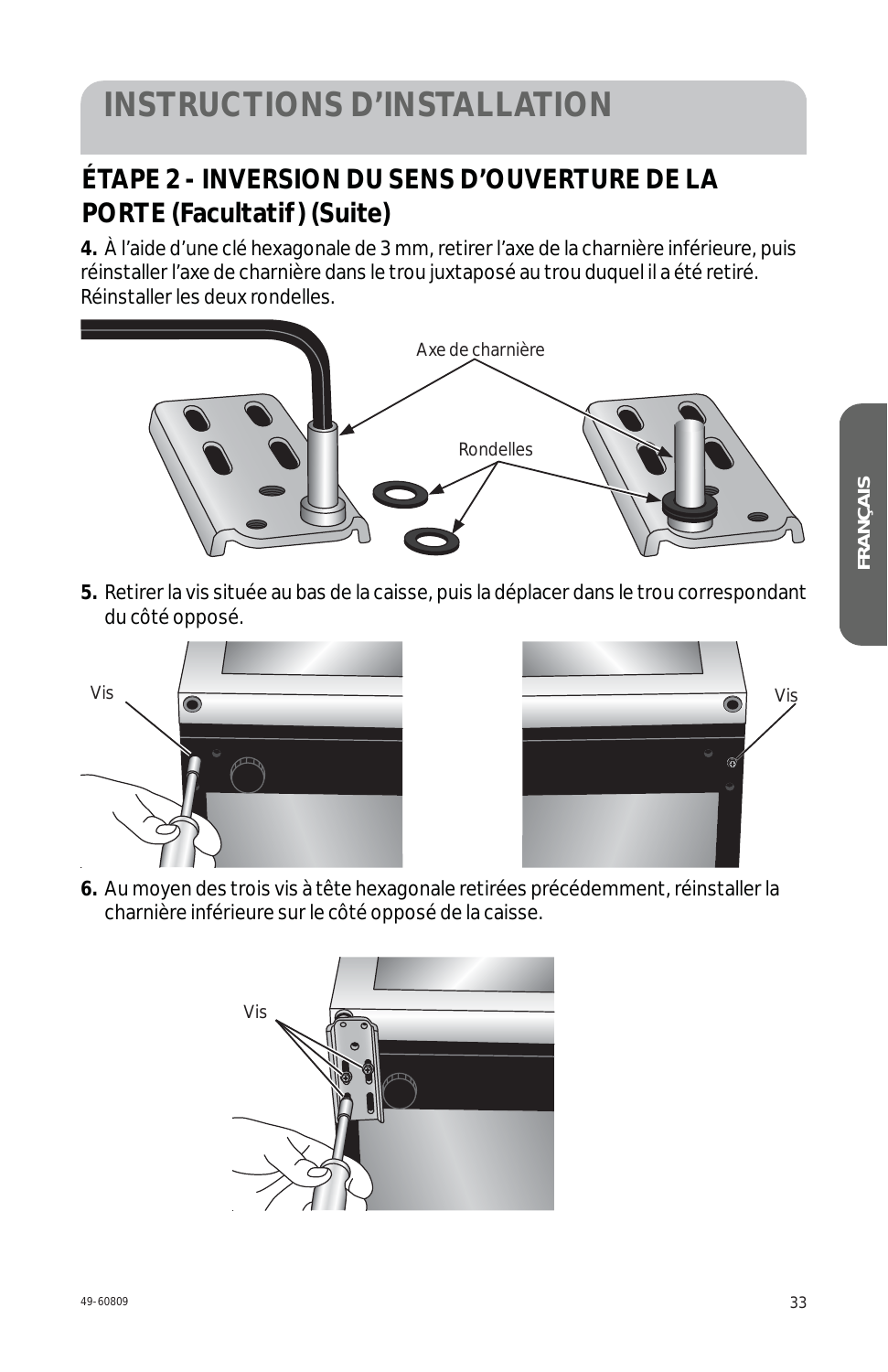# **INSTRUCTIONS D'INSTALLATION**

#### **ÉTAPE 2 - INVERSION DU SENS D'OUVERTURE DE LA PORTE** (Facultatif) (Suite)

**7.** À l'aide d'un couteau à mastiquer, en faisant levier, soulever délicatement le bord arrière du couvre-charnière supérieur pour le retirer.



*FRANÇAIS* 

- 
- **10.** Réinstaller la charnière supérieure sur le côté opposé.
- **11.** Réinstaller le couvre-charnière supérieur.
- **12.** Mettre le centre de boisson pour boissons en position verticale, puis vérifier que la porte est bien alignée avec la caisse.

**REMARQUE :** Si le sommet de la porte n'est pas aligné avec la caisse, desserrer les vis de la charnière supérieure, ajuster l'alignement de la

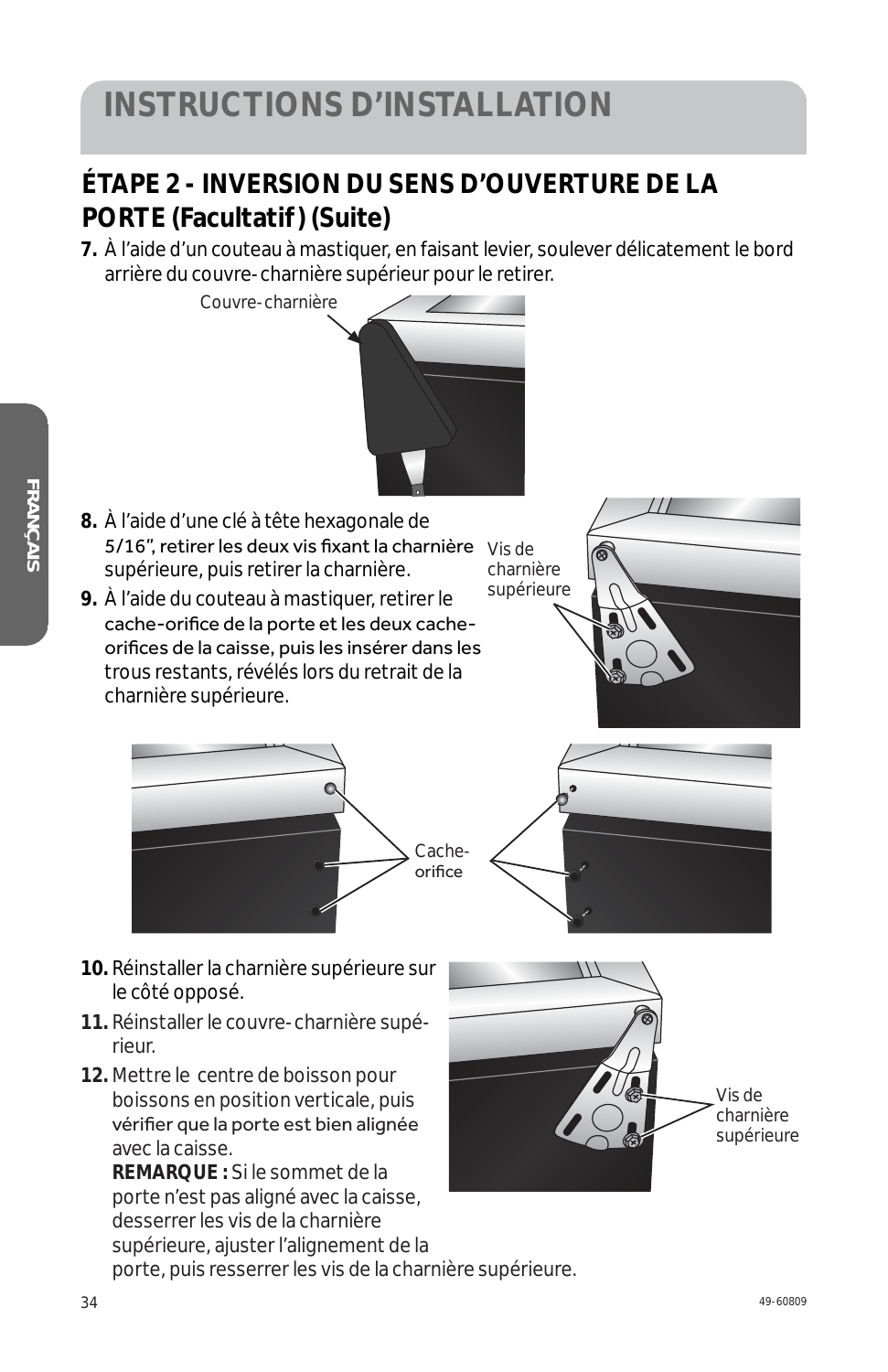# **INSTRUCTIONS D'INSTALLATION**

#### **ÉTAPE 3 - RÉGLAGE DE L'APLOMB DU CENTRE DE BOISSON**

Ce centre de boisson est équipé de deux pieds de nivellement situés dans les coins avant et arrière. Après avoir installé le centre de boisson à son emplacement final, régler son aplomb.

**REMARQUE :** La porte du centre de boisson se ferme plus facilement.

Réglage des pieds de nivellement :

- Pour soulever Tourner les pieds de nivellement vers la gauche.
- Pour abaisser Tourner les pieds de nivellement vers la droite.



#### **ÉTAPE 4- FIN DE L'INSTALLATION**

| <b>AAVERTISSEMENT</b>                                                                               |  |  |  |  |
|-----------------------------------------------------------------------------------------------------|--|--|--|--|
|                                                                                                     |  |  |  |  |
| Risque de choc électrique                                                                           |  |  |  |  |
| Brancher sur une prise à 3 alvéoles reliée à la terre.                                              |  |  |  |  |
| Ne pas enlever la broche de liaison à la terre du cordon d'alimentation.                            |  |  |  |  |
| Ne pas utiliser un adaptateur.                                                                      |  |  |  |  |
| Ne pas utiliser un câble de rallonge.                                                               |  |  |  |  |
| Le non-respect de cette instruction pourrait causer un décès, un incendie ou<br>un choc électrique. |  |  |  |  |

Brancher sur une prise de courant à 3 alvéoles, reliée à la terre.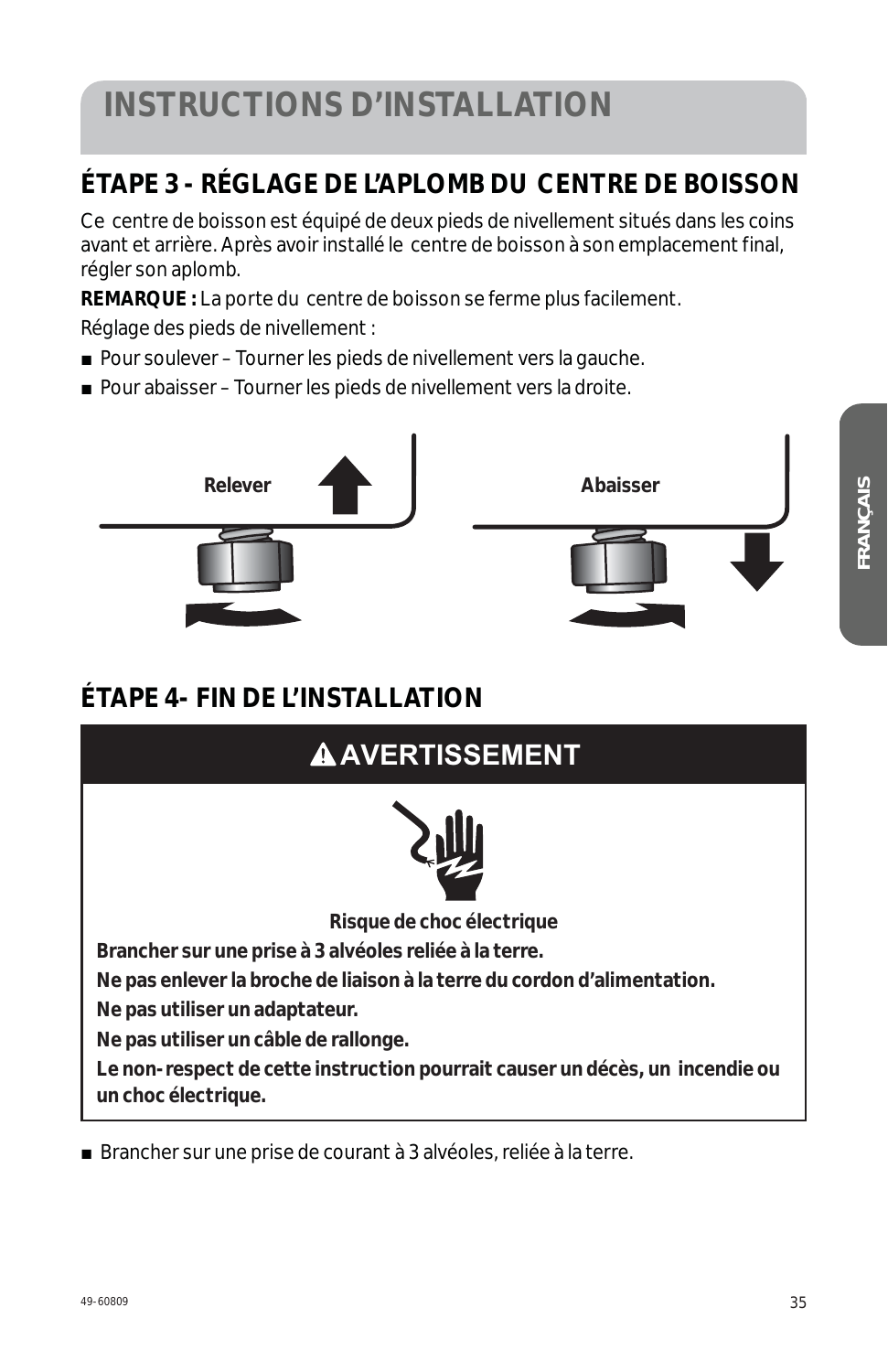# **UTILISATION DU CENTRE DE BOISSON**

#### **COMMANDE DE LA TEMPÉRATURE**

Le cadran rotatif de commande de la température comporte trois réglages de niveau de température et un réglage OFF (arrêt). Le réglage MIN est le moins froid et le réglage MAX le plus froid.

**IMPORTANT :** Le fait de tourner le bouton de contrôle à "OFF" ne débranche pas le centre de boissons de la source d'alimentation électrique.

Régler la commande de la température sur MED (moyen). Laisser l'appareil refroidir pendant 24 heures avant de modifier le réglage de la température.

**REMARQUE :** Le réfrigérateur pour boissons maintiendra automatiquement le niveau de température réglé.

#### **SYSTÈME DE CLAYETTES**

Pour tous vos besoins d'entreposage, trois clayettes en verre sont mises à votre disposition.

**ATTENTION Ne nettoyez pas les tablettes ou couvercles en verre avec de l'eau chaude lorsqu'ils sont froids. Les tablettes et couvercles en verre peuvent se briser s'ils sont exposés à une variation de température soudaine, ou soumis à un impact s'ils sont heurtés ou échappés. S'il se brise, le verre trempé est conçu pour se fracturer en un grand nombre de petits éclats.** 

Pour retirer ou remettre en place une tablette :

- Pour retirer Incliner l'avant de la tablette vers le haut, puis la faire doucement glisser vers l'avant.
- Pour remettre en place Aligner la tablette sur les supports et la faire doucement glisser vers l'arrière.

#### **VERROUILLAGE DE SÉCURITÉ ET CLÉ**

La serrure est équipée d'un ressort de sorte que la clé ne peut être laissée dans la serrure. Pour verrouiller ou déverrouiller, appuyez sur la clé tout en tournant. Si vous perdez la clé, communiquez avec votre revendeur pour la remplacer en composant le 877.337.3639 (États-Unis). Au Canada, composez le 877.470.9174. Donnez toujours le nom du modèle et le numéro de série du congélateur lorsque vous demandez une clé de rechange.

#### **AVERTISSEMENT**

Pour prévenir l'enfermement des enfants, gardez la clé hors de portée des enfants, à distance du congélateur.





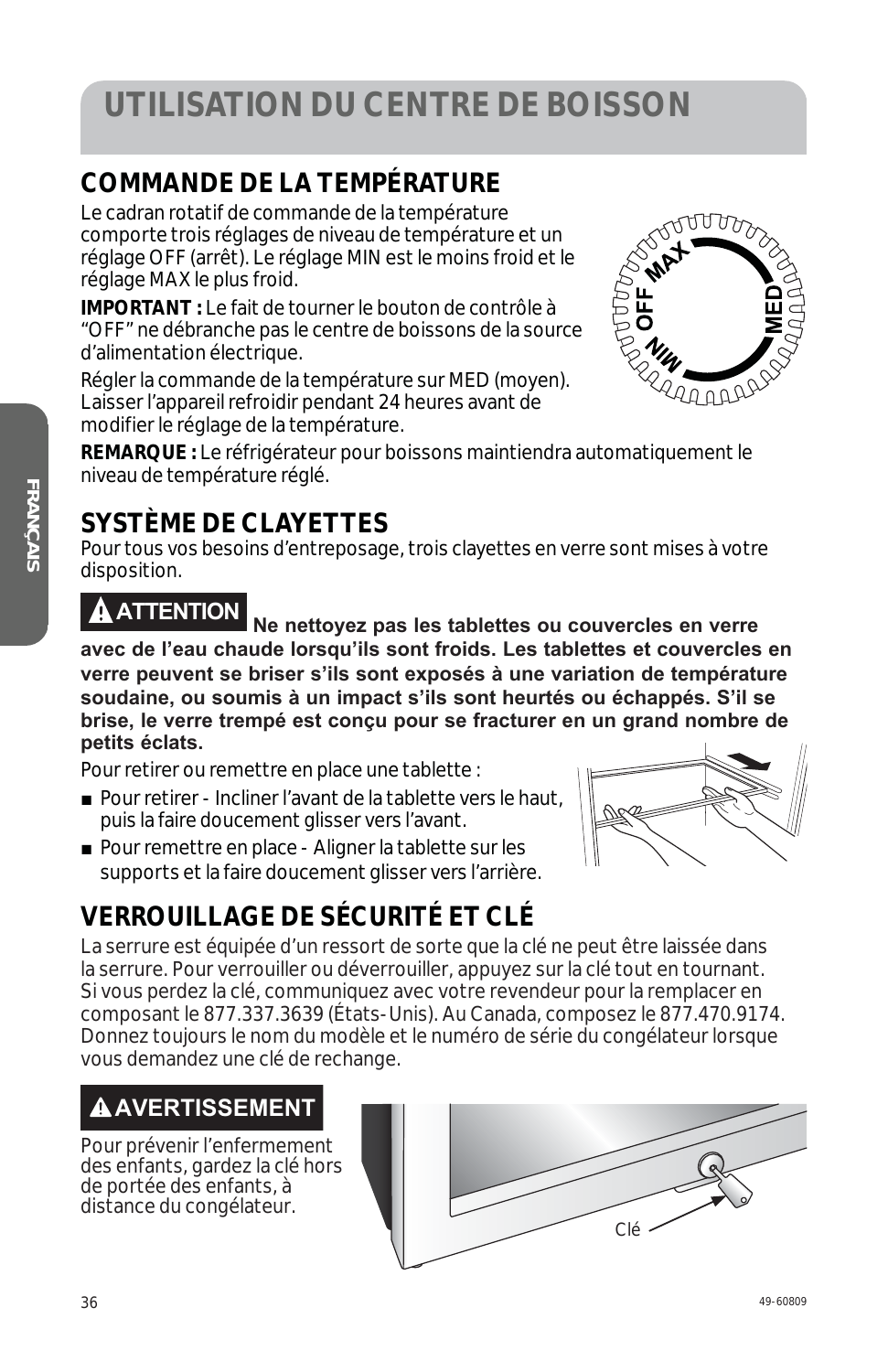# **ENTRETIEN DU CENTRE DE BOISSON**

#### **NETTOYAGE**

#### **AAVERTISSEMENT**



**Risque d'explosion** 

**Utiliser un produit de nettoyage ininflammable.** 

**Le non-respect de cette instruction peut causer un décès, une explosion ou un incendie.** 

**IMPORTANT :** Ne pas utiliser de produits chimiques corrosifs, d'ammoniaque, d'agent de blanchiment, de détergents concentrés, de solvant ou de tampons à récurer métalliques ou abrasifs pour nettoyer l'intérieur ou l'extérieur du produit. Ceux-ci peuvent endommager et/ou décolorer le ni.

#### **AAVERTISSEMENT**



**Risque de choc électrique** 

**Débrancher votre appareil ou déconnecter la source de courant électrique avant de le nettoyer.** 

**Le non-respect de cette instruction peut causer un décès, un choc électrique ou blessures.** 

#### **Renseignements Généraux**

- 1. Débrancher ou déconnecter la source de courant électrique.
- 2. Laver les surfaces intérieures, les accessoires et le cadre extérieur avec une solution d'eau tiède mélangée à 3-4 cuillères à soupe de bicarbonate de soude. **REMARQUE :** Avant d'utiliser des produits de nettoyage, toujours lire et suivre les instructions et avertissements du fabricant an d'éviter toute blessure ou dommage du produit. Avant de nettoyer les tablettes ou les couvercles de verre, veiller à lire la section CLAYETTES.
- 3. Rincer à l'eau tiède propre.
- 4. Sécher soigneusement avec un chiffon doux.
- 5. Brancher l'appareil ou reconnecter la source de courant électrique.

#### **Joints d'étanchéité de la porte**

Les joints doivent être maintenus propres et souples pour assurer une étanchéité convenable.

- Nettoyer les joints d'étanchéité de la porte tous les 3 mois avec une solution de bicarbonate de soude et d'eau chaude.
- Un peu de vaseline appliquée sur les joints côté charnière maintiendra la souplesse du joint et garantira une bonne étanchéité.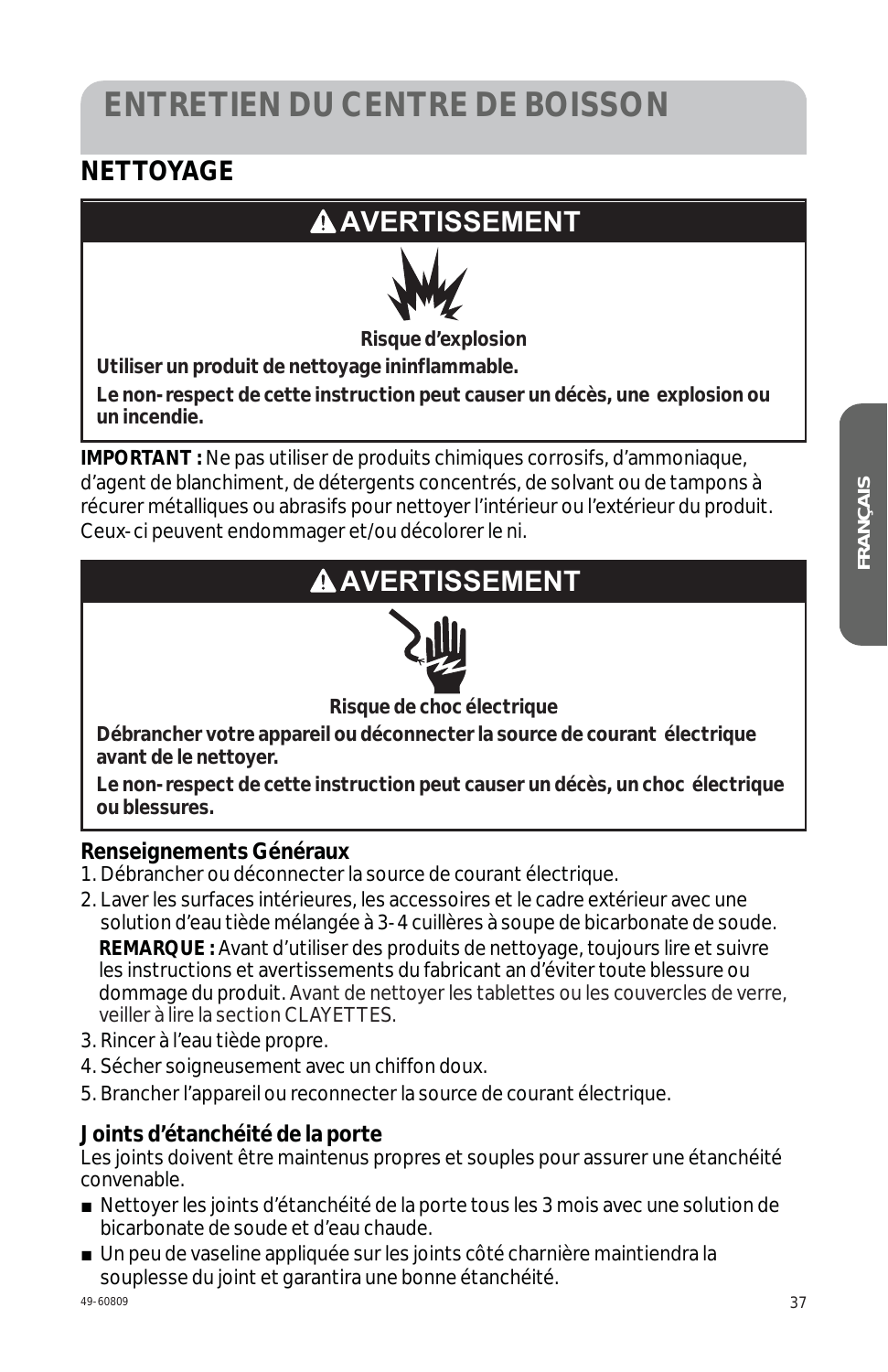# **ENTRETIEN DU CENTRE DE BOISSON**

#### **DÉGIVRAGE ET VIDANGE**

## **DANGER**



**Risque d'explosion ou Incendie**

**Utilisation d'un liquide frigorigène inflammable.** 

**Ne pas perforer le circuit frigorigène.** 

**Le non-respect de cette instruction peut causer un décès, une explosion ou un incendie.** 

Pour un fonctionnement optimal et une consommation énergétique minimale, effectuer un dégivrage lorsque la glace forme une couche de 1/8" (3.2 mm) d'épaisseur.

#### **IMPORTANT :**

■ Ne pas dégivrer à l'aide d'un instrument mécaniques.

Dans des conditions d'utilisation normales, le centre de boisson activera le dégivrage automatique durant les périodes où le système de refroidissement exécutera des cycles de marche-arrêt.

Dans des conditions de chaleur ou d'humidité extrêmes et/ou d'ouvertures de porte fréquentes ou prolongées, une accumulation de givre peut s'observer sur la plaque froide sur la paroi intérieure arrière. On peut éliminer ce givre par un dégivrage manuel.

#### **Dégivrage manuel :**

- 1. Tourner le cadran de contrôle de température à OFF (arrêt).
- 2. Une fois le givre éliminé, remettre le cadran de contrôle de température à sa position initiale.

#### **AVERTISSEMENT**



**Risque de choc électrique** 

**Brancher sur une prise à 3 alvéoles reliée à la terre.** 

**Ne pas enlever la broche de liaison à la terre du cordon d'alimentation.** 

**Ne pas utiliser un adaptateur.** 

**Ne pas utiliser un câble de rallonge.** 

**Le non-respect de cette instruction pourrait causer un décès, un incendie ou un choc électrique.**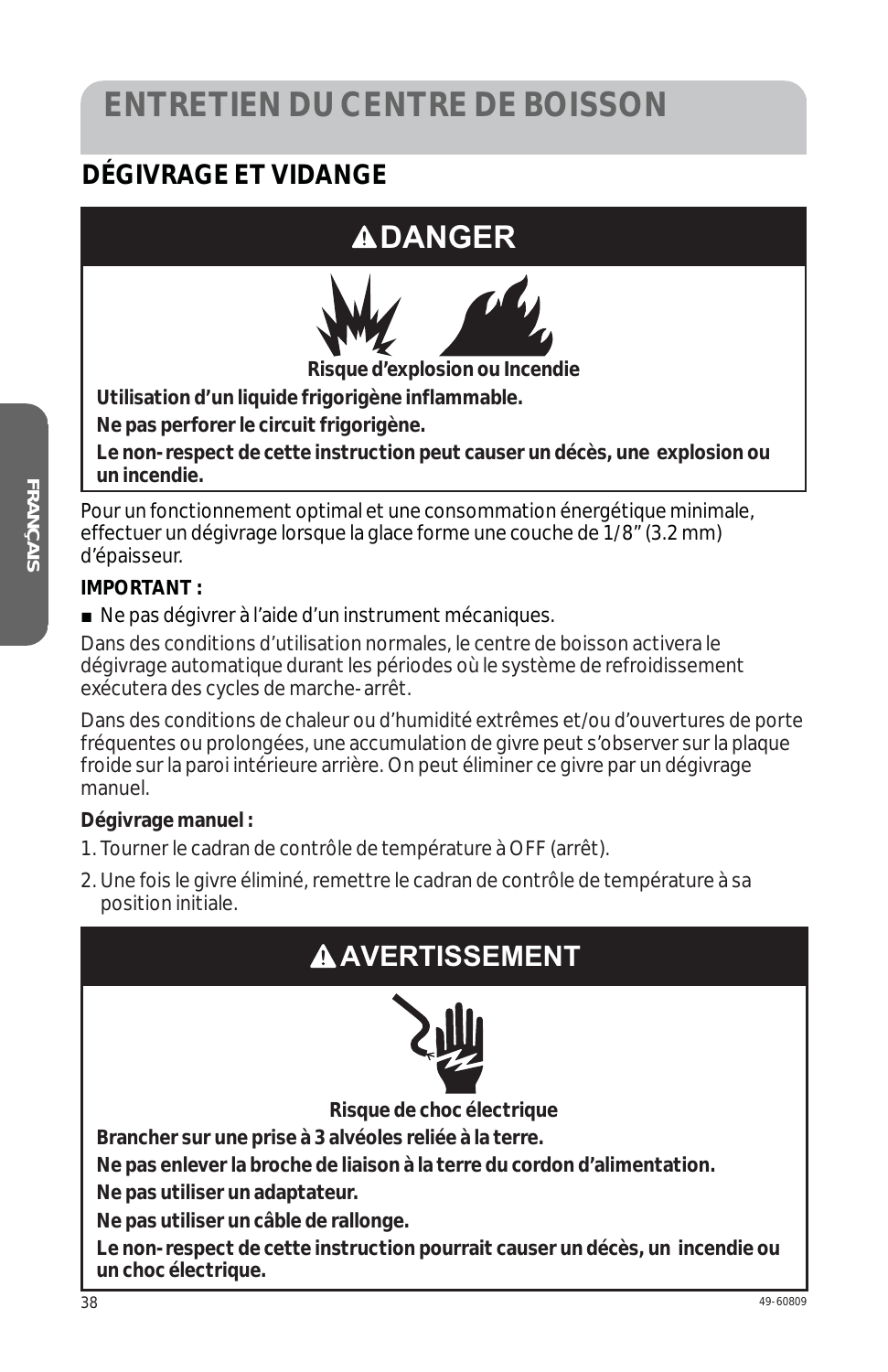#### **VACANCES OU LE DÉMÉNAGEMENT**

#### **Vacances**

Si l'on prévoit de s'absenter pendant une longue période et que l'on ne souhaite pas laisser l'appareil en marche pendant tout ce temps, il faut alors le préparer pour cette absence.

- 1. Retirer tous les articles.
- 2. Tourner le cadran de contrôle de la température à la position 0 (OFF [arrêt]).
- 3. Débrancher ou déconnecter la source de courant électrique.
- 4. Nettoyer l'intérieur. Voir "Nettoyage".
- 5. Nettoyer les joints du couvercle/de la porte. Voir la section "Nettoyage".
- 6. Maintenez les portes ouvertes afin que l'air puisse circuler à l'intérieur.

#### **Déménagement**

En cas de déménagement et de déplacement du centre de boisson dans une nouvelle habitation, suivre ces étapes pour préparer le déménagement.

### **AAVERTISSEMENT**



**Risque d'explosion ou Incendie** 

**Ne pas perforer le circuit frigorigène.** 

**Suivre attentivement les instructions de manipulation.** 

**Utilisation d'un liquide frigorigène inflammable.** 

**Le non-respect de cette instruction peut causer un décès, une explosion ou un incendie.** 

#### **IMPORTANT:**

- Manipuler avec précaution lors du déplacement pour éviter soit d'endommager le circuit frigorigène, soit d'augmenter le risque de fuites.
- Lorsque le centre de boisson est déplacé, ne jamais l'incliner à plus de 45°. Cela pourrait endommager le compresseur et le système scellé.
- 1. Procéder à la préparation en effectuant les étapes 1 à 5. Voir la section "Vacances".
- 2. Retirer toutes les pièces amovibles, bien les envelopper et les attacher ensemble avec du ruban adhésif pour qu'elles ne bougent ou ne s'entrechoquent pas durant le déménagement.
- 3. Fermer le couvercle/la porte à l'aide de ruban adhésif et xer le cordon d'alimentation à l'arrière du centre de boisson.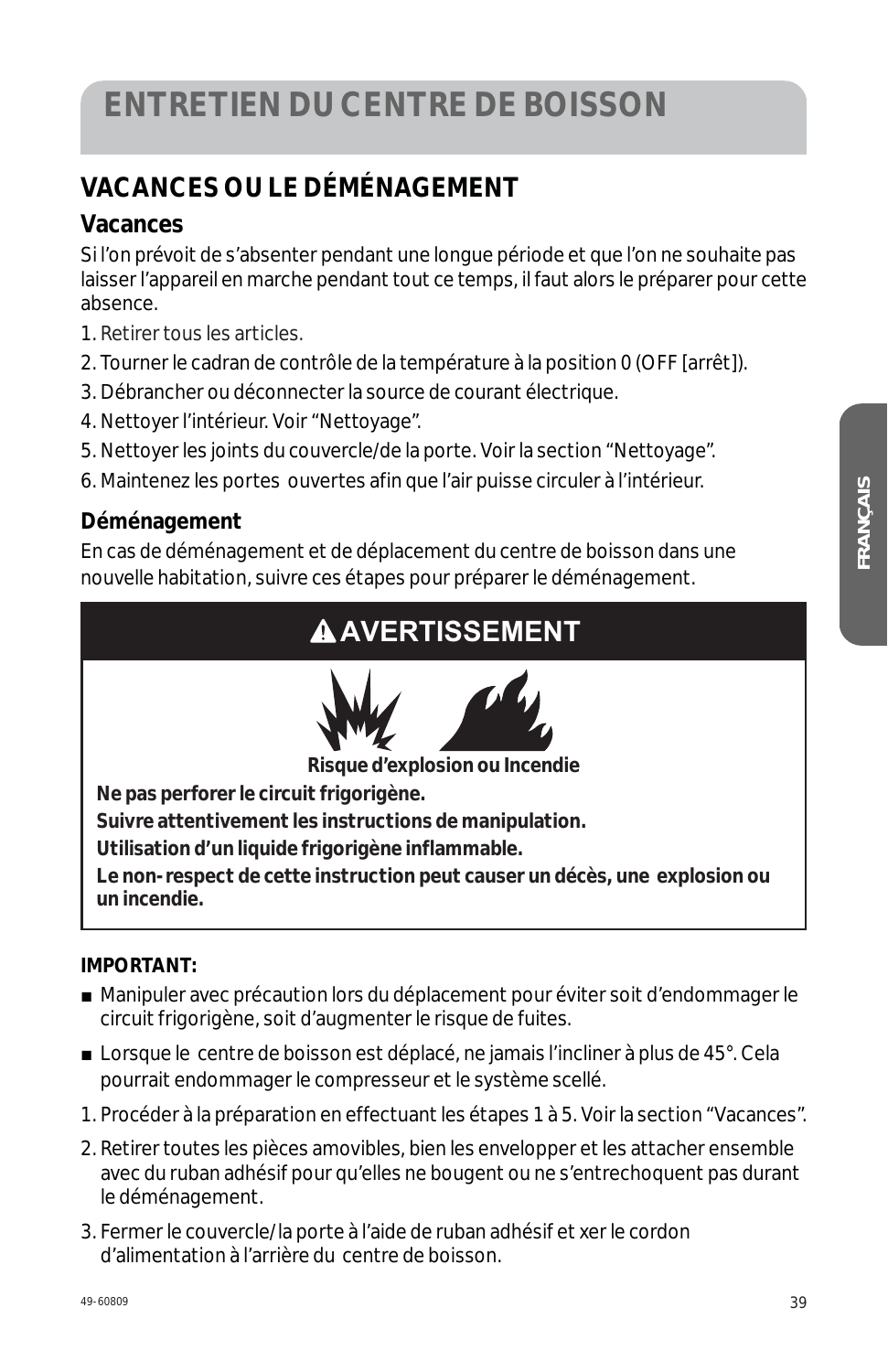#### **RÉINSTALLATION/RÉUTILISATION DU CENTRE DE BOISSON**

**IMPORTANT :** Si le centre de boisson a été placé en position horizontale ou incliné pendant un moment, attendre 30 minutes avant de le brancher pour que le réfrigérant se remette en place.

- 1. Nettoyer le centre de boisson. Voir "Nettoyage".
- 2. Placer le centre de boisson à l'emplacement souhaité et régler son aplomb. Voir "Instructions d'installation".

# **AAVERTISSEMENT**



**Risque de choc électrique** 

**Brancher sur une prise à 3 alvéoles reliée à la terre.** 

**Ne pas enlever la broche de liaison à la terre du cordon d'alimentation.** 

**Ne pas utiliser un adaptateur.** 

**Ne pas utiliser un câble de rallonge.** 

**Le non-respect de cette instruction pourrait causer un décès, un incendie ou un choc électrique.** 

3. Brancher sur une prise à 3 alvéoles reliée à la terre.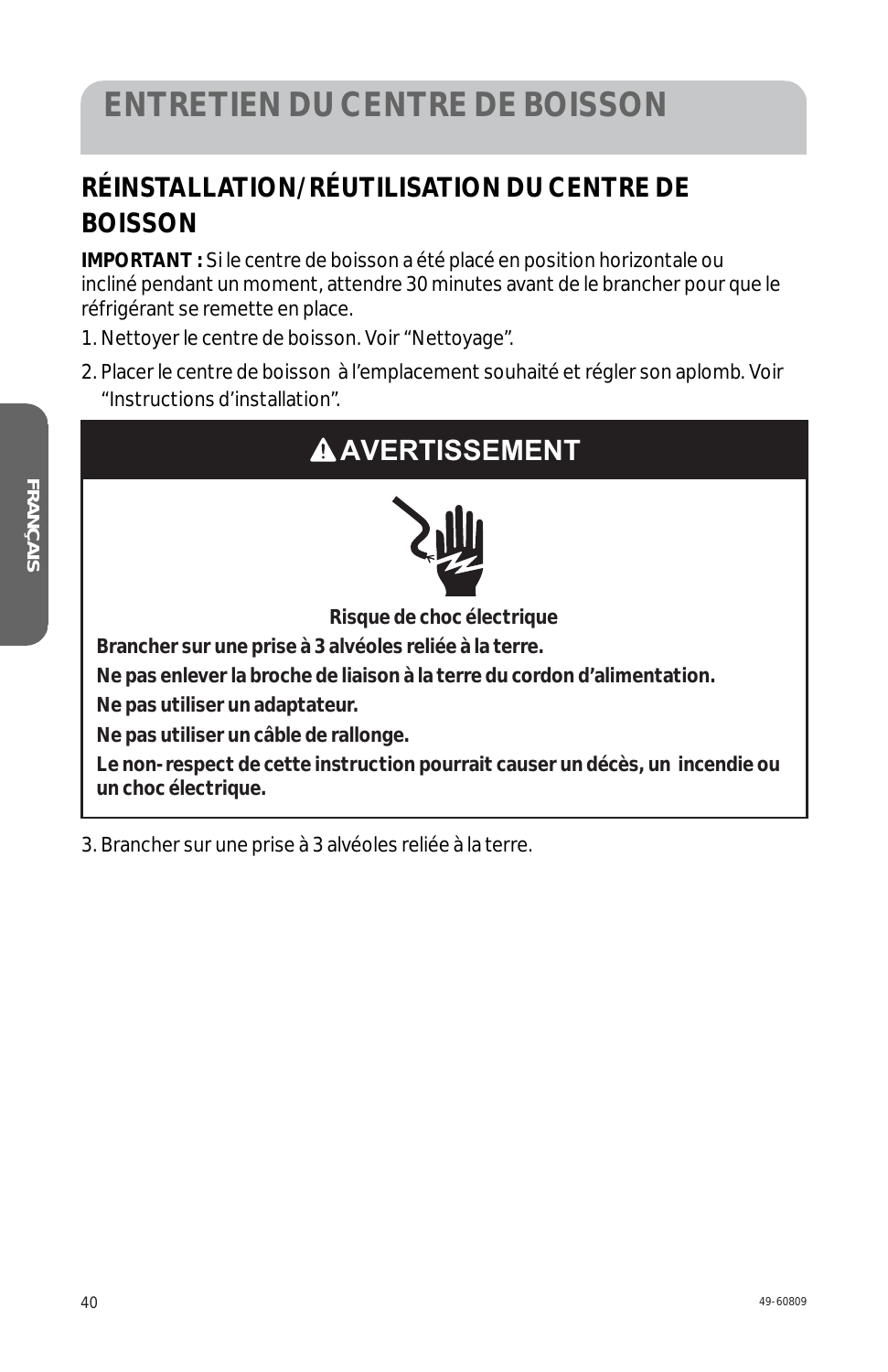# **DÉPANNAGE**

Essayez tout d'abord les solutions suggérées ici et evitez les couts pour le service de reparation.

| <b>PROBLÈME</b>                                                  | <b>CAUSE(S) POSSIBLE(S)</b>                                                                   | <b>SOLUTION</b>                                                                                         |
|------------------------------------------------------------------|-----------------------------------------------------------------------------------------------|---------------------------------------------------------------------------------------------------------|
| <i>Le centre de</i><br>boisson ne<br>fonctionne pas.             | Le centre de boisson est<br>débranché.                                                        | Brancher le centre de boisson sur<br>une prise à 3 alvéoles reliée à la<br>terre.                       |
|                                                                  | Le fusible est grillé ou un<br>disjoncteur est ouvert.                                        | Réenclencher le disjoncteur ou<br>remplacer le fusible.                                                 |
|                                                                  | La commande de<br>température est réglée<br>sur la position d'arrêt 0<br>(OFF[arrêt]).        | Régler la commande de<br>température sur une position<br>comprise entre.                                |
|                                                                  | Le compresseur s'est éteint.                                                                  | Attendre 30 à 40 minutes<br>pourvoir si le compresseur va<br>démarrer.                                  |
| <i>Le compresseurs</i><br>e met en<br>marche trop<br>fréquemment | La température ambiante<br>est élevée et/ou humide.                                           | Ceci peut être normal pour<br>maintenir une température<br>constante lorsqu'il fait chaud et<br>humide. |
|                                                                  | La porte est entrebâillée.                                                                    | Fermer la porte complètement.                                                                           |
|                                                                  | Le joint de la porte ne se<br>ferme pas hermétiquement.                                       | Nettoyer le joint de la porte.<br>Voir "Nettoyage".                                                     |
|                                                                  | Ouvertures fréquentes ou<br>prolongées de la porte.                                           | Limiter les ouvertures de la porte<br>pour maintenir la température<br>interne.                         |
|                                                                  | Quelque chose bloque la<br>fermeture de la porte.                                             | Réorganiser ou supprimer des<br>éléments qui empêchent la porte<br>de se refermer complètement.         |
| La porte le centre<br>de boissons<br>ne ferme pas                | Le centre de boisson n'est<br>pas d'aplomb ou la porte<br>n'est pas alignée.                  | Régler l'aplomb du centre de<br>boisson ou aligner la porte.                                            |
| correctement                                                     | Quelque chose bloque la<br>fermeture de la porte.                                             | Réorganiser ou supprimer des<br>éléments qui empêchent la porte<br>de se refermer complètement.         |
| La température<br>des aliments est<br>trop chaude                | La porte est ouverte<br>fréquemment.                                                          | Limiter les ouvertures de la porte.                                                                     |
|                                                                  | Une grande quantité de<br>boisson a été ajoutée<br>récemment.                                 | Allouer du temps pour refroidir la<br>boisson récemment ajoutée.                                        |
|                                                                  | La porte ne se ferme pas<br>hermétiquement.                                                   | Nettoyer le joint de la porte.<br>Voir "Nettoyage".                                                     |
|                                                                  | La commande de<br>température n'a pas été<br>réglée à une température<br>suffisamment froide. | Régler la commande de<br>température à un réglage plus<br>froid.                                        |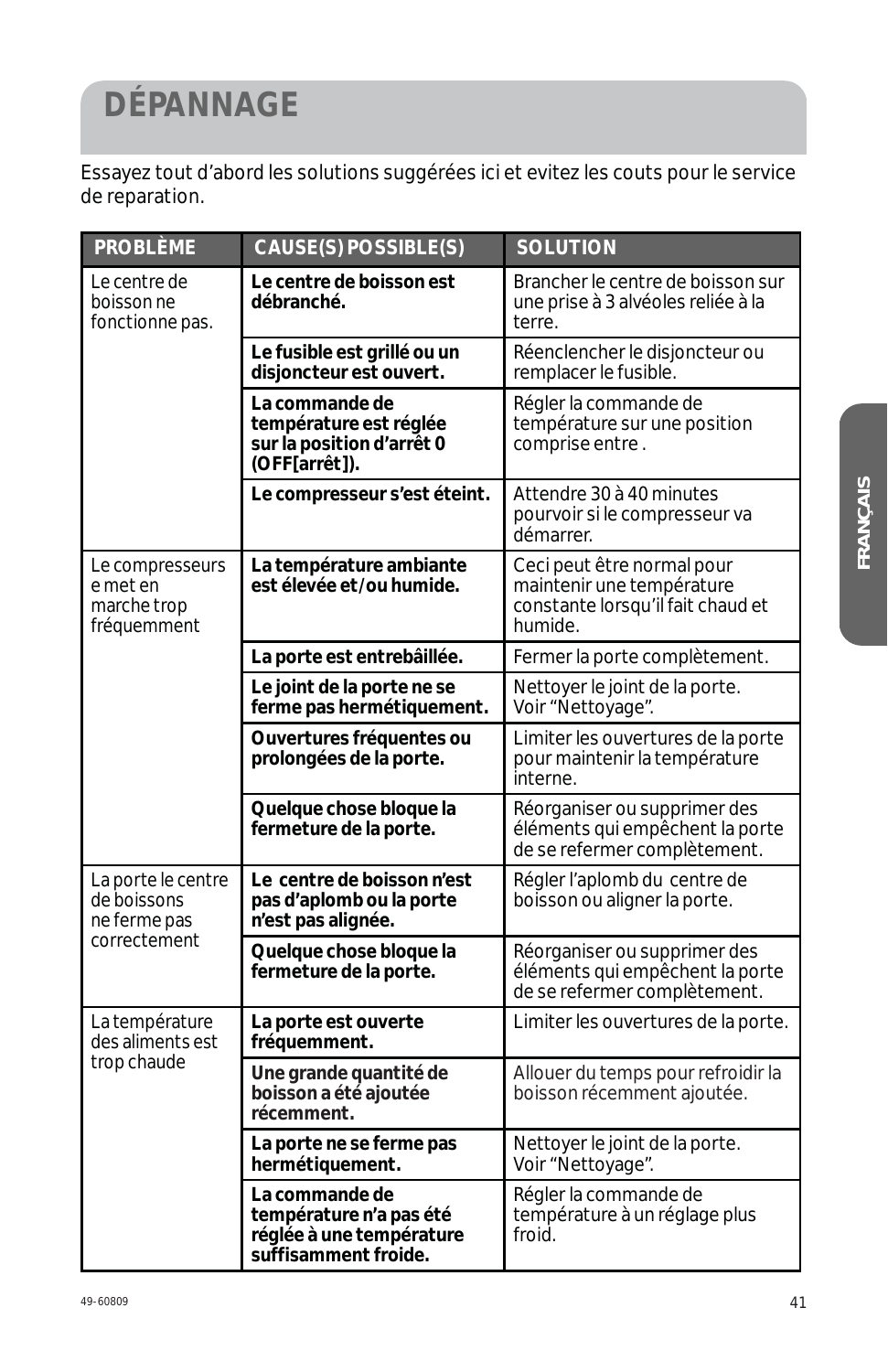# **DÉPANNAGE**

Essayez tout d'abord les solutions suggérées ici et evitez les couts pour le service de reparation.

| <b>PROBLÈME</b>                                                                         | CAUSE(S) POSSIBLE(S)                                                 | <b>SOLUTION</b>                                                                                                                                                                                                           |
|-----------------------------------------------------------------------------------------|----------------------------------------------------------------------|---------------------------------------------------------------------------------------------------------------------------------------------------------------------------------------------------------------------------|
| Le centre de<br>boisson est trop<br>froid                                               | La commande est placée àun<br>réglage trop froid.                    | Ajuster la température du<br>congélateur à un réglage moins<br>froid.                                                                                                                                                     |
| Le centre de<br>boisson a une<br>odeur                                                  | Le centre de boisson doit<br>être nettoyé.                           | Nettoyer le centre de boisson.<br>Voir"Nettoyage".                                                                                                                                                                        |
| Gargouillement                                                                          | Le réfrigérant circule<br>dans les serpentins de<br>refroidissement. | Ceci est normal.                                                                                                                                                                                                          |
| <b>Clics</b>                                                                            | La commande de<br>température fonctionne par<br>intermittence.       | Ceci est normal.                                                                                                                                                                                                          |
| Bruit d'éclatement<br>ou de craquement<br>lorsque le<br>compresseur se<br>met en marche | Le centre de boisson n'est<br>pas de niveau.                         | Régler l'aplomb du centre<br>de boisson. Voir "Réglage de<br>l'aplomb". Si le plancher n'est pas<br>d'aplomb, il peut être nécessaire<br>de placer des cales en métal ou<br>en bois sous un côté du centre<br>de boisson. |
|                                                                                         | Le centre de boisson est en<br>contact avec un mur.                  | Éloigner le centre de boisson<br>du mur et rétablir l'aplomb si<br>nécessaire.                                                                                                                                            |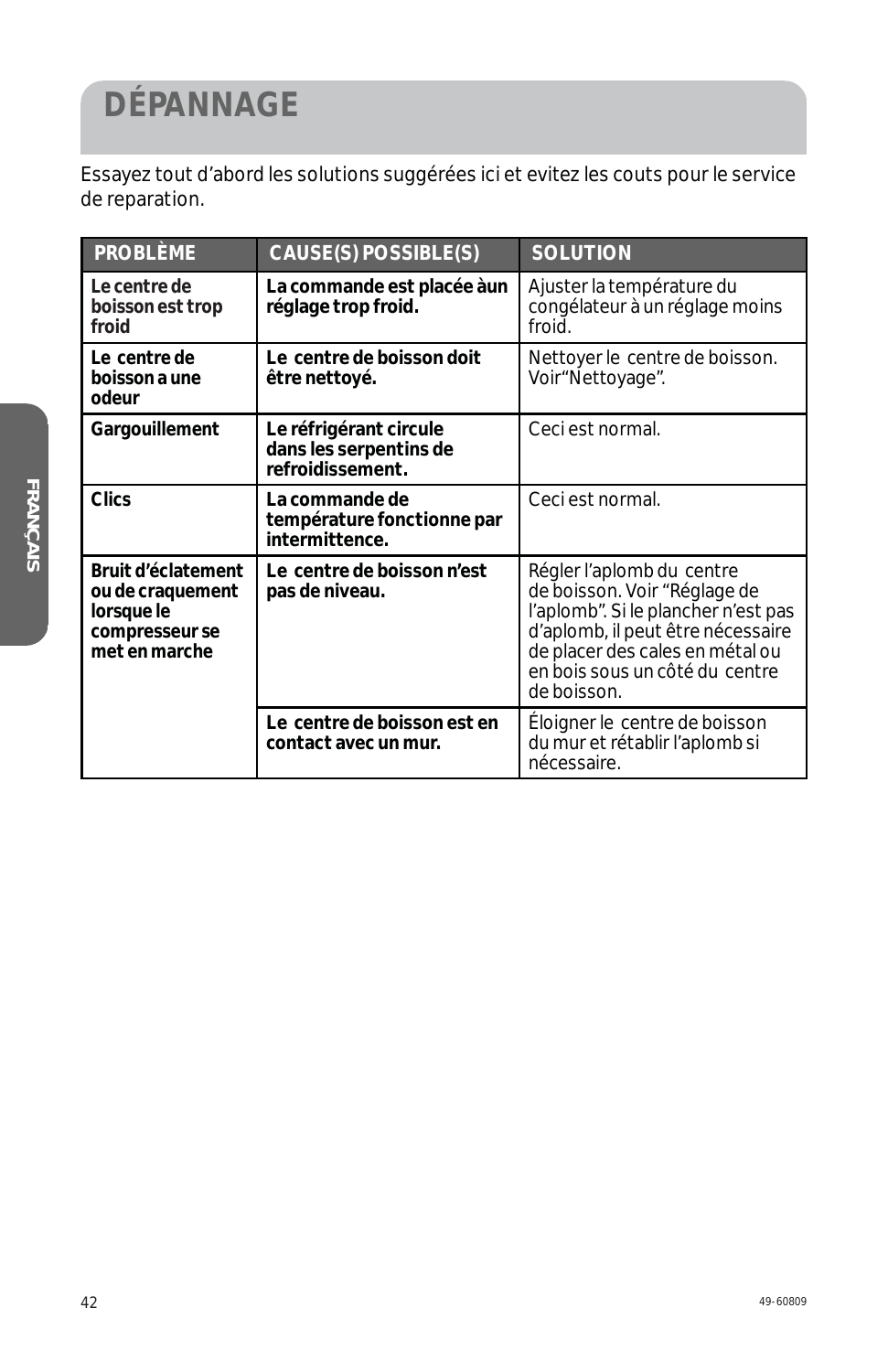## **GARANTIE LIMITÉE**

#### **12 mois sur les pièces et la main-d'œuvre**

Durant les 12 mois suivant la date d'achat d'origine au détail, GE Appliances remplacera toute pièce du centre de boisson présentant une défectuosité en raison d'un vice de matière ou de fabrication. Le choix entre le remplacement ou la réparation de l'appareil défectueux sera à la discrétion de GE Appliances. Dans le cas où GE Appliances déciderait de réparer l'appareil défectueux, GE Appliances fournira toute pièce défectueuse en raison d'un vice de matière ou de fabrication,et assumera les frais de main-d'œuvre et de service associés à réparation de la pièce. Advenant une décision de remplacer l'appareil durant cette période, GE Appliances pourrait procéder en vous fournissant un certificat échangeable auprès d'un détaillant contre un produit de remplacement.

Le produit doit être accessible, dégagé et installé correctement pour bénéficier du service de réparation sous garantie.

**REMARQUE : Cette garantie prend effet à** la date à laquelle l'article a été acheté et le reçu de l'achat d'origine doit être présenté au représentant de dépannage autorisé avant qu'une quelconque réparation sous garantie ne soit effectuée.

#### **SERVICE AU TITRE DE LA GARANTIE**

**Aux États-Unis,** toutes les réparations sous garantie doivent être réalisées par nos Factory Service Centers ou un technicien Customer Care autorisé. Composez le 1.877.337.3639 pour prévoir un rendez-vous

Veuillez avoir votre numéro de série et votre numéro de modèle à portée de main lorsque vous appelez pour obtenir un service.

**Au Canada,** composez le 1.877.337.3639.

**EXCLUSION DES GARANTIES TACITES : Votre recours exclusif est l'échange du produit suivant les modalités de la Garantie Limitée. Toutes garanties tacites, y compris les**  garanties de valeurs marchandes ou d'adéquation à des fins particulières, sont limitées à **une durée d'un an ou à la durée la plus courte autorisée par la loi.**

#### **Cette garantie ne couvre pas :**

Toute visite à votre domicile pour vous expliquer le fonctionnement de l'appareil.

Mauvaise installation, livraison ou entretien.

Toute défectuosité du produit lorsqu'il est utilisé de façon abusive, ou à des fins commerciales ou à toute autre fin que celle pour laquelle il a été conçu.

Perte des aliments dûe à la déterioration.

Dommage subi après la livraison.

Remplacement des ampoules de lampe.

Le remplacement des fusibles ou le réenclenchement des disjoncteurs.

Tout dommage au produit attribuable à un accident, un incendie, une inondation ou un cas de force majeure.

Tout dommage direct ou indirect attribuable à une défectuosité éventuelle de l'appareil.

Le service s'il est impossible d'avoir accès au produit pour ce faire.

Les coûts associés lorsque GE Appliances choisit d'émettre un certificat échangeable contre un produit de remplacement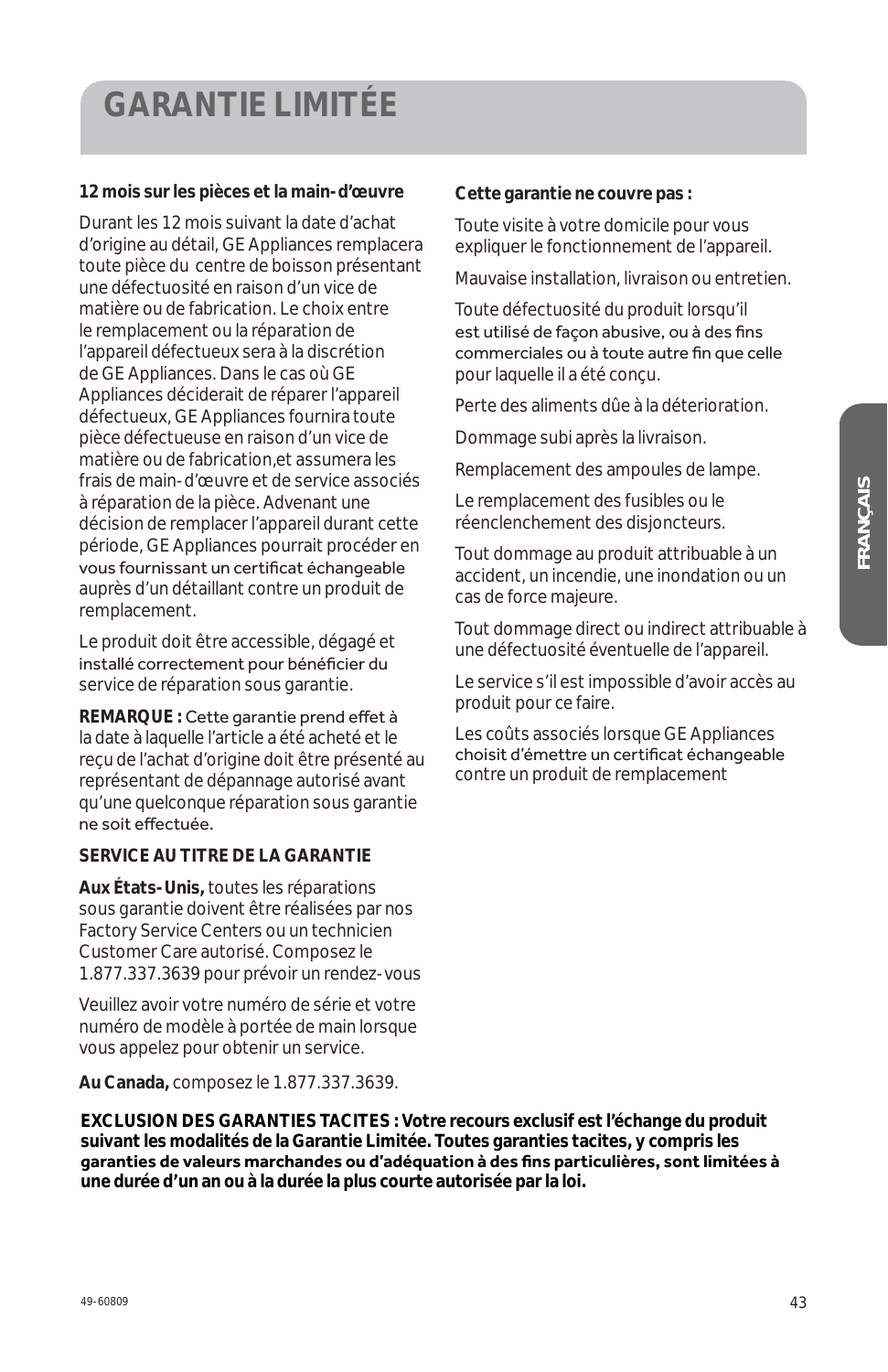# **GARANTIE LIMITÉE**

**Pour les clients des États-Unis :** Cette garantie est étendue à l'acheteur d'origine et aux propriétaires suivants pour tout produit acheté pour une utilisation domestique aux États-Unis. Si le produit est installé dans une région où ne se trouve aucun réparateur autorisé GE Appliances, vous devrez peutêtre assumer les frais de transport ou apporter l'appareil à un centre de service autorisé GE Appliances. En Alaska, cette garantie exclut le coût d'expédition ou de dépannage à votre domicile.

Certains états n'acceptent pas d'exclusion ou de limites aux dommages indirects consécutifs. Certains droits particuliers vous sont dévolus en vertu de la présente garantie et peuvent s'accompagner d'autres droits qui varient selon votre lieu de résidence. Pour connaître vos droits juridiques, veuillez consulter le bureau local ou le bureau d'état des affaires aux consommateurs ou le Procureur Général de votre état.

**Pour les clients des Canada :** Cette garantie est étendue à l'acheteur d'origine et aux propriétaires suivants pour tout produit acheté aux Canada pour une utilisation domestique aux Canada.Le service à domicile en vertu de la garantie sera fourni dans les régions où il est disponible et où Mabe estime raisonnable de le fournir.

**Garant Canada: MC Commercial, Burllington, Ontario, L7R 5B6**

**Garant : GE Appliances,** *a* **Haier** *company*

# **DOCUMENTS À CONSERVER**

Merci d'avoir acheté ce produit Haier. Ce manuel d'utilisation vous aidera à obtenir la meilleure performance possible de votre nouveau centre de boisson.

Pour référence ultérieure, inscrire le numéro de plaque signalétique situé sur la face intérieure du cadre le centre

Pour faciliter l'obtention d'un service sous garantie, agrafer la preuve de la date d'achat à ce manuel.

Numéro de modèle

\_\_\_\_\_\_\_\_\_\_\_\_\_\_\_\_\_\_\_\_\_\_\_\_\_\_\_\_\_\_\_\_\_\_\_\_\_\_\_

\_\_\_\_\_\_\_\_\_\_\_\_\_\_\_\_\_\_\_\_\_\_\_\_\_\_\_\_\_\_\_\_\_\_\_\_\_\_\_

\_\_\_\_\_\_\_\_\_\_\_\_\_\_\_\_\_\_\_\_\_\_\_\_\_\_\_\_\_\_\_\_\_\_\_\_\_\_\_

Numéro de série

Date d'achat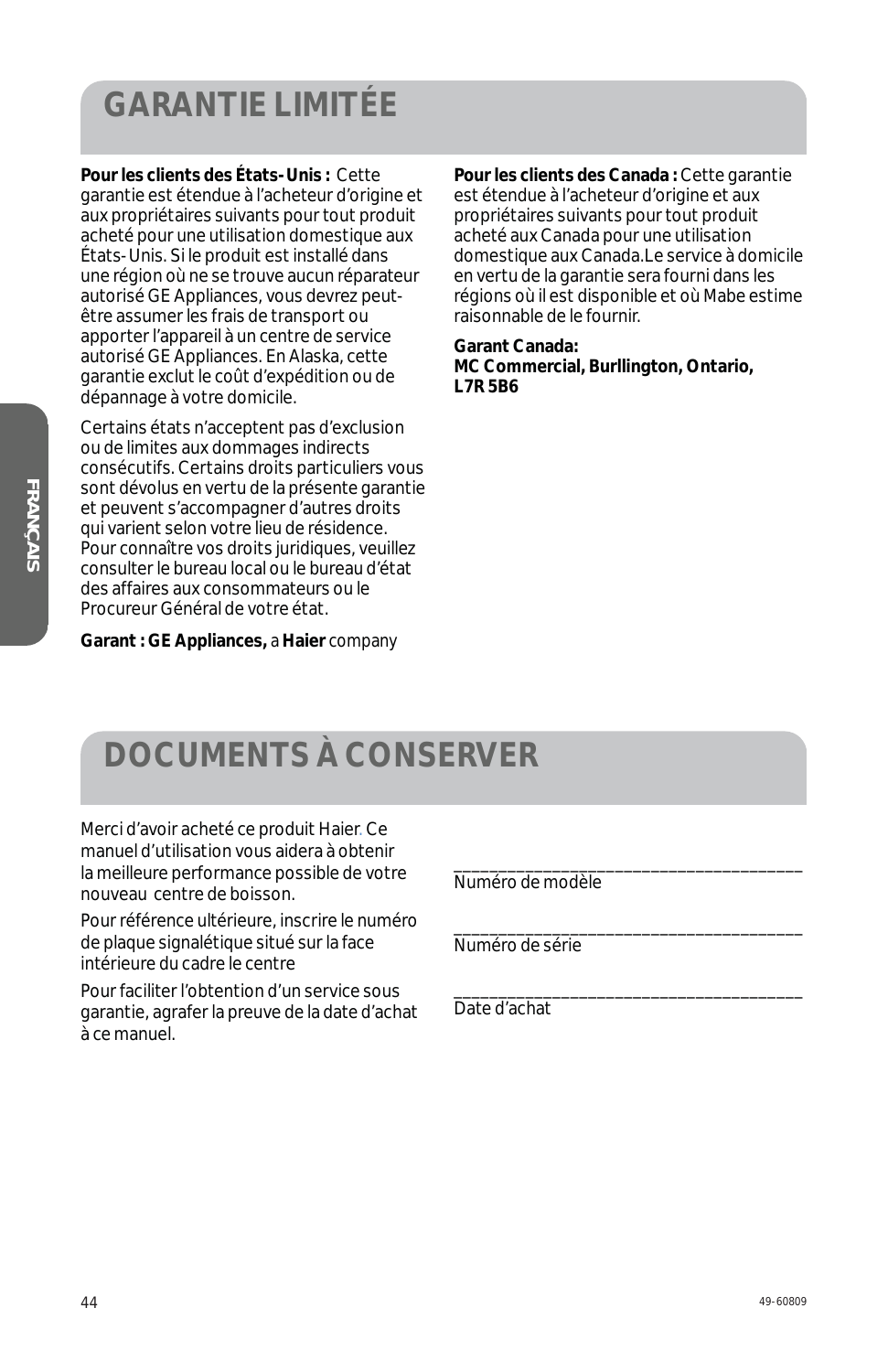| Cómo deshacerse adecuadamente de su aparato viejo 47               |  |
|--------------------------------------------------------------------|--|
|                                                                    |  |
|                                                                    |  |
| Paso 2 - Cambio del sentido de abertura de la puerta 52            |  |
|                                                                    |  |
| Cómo volver a instalar o usar el centro de la bebida nuevamente 60 |  |
|                                                                    |  |
|                                                                    |  |
|                                                                    |  |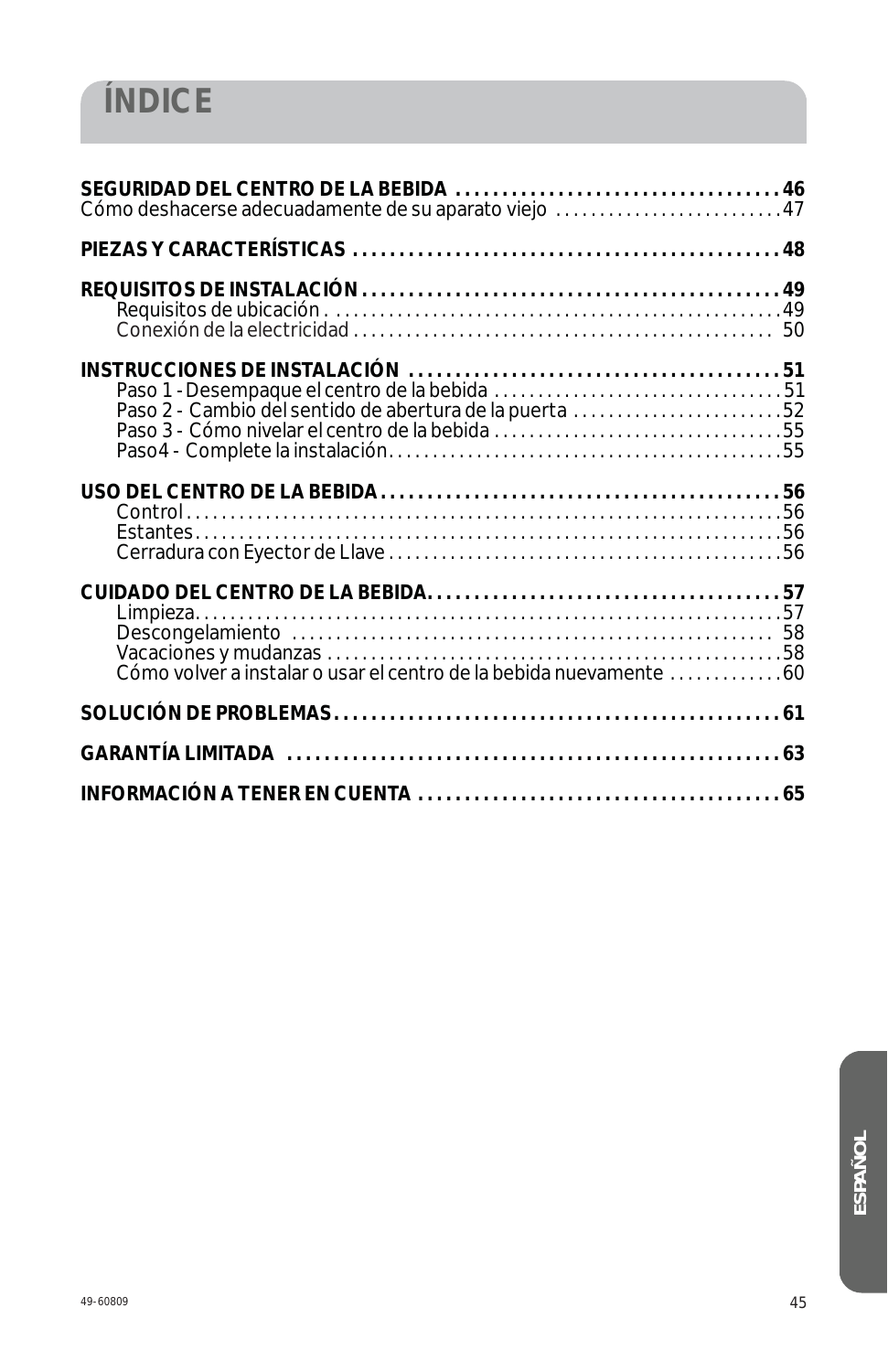#### **INSTRUCCIONES IMPORTANTES DE SEGURIDAD**

**ADVERTENCIA** Para reducir el riesgo de incendio, de explosión, choque eléctrico, lesiones a personas o daños al utilizar el centro de la bebida, siga precauciones básicas, incluyendo las siguientes:

- Use este aparato solamente para el propósito que fue diseñado, como se describe en este manual para el usuario.
- Esta centro de la bebida debe instalarse correctamente de acuerdo con las instrucciones de instalación antes de que se use. Vea las instrucciones de conexión a tierra en la sección de instalación.
- Conecte a un contacto de pared de conexión a tierra de 3 terminales.
- No quite el terminal de conexión a tierra.
- No use un adaptador o un cable eléctrico de extensión.
- No repare ni reemplace ningún componente del aparato a menos que se recomiende específicamente en el manual. Todas las demás tareas de mantenimiento deben ser realizadas por un técnico calificado.
- Desconecte el suministro de energía antes de darle servicio técnico.
- Vuelva a colocar todas las piezas y paneles antes de ponerlo en funcionamiento.
- Use un limpiador no inflamable.
- No guarde ni use gasolina u otros vapores inflamables y líquidos cerca de este ni de otro electrodoméstico.
- $\blacksquare$  No guarde sustancias explosivas tales como latas de aerosoles con propelentes inflamables en este electrodoméstico.
- Antes de desechar o dejar de utilizar el aparato, quítele la puerta. Esto evitará que los niños se lastimen.
- $\blacksquare$  Para evitar lesiones graves o la muerte, los niños no se deberán parar sobre ni jugar en o con el electrodoméstico.
- Los niños y las personas con capacidad física, sensorial o mental reducida o con falta de experiencia y conocimiento podrán usar este electrodoméstico sólo si son supervisados o les fueron dadas instrucciones sobre un uso seguro y entienden los riesgos involucrados.
- Este electrodoméstico fue diseñado para uso hogareño y para aplicaciones similares tales como: áreas de personal de cocina en tiendas, oficinas y otros espacios laborales; casas de campo; por clientes en hoteles, moteles, hostales y otros espacios residenciales, catering y aplicaciones no minoristas similares.

**PRECAUCIÓN** Para reducir el riesgo de lesiones al usar el centro de la bebida, siga estas precauciones básicas.

- Mantenga los dedos fuera de las áreas de "pellizco"; Los espacios libres entre la puerta y el gabinete son necesariamente pequeños. Tenga cuidado al cerrar la puerta cuando los niños están en el área.
- Mantenga los dedos fuera de los "puntos de compresión"; los espacios

entre la puerta y el gabinete son necesariamente pequeños. Tenga el cuidado de cerrar la puerta cuando haya niños en el área.

■ Esta unidad fue diseñada para guardar y enfriar bebidas. No guarde comidas perecederas en esta unidad.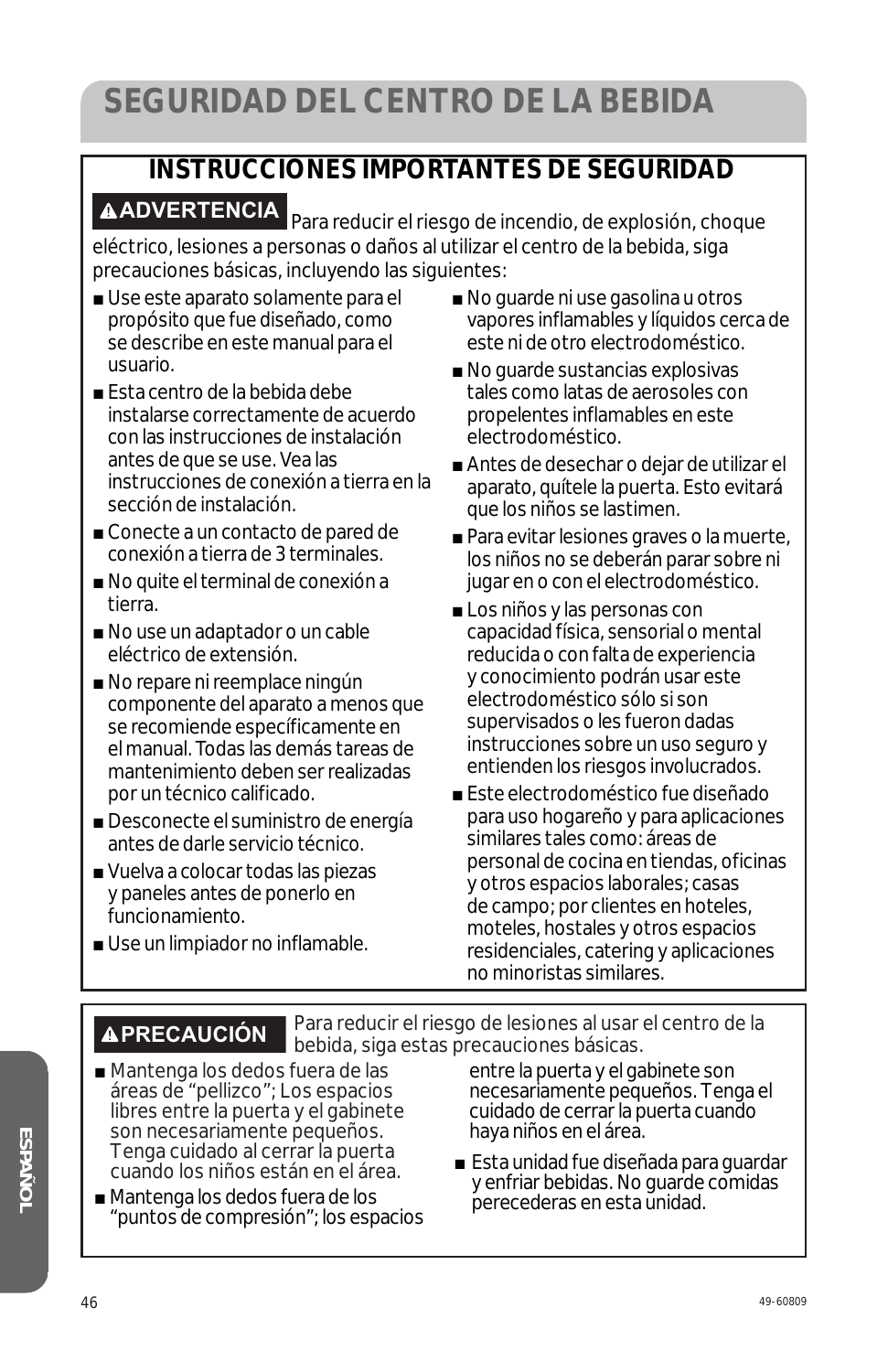#### **ADVERTENCIAS DE LA PROPOSICIÓN 65 DEL ESTADO DE CALIFORNIA**

**ADVERTENCIA Este producto contiene uno o más químicos que el Estado de California entiende que producen cáncer y defectos en el nacimiento u otros daños reproductivos.**

#### **ADVERTENCIA PELIGRO DE EXPLOSIÓN Refrigerantes Inflamables**

**Este electrodoméstico cuenta con refrigerante isobutano, R600a, un gas natural con alto nivel de compatibilidad medioambiental. Sin embargo, también es combustible. Siga las advertencias que figuran a continuación, a fin de reducir el riesgo de lesiones o daños sobre la propiedad.**

- **1)** Al mover, instalar y operar el electrodoméstico, se deberá tener cuidado de no dañar la tubería del refrigerante.
- **2)** El servicio técnico sólo debe ser realizado por personal autorizado del servicio. Use sólo piezas del servicio autorizadas por el fabricante
- **3**) Descarte el electrodoméstico de acuerdo con las Regulaciones Federales y Locales. El refrigerante inflamable y el material aislante inflamable usados requieren procedimientos de descarte especiales. Comuníquese con las autoridades locales para descartar su centro de la bebida de forma ambientalmente segura.
- **4)** Mantenga las aberturas de ventilación en el espacio de protección del electrodoméstico o en la estructura incorporada libres de obstrucción.
- **5)** No use dispositivos mecánicos u otros medios para acelerar el proceso de descongela miento.
- **6)** No dañe el circuito del refrigerante.
- **7)** No use dispositivos eléctricos dentro del compartimiento de almacenamiento del electrodoméstico.

#### **DISPOSICIÓN APROPIADA DE SU ANTIGUO APARATO**

# **ADVERTENCIA PELIGRO DE ATRAPAMIENTO Y ASFIXIA**

El incumplimiento de estas instrucciones de eliminación puede causar la muerte o lesiones graves.

**IMPORTANTE:** El atrapamiento y asfixia de niños no es un problema del pasado. Un aparato centro de la bebida desechado y abandonado es un peligro, aún si va a quedar ahí "por unos pocos días". Si usted está por deshacerse de su aparato centro de la bebida viejo, siga las instrucciones a continuación para evitar accidentes.

#### **Antes de descartar su aparato centro de la bebida viejo:**

- Quite la puerta.
- Deje los estantes en su lugar así los niños no pueden meterse adentro con facilidad.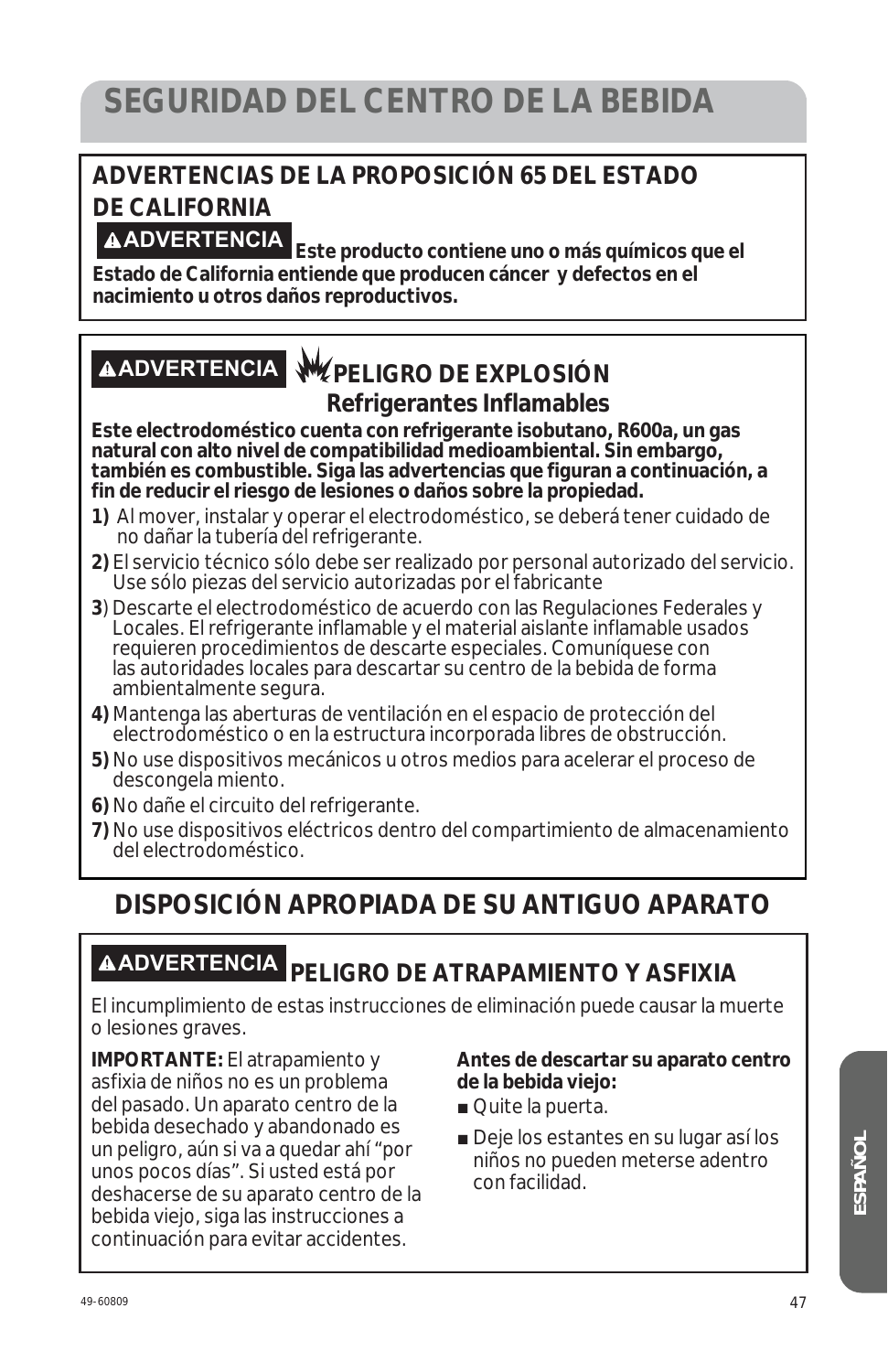#### **DISPOSICIÓN APROPIADA DE SU ANTIGUO APARATO (Cont.)**

#### **Cómo Eliminar Refrigerantes y Gomaespumas:**

Descarte el electrodoméstico de acuerdo con las Regulaciones Federales y Locales. El refrigerante inflamable y el material aislante inflamable usados requieren procedimientos de descarte especiales. Comuníquese con las autoridades locales para descartar su electrodoméstico de forma ambientalmente segura

#### **LEA Y GUARDE ESTAS INSTRUCCIONES**

### **PIEZAS Y CARACTERÍSTICAS**



- **A.** Estantes de vidrio de ancho completo (4)
- **B.** Control de temperatura
- **C.** Puerta de vidrio transparente
- **D.** Manija de la puerta empotrada
- **E.** Cierre con llave
- **F.** Patas niveladoras (2)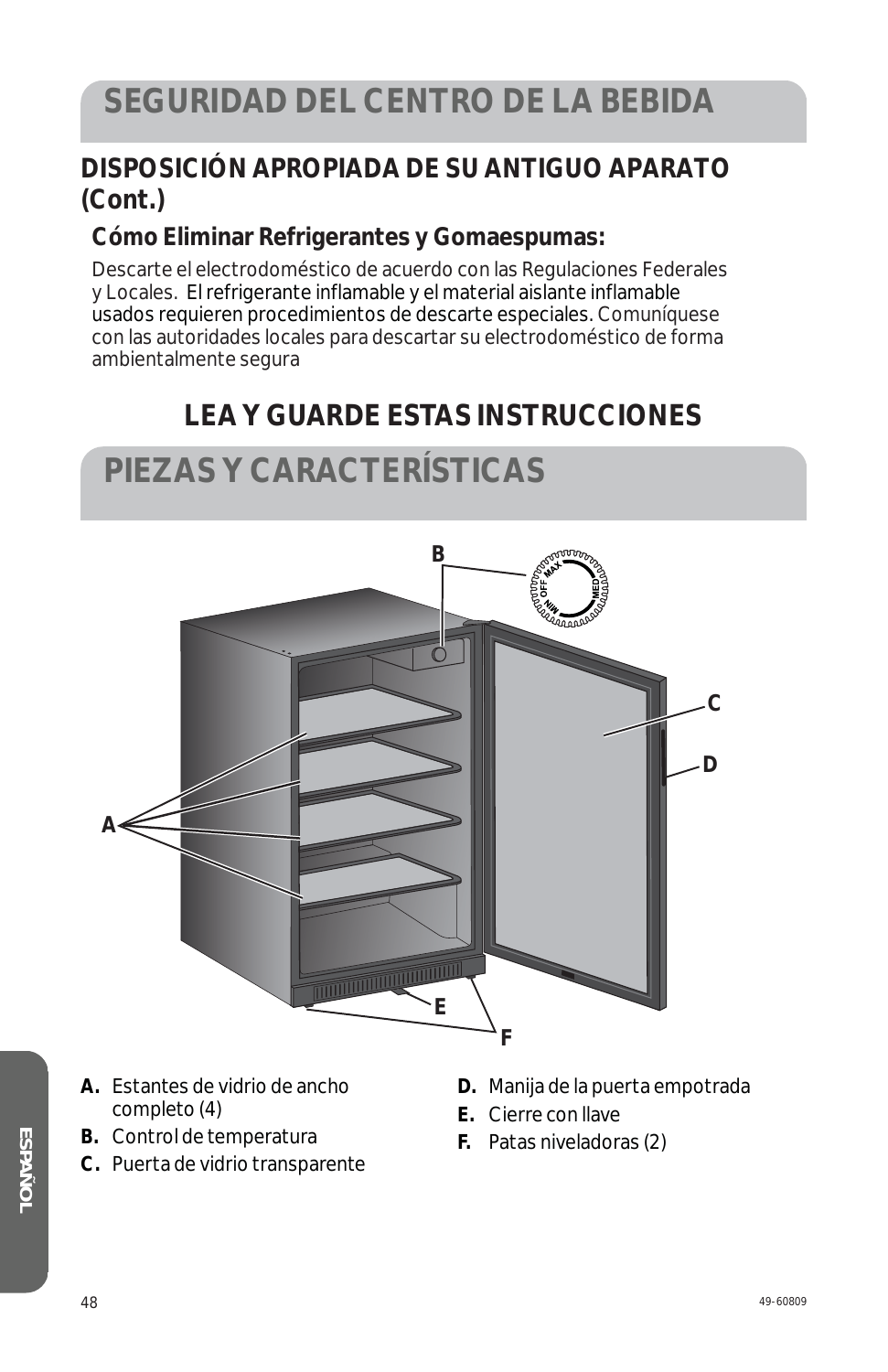# **REQUISITOS DE INSTALACIÓN**

#### **REQUISITOS DE UBICACIÓN**

#### **ADVERTENCIA**



**Peligro de Explosión o Incendio**

**Mantenga los materiales y vapores inflamables, tales como gasolina, alejados del aparato.** 

**No seguir esta instrucción puede ocasionar la muerte, explosión, o incendio.**

**Espacios libres recomendados:** 



**IMPORTANTE:** Este centro de la bebida se ha diseñado para instalarse de forma independiente únicamente. No debe estar empotrado ni integrado en un armario cerrado. Para asegurarse de que el centro de la bebida funciona con la máxima eficiencia, lo debe instalar en una ubicación donde haya circulación de aire y conexiones eléctricas adecuadas.

#### **CÓMO INSTALAR EL CENTRO DE LA BEBIDA**

- No instale el centro de la bebida donde la temperatura llegue a ser inferior a los 55 °F (13 °C), ya que no se activará con la frecuencia necesaria para mantener las temperaturas apropiadas.
- No instale el centro de la bebida donde la temperatura sea superior a los 110 °F (43 °C), ya que no funcionará de forma correcta.
- Instale el mismo en un piso lo suficientemente fuerte como para soportarlo completamente cargado.
- No instale el centro de la bebida en una ubicación expuesta al agua (lluvia, etc.) o en contacto directo con la luz solar.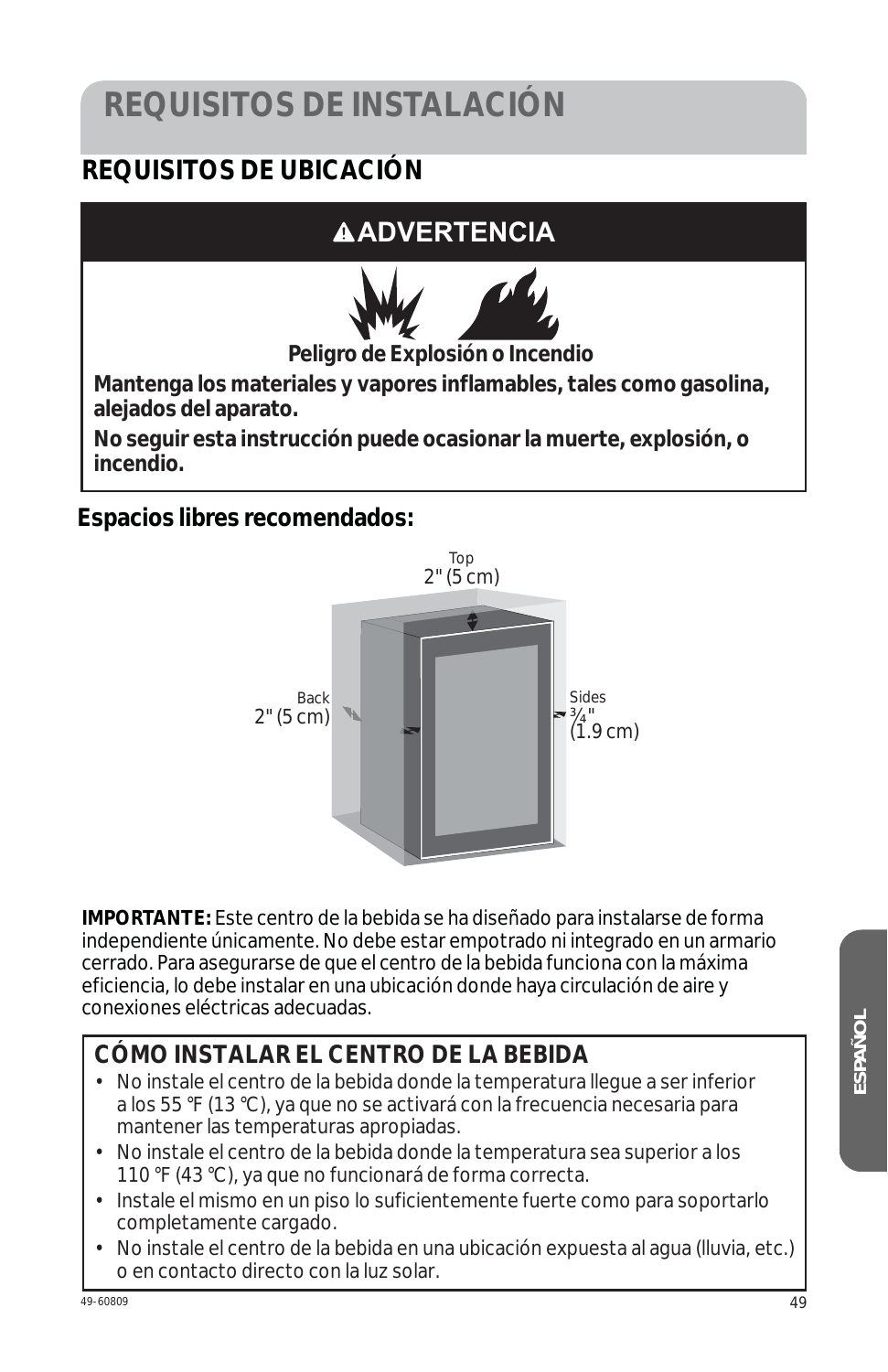#### **CONEXIÓN DE LA ELECTRICIDAD**

# **ADVERTENCIA RIESGO DE DESCARGA ELÉCTRICA**

Enchufe en un tomacorriente con conexión a tierra de 3 cables.

No elimine el cable de conexión a tierra.

No use un adaptador.

No use un prolongador.

Si no se siguen estas instrucciones se podrá producir la muerte, incendios o descargas eléctricas.

**Nunca, bajo ninguna circunstancia, corte o elimine el tercer cable (tierra) del cable de corriente. Para su seguridad personal, este electrodoméstico debe estar adecuadamente conectado a tierra.**

El cable de corriente de este electrodoméstico cuenta con un enchufe de 3 cables (conexión a tierra) que se conecta a un tomacorriente de pared estándar de 3 cables (conexión a tierra) para minimizar la posibilidad de riesgos de descargas eléctricas por parte del mismo.

Contrate a un electricista calificado para que controle el tomacorriente y el circuito eléctrico, a fin de asegurar que el enchufe esté correctamente conectado a tierra.

En caso de contar con un tomacorriente de pared de 2 cables, es su responsabilidad y obligación reemplazarlo por un tomacorriente de pared de 3 cables correctamente conectado a tierra. No use un adaptador.

El freezer deberá estar siempre conectado a un enchufe específico con un índice de voltaje equivalente al que figura en la placa de calificación.

Se requiere un suministro eléctrico con fusible y conexión a tierra de 115 voltios de CA, 60 Hz, 15 o 20 amperes. Esto garantiza el mejor funcionamiento y además previene la sobrecarga de los circuitos del hogar, lo cual podría ocasionar riesgos de incendio debido al recalentamiento de cables.

Nunca desenchufe el centro de la bebida tirando del cable de corriente. Siempre tome su enchufe firmemente y empuje el mismo hacia fuera para retirarlo.

Inmediatamente interrumpa el uso de un cable de suministro de corriente dañado. Si el cable de corriente se encuentra dañado, su reemplazo deberá ser realizado por un profesional calificado del servicio técnico, utilizando una pieza del servicio técnico autorizada por el fabricante.

Al alejar el freezer de la pared, se deberá tener cuidado de que no ruede sobre ni dañe el cable de corriente.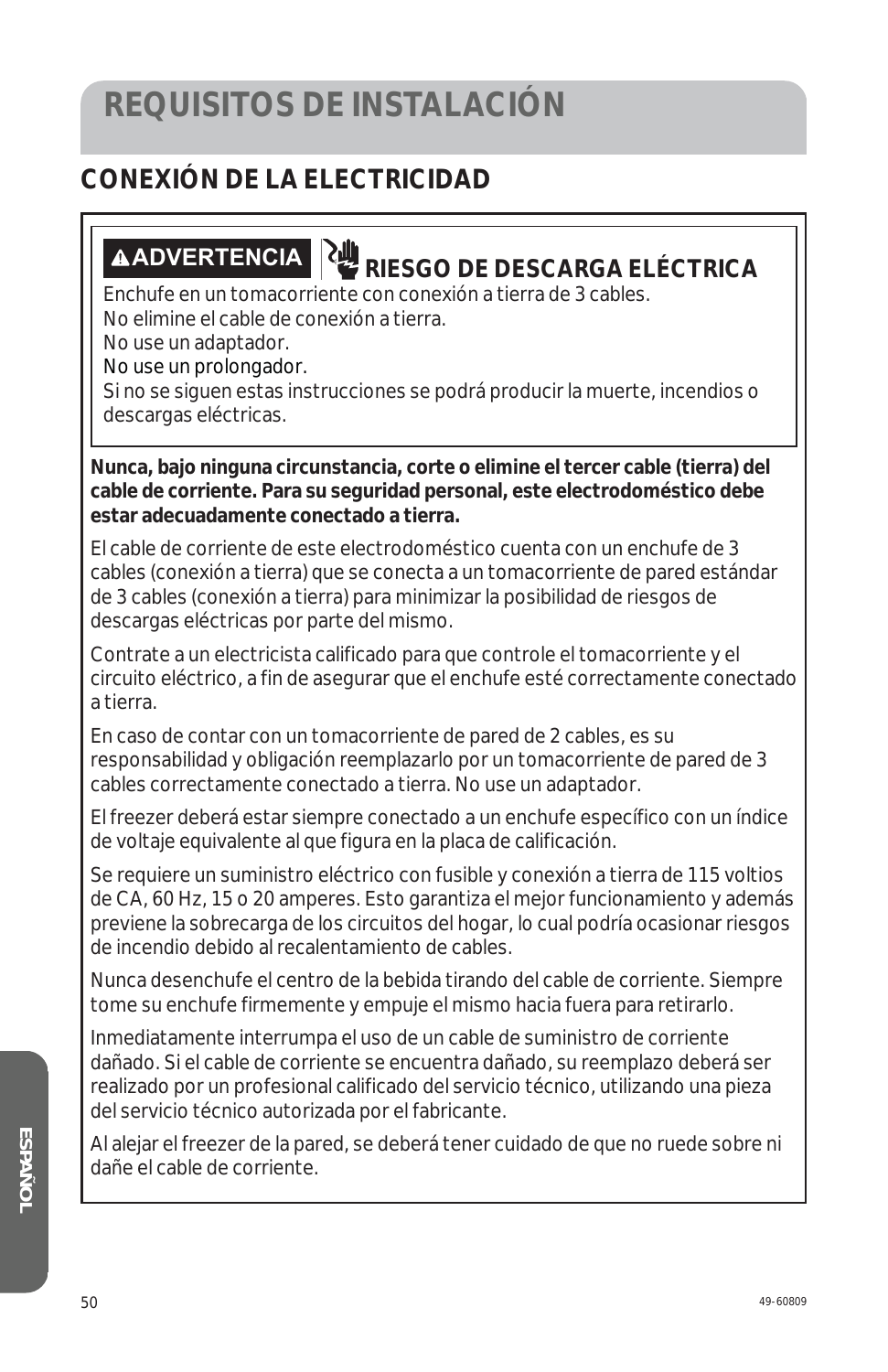#### **PASO 1 - DESEMPAQUE EL CENTRO DE LA BEBIDA**

#### **ADVERTENCIA**



**Peligro de Explosión o Incendio**

**No perfore el tubo refrigerante.** 

**Siga con cuidado las instrucciones de manipulación.** 

**El refrigerante usado es inflamable.** 

**No seguir esta instrucción puede ocasionar la muerte, explosión, o incendio.** 

**IMPORTANTE:** Tenga cuidado al mover el centro de la bebida para evitar dañar el tubo refrigerante o aumentar el riesgo de fuga.

**IMPORTANTE:** Cuando lo mueva, nunca incline el centro de la bebida en un ángulo superior a los 45°. Esto podría dañar el compresor y el sistema sellado. Si el centro de la bebida ha sido colocado en posición horizontal durante algún período de tiempo, espere 30 minutos antes de enchufarlo para permitir que el refrigerante se asiente.

#### **CÓMO QUITAR EL EMPAQUE**

■ Quite los restos de cinta y goma de las superficies de su centro de la bebida antes de encenderlo. Frote un poco de detergente líquido para vajilla sobre el adhesivo con los dedos. Limpie con agua tibia y seque.

 **NOTA:** No use instrumentos filosos, alcohol isopropílico, líquidos inflamables o productos de limpieza abrasivos para eliminar los restos de cinta o goma. Estos productos pueden dañar la superficie de su centro de la bebida. Para obtener más información, vea "Seguridad del centro de la bebida".

■ Deshágase de todos los materiales de empaque o recíclelos.

#### **LIMPIEZA ANTES DEL USO**

Una vez que usted haya quitado todos los materiales de empaque, limpie el interior del centro de la bebida antes de usarlo. Vea las instrucciones de limpieza en "Cuidado del centro de la bebida".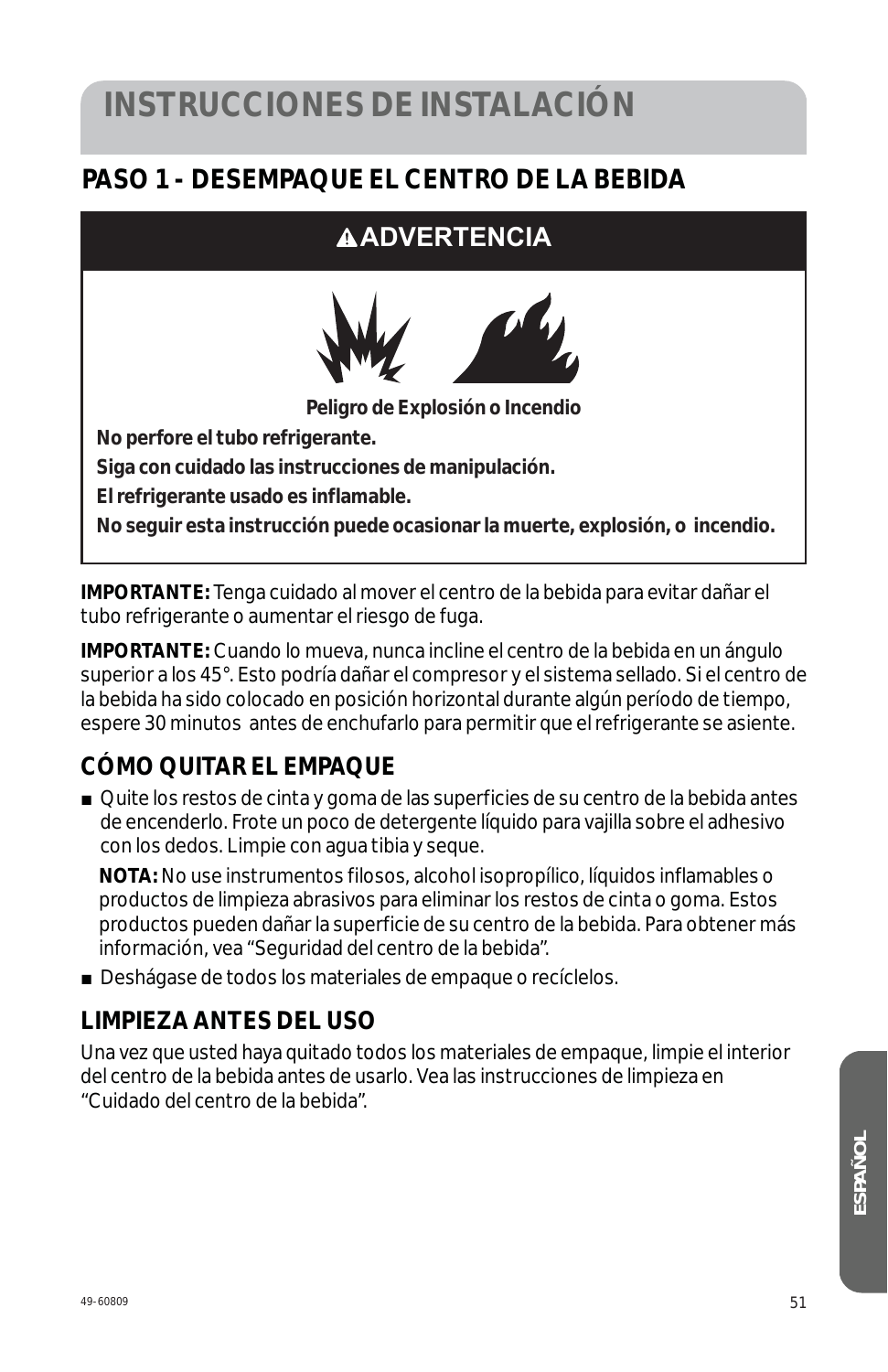#### **PASO 2 - CAMBIO DEL SENTIDO DE ABERTURA DE LA PUERTA (OPCIONAL)**

**ADVERTENCIA** Siga todos los pasos al invertir la dirección de apertura de la puerta. Si no se siguen estas instrucciones, dejando piezas sin uso o ajustando tornillos en exceso, esto podrá hacer que la puerta se caiga y producir lesiones y daños sobre la propiedad.

Las bisagras de la puerta vienen instaladas de fábrica a la derecha. Si desea que la puerta se abra en sentido opuesto, puede invertir el sentido de apertura.

#### **HERRAMIENTAS NECESARIAS**

- Llave de cabeza hexagonal de 5/16"
- Llave hexagonal de 3 mm
- Cuchillo para masilla

#### **IMPORTANTE:**

- Antes de comenzar, desenchufe el centro de la bebida o desconecte el suministro de energía.
- La puerta es pesada y frágil y el frente de la puerta es de vidrio. Para evitar la rotura del vidrio de la puerta, utilice ambas manos y tómela solo por los laterales para quitarla.
- **1.** Con la ayuda de dos o más personas, apoye con suavidad el centro de la bebida para bebidas sobre su lado posterior.
- **2.** Con una llave de cabeza hexagonal de 5/16" (7,9 mm), quite los tres tornillos hexagonales que sujetan la bisagra inferior al gabinete, y déjelos a un lado.



**3.** Quite la bisagra inferior y las dos arandelas. Deje las arandelas a un lado.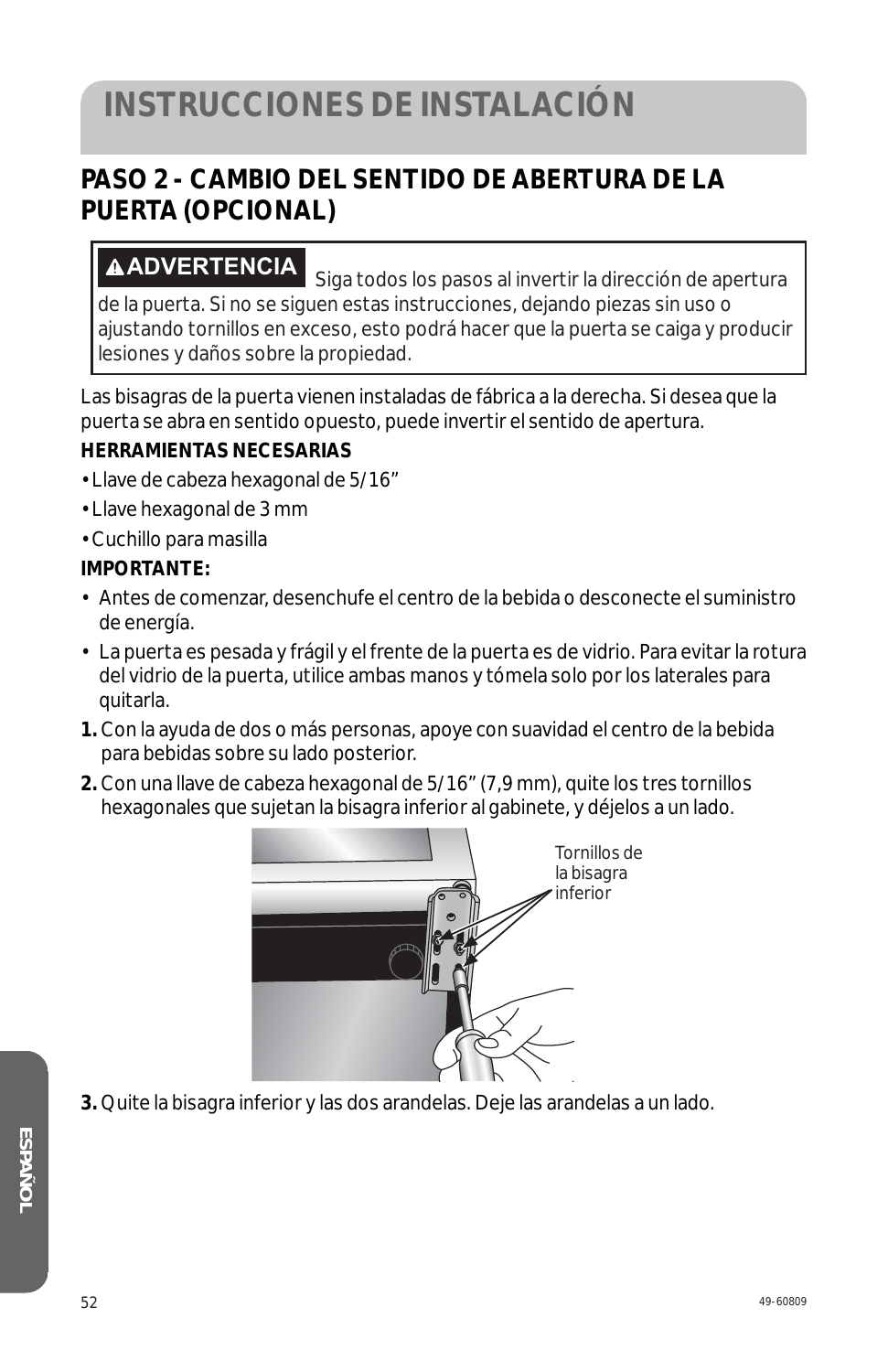#### **PASO 2 - CAMBIO DEL SENTIDO DE ABERTURA DE LA PUERTA (OPCIONAL) (CONT.)**

**4.** Con la llave hexagonal de 3 mm quite el pasador de la bisagra inferior, y colóquelo oomà liste nome genea<br>nuevamente en el orificio que está al lado del orificio de donde lo quitó. Vuelva a colocar las dos arandelas.



5. Quite el tornillo de la base del gabinete y colóquelo en el orificio correspondiente del lado opuesto.





**6.** Con los tres tornillos de cabeza hexagonal que quitó anteriormente, vuelva a colocar la bisagra inferior en el lado opuesto.

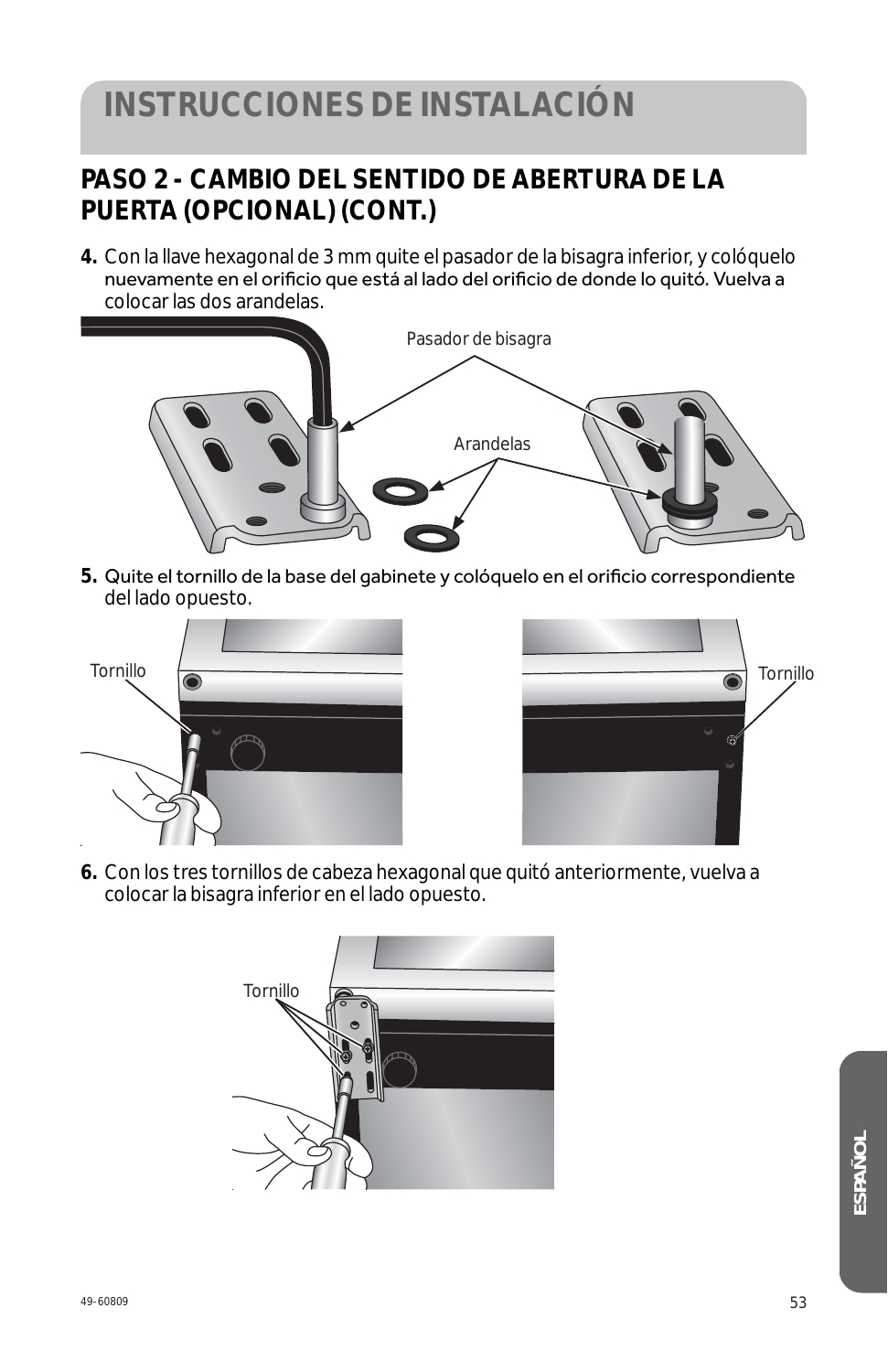#### **PASO 2 - CAMBIO DEL SENTIDO DE ABERTURA DE LA PUERTA (OPCIONAL) (CONT.)**

**7.** Con el cuchillo para masilla, haga palanca suavemente para levantar el borde posterior de la cubierta de la bisagra superior y quitarlo.



**11.** Vuelva a colocar la cubierta de la bisagra superior.

**12.** Ponga el centro de la bebida para bebidas en posición vertical, y verifique que la puerta esté alineada con el gabinete.

**NOTA:** Si la parte superior de la puerta no está alineada con el gabinete, afloje los tornillos de la bisagra superior, acomode la puerta y vuelva a ajustar los tornillos de la bisagra superior.

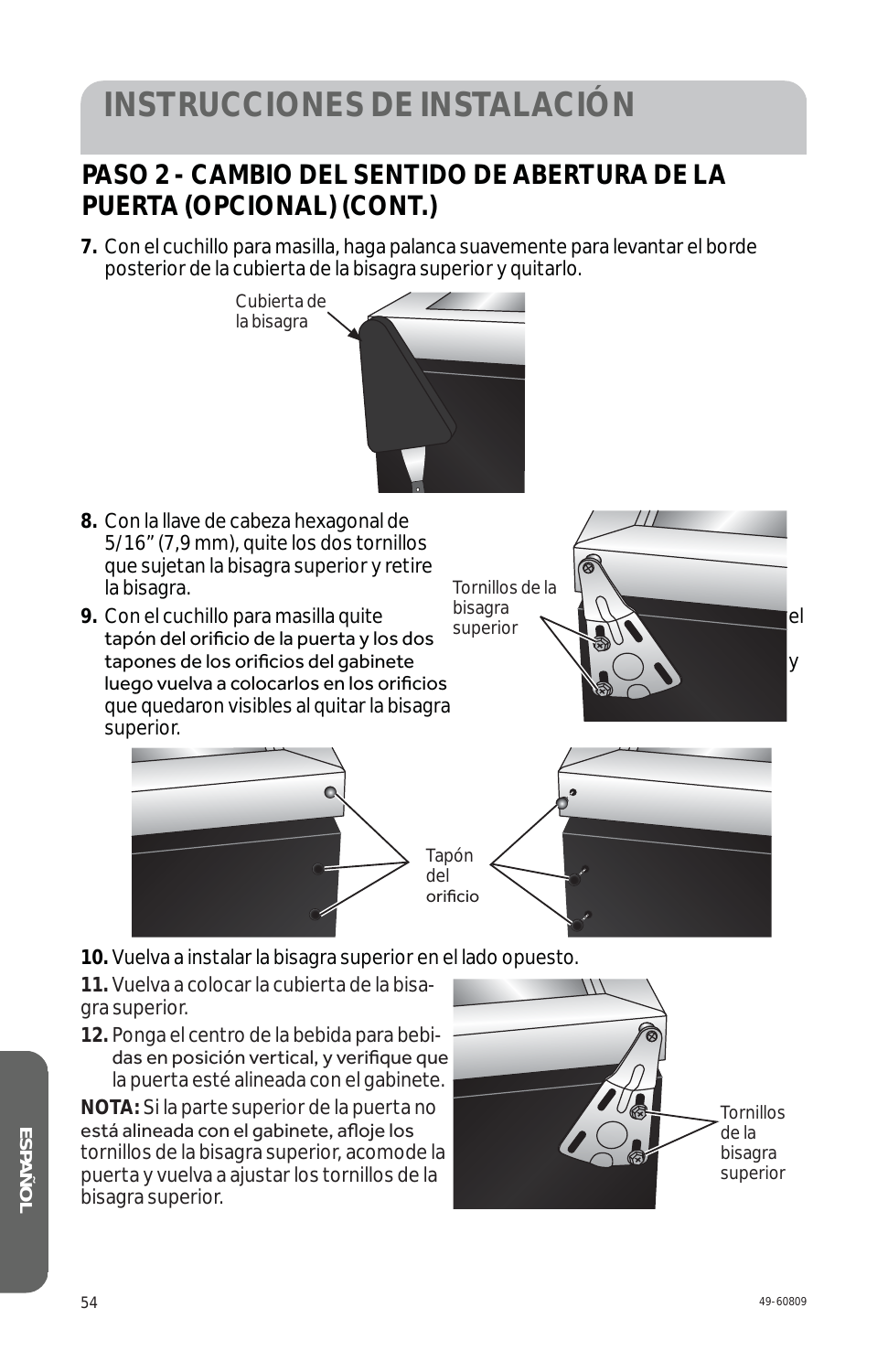#### **PASO 3 - CÓMO NIVELAR EL CENTRO DE LA BEBIDA**

Su centro de la bebida tiene dos patas niveladoras ubicadas en las esquinas inferiores delanteras. Después de colocarlo en su posición final, nivele el centro de la bebida.

**NOTA:** La puerta del centro de la bebida se cierra más fácilmente .

Cómo regular las patas niveladoras:

- Para levantarlo gire las patas niveladoras hacia la izquierda.
- Para bajarlo gire las patas niveladoras hacia la derecha.



#### **PASO 4 - COMPLETE LA INSTALACIÓN**



*ESPAÑOL*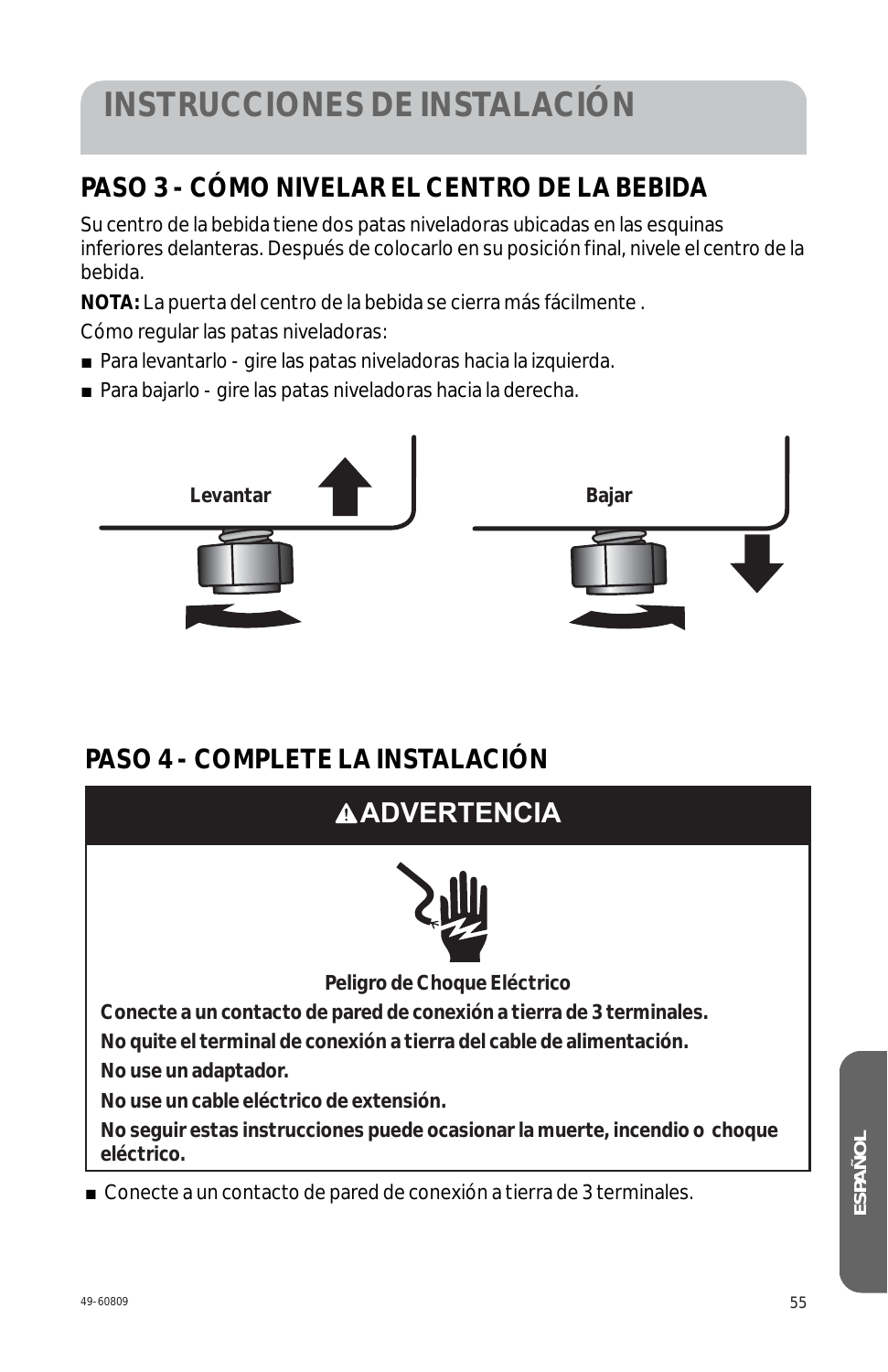# **USO DEL CENTRO DE LA BEBIDA**

#### **CONTROL DE TEMPERATURA**

El cuadrante del control de temperatura tiene tres ajustes de temperatura y la opción OFF (Apagado). El ajuste MIN (Mínimo) es el menos frío y el ajuste MAX (Máximo) es el más frío.

**IMPORTANTE:** Al girar el cuadrante de control hacia OFF (Apagado), el centro de la bebida no se desconecta del suministro de energía.

Ajuste el control de temperatura a MED (Medio). Aguarde 24 horas a que se enfríe antes de cambiar el ajuste de la temperatura de nuevo.



**NOTA:** El centro de la bebida para bebidas mantendrá automáticamente el nivel de temperatura que usted elija.

#### **ESTANTES**

Hay tres estantes de vidrio para adaptarse a sus necesidades de almacenamiento.

**PRECAUCIÓN No limpie los estantes de vidrio ni tapas con agua caliente cuando estén fríos. Los estantes de vidrio y las tapas se pueden romper si son expuestos a cambios de temperatura repentinos o a impactos, tales como sacudones o caídas. El vidrio templado está diseñado para destruirse en pequeñas piezas en caso de rotura.** 

Para quitar o volver a colocar un estante:

- Para quitar un estante incline el frente del estante hacia arriba y, luego deslícelo hacia adelante.
- Para volverlo a colocar alinee el estante con los soportes y deslícelo ligeramente hacia la parte posterior.

#### **CERRADURA CON EYECTOR DE LLAVE**

La cerradura posee un resorte, de modo que la llave no pueda ser dejada en la misma. Para bloquear o desbloquear, presione la llave mientras la esté girando. En caso de perder la llave, comuníquese con el distribuidor para su reemplazo, llamando al 877.337.3639 para clientes de EE.UU. En Canadá, llame al 877.470.9174. Al solicitar una llave de reemplazo, siempre dé los números de modelo y serie del freezer.

#### **ADVERTENCIA**<sup>A</sup>

fin de evitar que un niño quede atrapado, guarde la llave fuera del alcance de los niños y lejos del freezer.

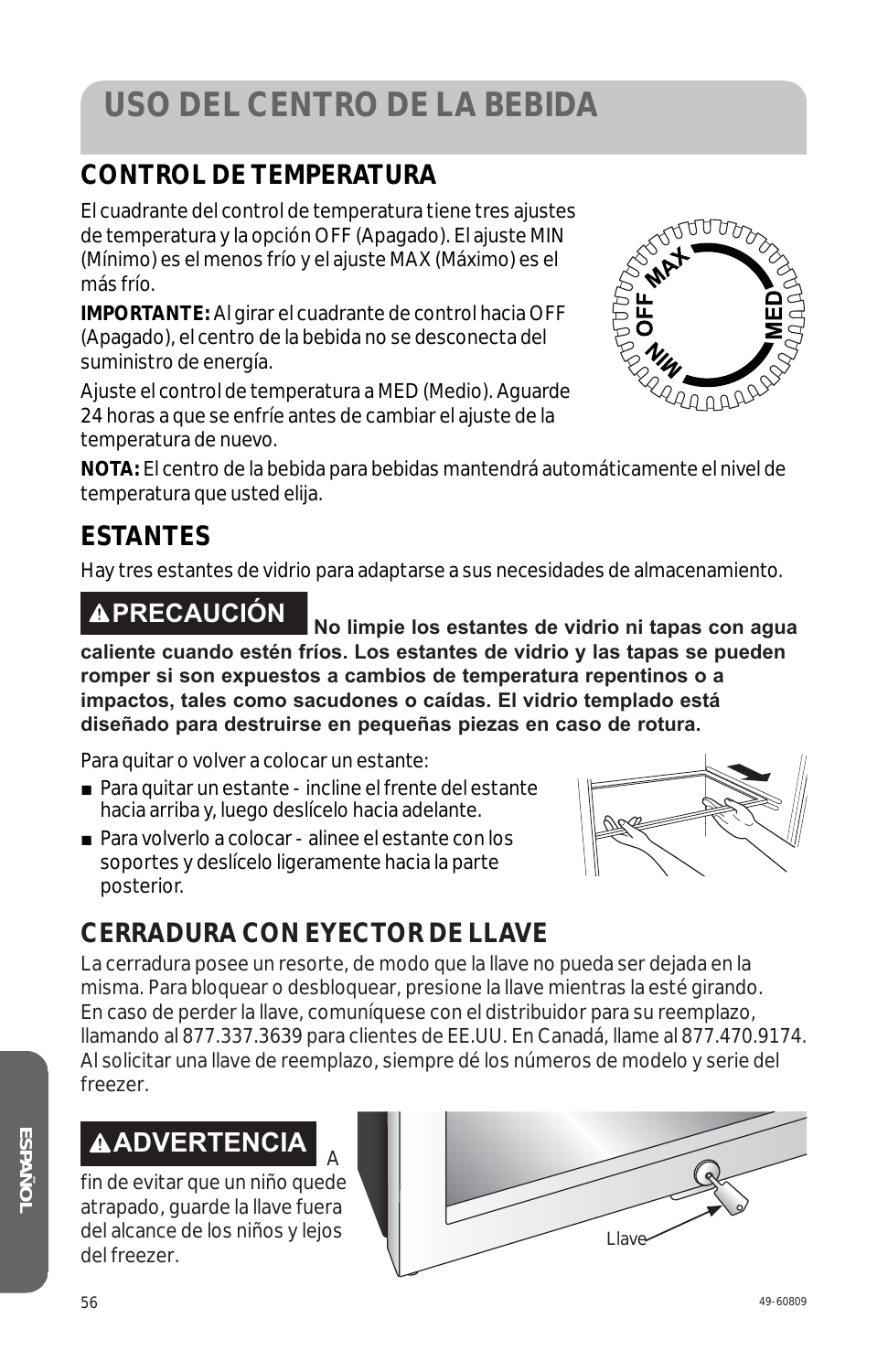#### **LIMPIEZA**

#### **ADVERTENCIA**



#### **Peligro de Explosión**

**Use un limpiador no inflamable. No seguir esta instrucción puede ocasionar la muerte, explosión o incendio.** 

**IMPORTANTE:** No use productos químicos fuertes, amoníaco, blanqueador con cloro, detergente concentrado, solventes o estropajos de metal o abrasivos para limpiar su producto por dentro o por fuera. Estos pueden dañar o decolorar el acabado.

#### **ADVERTENCIA**



**Peligro de choque eléctrico** 

**Desenchufe el aparato o desconecte el suministro de energía antes de limpiarlo.** 

**No seguir esta instrucción puede ocasionar la muerte, choque eléctrico o daños personales.** 

#### **General**

- 1. Desenchufe o desconecte el suministro de energía.
- 2. Lave las superficies interiores, los accesorios y el marco exterior con una solución de agua tibia mezclada con 3 a 4 cucharadas de bicarbonato de sodio.

 **NOTA:** Antes de usar productos de limpieza, siempre lea y siga las instrucciones del fabricante y las advertencias para evitar lesiones físicas o daños al producto. Antes de limpiar las repisas de vidrio o las tapas, lea la sección de REPISAS para acceder a más instrucciones.

- 3. Enjuague con agua tibia limpia.
- 4. Seque bien con un paño suave.
- 5. Enchufe o vuelva a conectar el suministro de energía.

#### **Juntas de la puerta**

Las juntas deben mantenerse limpias y flexibles para asegurar un sellado adecuado.

- Limpie las juntas de la puerta cada 3 meses con una solución de bicarbonato de sodio y agua tibia.
- El petrolato ligeramente aplicado en el lado de las bisagras de las juntas mantendrá la junta flexible y asegurará un buen sellado.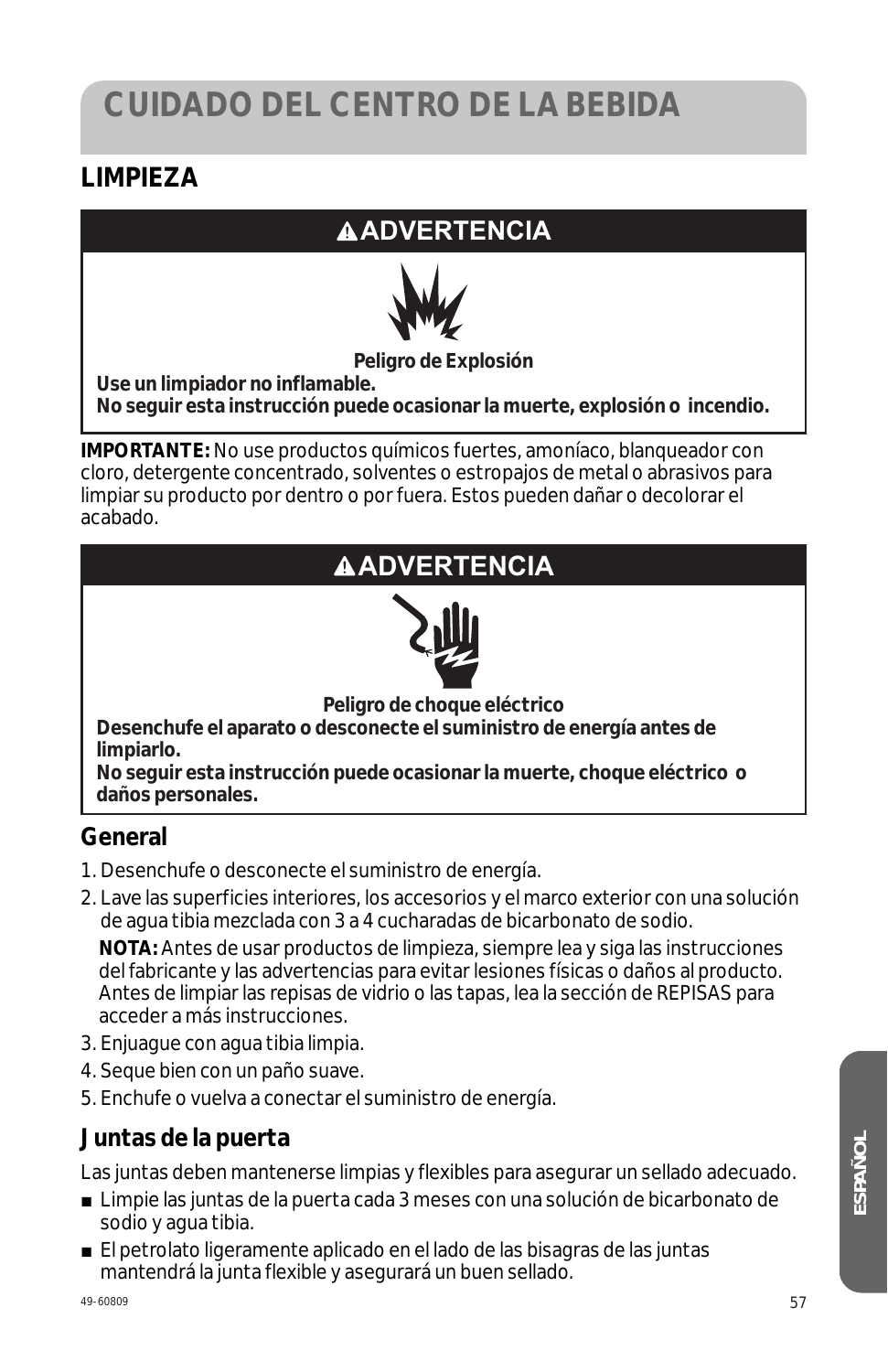#### **DESCONGELAMIENTO Y DESAGÜE**

#### **APELIGRO**



**Peligro de Explosión o Incendio** 

**El refrigerante usado es inflamable.** 

**No perfore el tubo refrigerante.** 

**No seguir esta instrucción puede ocasionar la muerte, explosión, o incendio.** 

Para un funcionamiento más eficaz y menor consumo de energía, descongele el centro de la bebida cuando se acumule una cantidad aproximada de hielo de 1/8" (3.2 mm) de espesor.

#### **IMPORTANTE:**

■ No utilice instrumentos metálicos para descongelar.

Bajo condiciones de funcionamiento normales, el centro de la bebida fue diseñado para su descongelación automática durante períodos en que el sistema de enfriamiento cesa su ciclo.

Bajo condiciones de calor y humedad extremos, y/o aperturas de puerta prolongadas o frecuentes, es posible que observe acumulación de escarcha en el plato frío ubicado en la pared interna trasera. Esta escarcha puede ser retirada a través de una descongelación manual.

#### **Para descongelar de forma manual:**

1. Gire el control de temperatura hasta OFF (Apagado).

2. Una vez retirada la escarcha, mueva el dial de control de temperatura hacia atrás hasta su posición original.

#### **ADVERTENCIA**



**Peligro de Choque Eléctrico** 

**Conecte a un contacto de pared de conexión a tierra de 3 terminales.** 

**No quite el terminal de conexión a tierra del cable de alimentación.** 

**No use un adaptador.** 

**No use un cable eléctrico de extensión.** 

**No seguir estas instrucciones puede ocasionar la muerte, incendio o choque eléctrico.**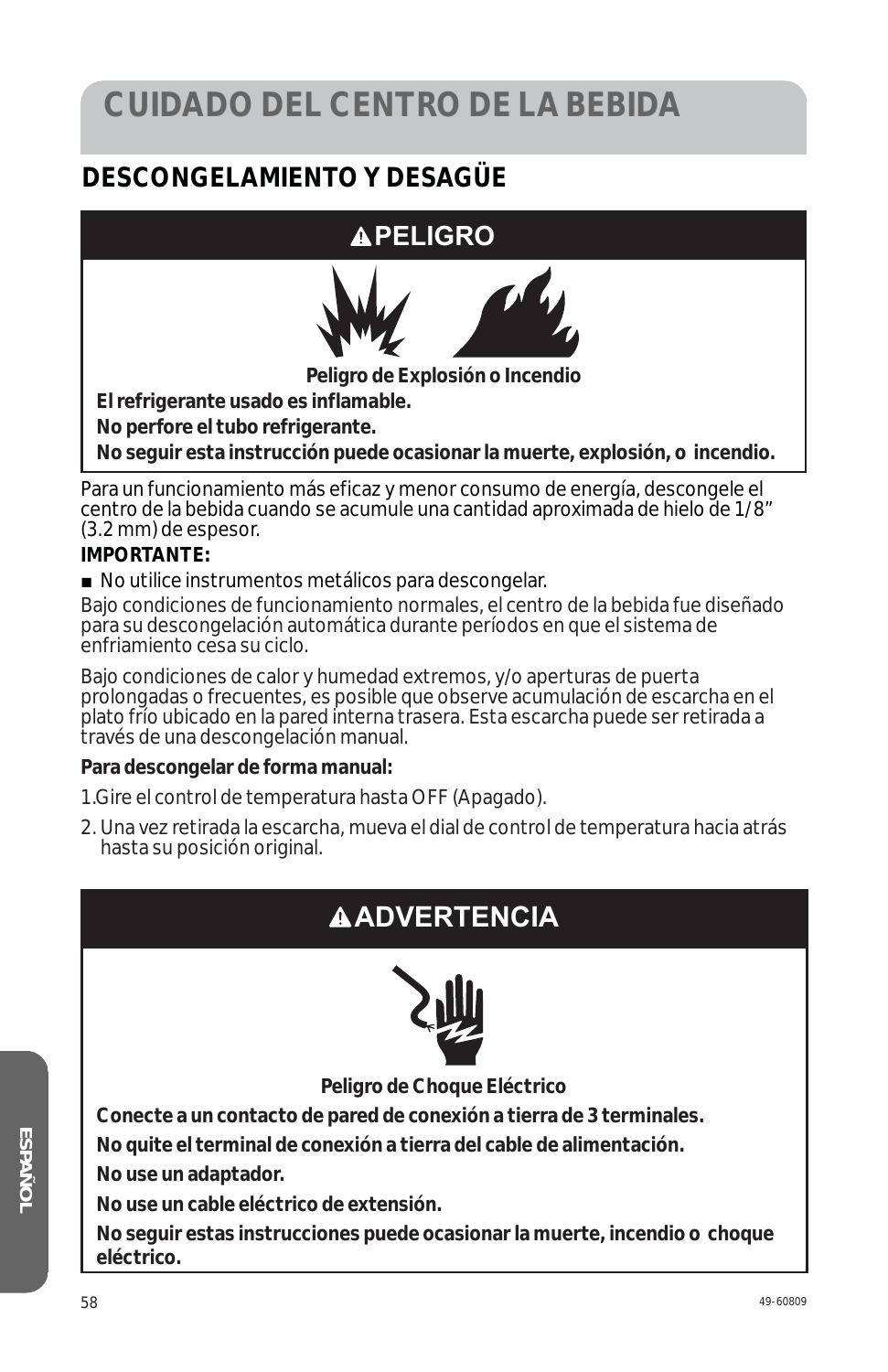#### **VACACIONES**

Si se ausentará durante un periodo largo de tiempo y no desea dejar el aparato encendido mientras no está, prepárelo para el lapso de su ausencia.

- 1. Retire los alimentos del congelador.
- 2. Gire el control de temperatura hacia 0 (OFF [Apagado]).
- 3. Desenchufe o desconecte el suministro de energía.
- 4. Limpie el interior. Vea "Limpieza".
- 5. Limpie las juntas de la tapa/la puerta. Vea la sección "Limpieza".
- 6. Mantenga las puertas abiertas para que pueda circular aire adentro.

#### **Mudanza**

Si Ud. muda su centro de la bebida a una casa nueva, siga estos pasos para prepararse para la mudanza.

#### **ADVERTENCIA**



**Peligro de Explosión o Incendio** 

**No perfore el tubo refrigerante.** 

**Siga con cuidado las instrucciones de manipulación.** 

**El refrigerante usado es inflamable.** 

**No seguir esta instrucción puede ocasionar la muerte, explosión, o incendio.** 

#### **IMPORTANTE:**

- Tenga cuidado al moverlo para evitar dañar el tubo refrigerante o aumentar el riesgo de fuga.
- Cuando lo mueva, nunca incline el centro de la bebida en un ángulo superior a los 45°. Esto podría dañar el compresor y el sistema sellado.
- 1. Complete los pasos del 1 al 5 para prepararlo para las vacaciones. Vea "Vacaciones".
- 2. Saque todas las piezas removibles, envuélvalas bien y asegúrelas con cinta adhesiva para que no se muevan ni se sacudan durante la mudanza.
- 3. Para que las puertas queden cerradas y el cable pegado a la parte posterior del centro de la bebida, use cinta adhesiva.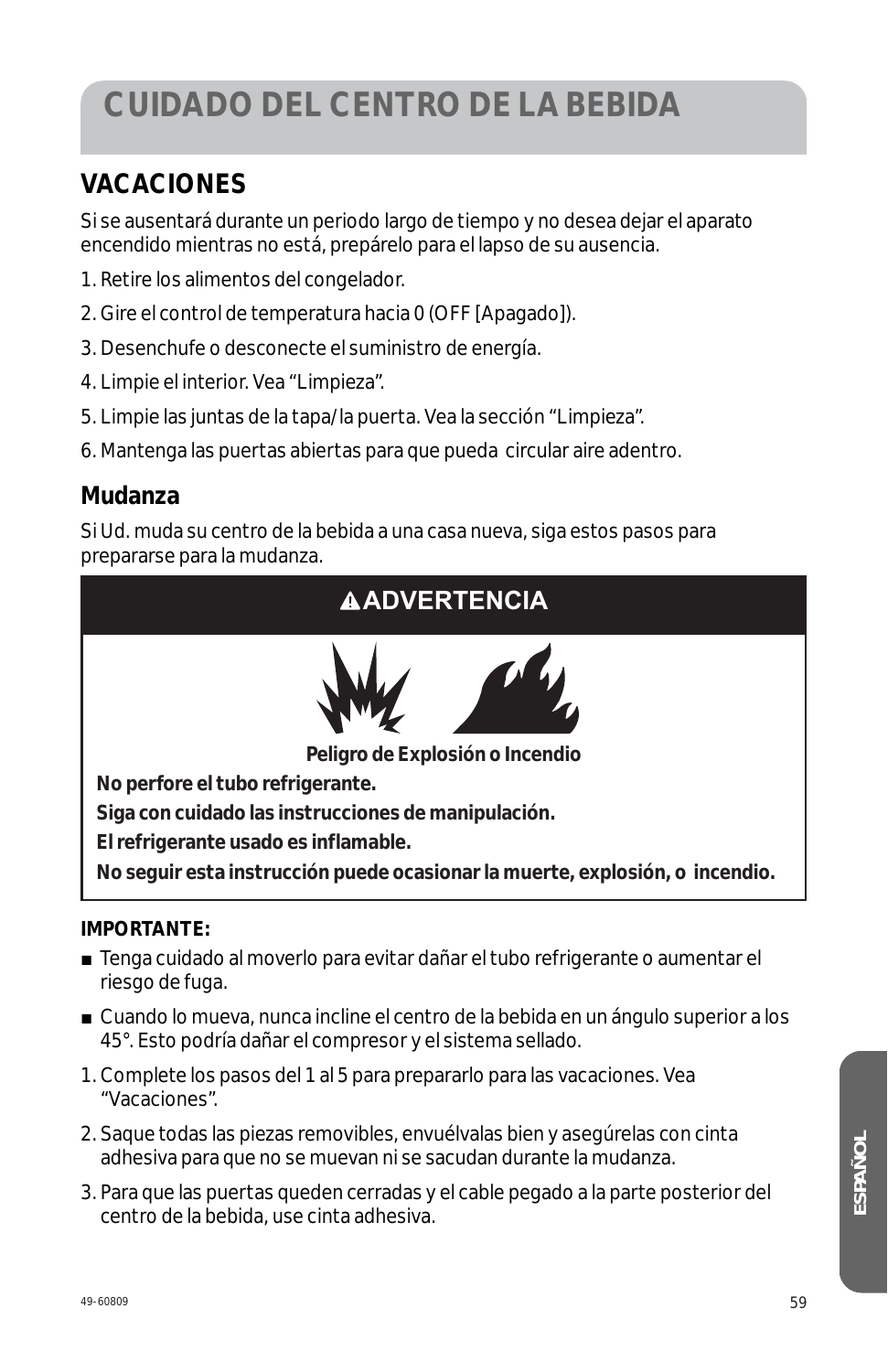#### **CÓMO VOLVER A INSTALAR O USAR EL CENTRO DE LA BEBIDA NUEVAMENTE**

**IMPORTANTE:** Si el centro de la bebida ha sido colocado en posición horizontal o se ha inclinado durante algún período de tiempo, espere 30 minutos antes de enchufarlo para permitir que el refrigerante se asiente.

- 1. Limpie el centro de la bebida. Vea "Limpieza".
- 2. Coloque el centro de la bebida en la ubicación deseada y nivélelo. Vea "Instrucciones de instalación".

#### **ADVERTENCIA**



**Peligro de Choque Eléctrico** 

**Conecte a un contacto de pared de conexión a tierra de 3 terminales.** 

**No quite el terminal de conexión a tierra del cable de alimentación.** 

**No use un adaptador.** 

**No use un cable eléctrico de extensión.** 

**No seguir estas instrucciones puede ocasionar la muerte, incendio o choque eléctrico**

3. Conecte a un contacto de pared de conexión a tierra de 3 terminales.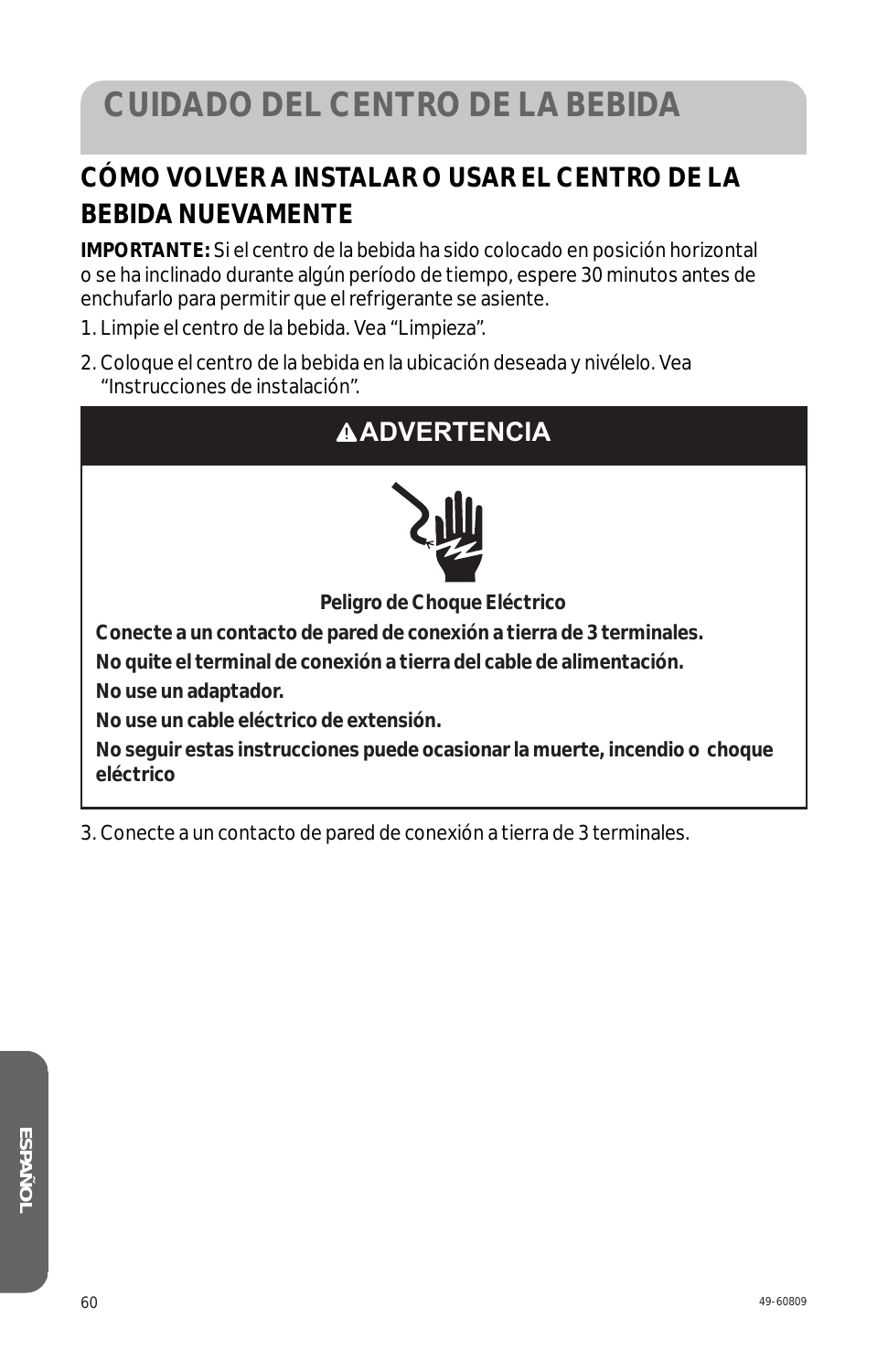# **SOLUCIÓN DE PROBLEMAS**

Pruebe las soluciones sugeridas aquí y posiblemente se evite el gasto de una visita de servicio técnico.

| <b>PROBLEMA</b>                                                    | POSIBLE(S) CAUSA(S)                                                                   | <b>SOLUCIÓN</b>                                                                                                    |
|--------------------------------------------------------------------|---------------------------------------------------------------------------------------|--------------------------------------------------------------------------------------------------------------------|
| El centro de la<br>bebida no funciona                              | El centro de la bebida no está<br>enchufado.                                          | Enchufe el centro de la bebida a un<br>tomacorriente de 3 terminales con<br>conexión a tierra.                     |
|                                                                    | Se ha quemado un fusible ose<br>ha disparado un cortacircuitos.                       | Reemplace/encienda el<br>cortacircuitos o cambie el fusible.                                                       |
|                                                                    | El control de temperatura<br>se encuentra en posición de<br>apagado 0 (OFF[apagado]). | Gire el control de temperatura a un<br>ajuste entre 1 y 5.                                                         |
|                                                                    | El compresor funciona en<br>ciclos.                                                   | Espere de 30 a 40 minutos para<br>comprobar si el compresor se inicia.                                             |
| El compresor<br>funciona con<br>demasiada<br>frecuencia            | La temperatura ambiente está<br>elevada o hay humedad.                                | Esto puede ser normal para<br>mantener la temperatura constante<br>en los días húmedos y de altas<br>temperaturas. |
|                                                                    | La puerta del centro de la<br>bebida no está cerrada por<br>completo.                 | Cierre la puerta por completo.                                                                                     |
|                                                                    | La junta de la puerta no sella<br>correctamente.                                      | Limpie la junta de la puerta.<br>Vea "Limpieza".                                                                   |
|                                                                    | La puerta se abre con<br>frecuencia o durante períodos<br>prolongados.                | Disminuya la cantidad de veces<br>que abre la puerta para mantener la<br>temperatura interna.                      |
|                                                                    | La puerta está bloqueada<br>abierta.                                                  | Reorganizar o eliminar elementos<br>que mantienen la puerta se cierre<br>por completo.                             |
| La puerta del<br>centro de la<br>bebida no cierra<br>correctamente | El centro de la bebida no está<br>nivelado o la puerta no está<br>alineada.           | Nivele el centro de la bebida o alinee<br>la puerta.                                                               |
|                                                                    | La puerta está bloqueada<br>abierta.                                                  | Reorganizar o eliminar elementos<br>que mantienen la puerta se cierre<br>por completo.                             |
| La temperatura de<br>los alimentos está                            | La puerta se abre con<br>frecuencia.                                                  | Disminuya la cantidad de veces que<br>abre la puerta.                                                              |
| demasiado elevada                                                  | Una gran cantidad de bebidas<br>fue agregada de forma<br>reciente.                    | Deje pasar tiempo hasta que<br>las bebidas agregadas de forma<br>reciente se enfríen.                              |
|                                                                    | La puerta no sella<br>correctamente.                                                  | Limpie la junta de la puerta.<br>Vea "Limpieza".                                                                   |
|                                                                    | El control no se fijó en<br>una temperatura lo<br>suficientemente fría.               | Regule el temperatura a un ajuste<br>más frío.                                                                     |
| El centro de<br>la bebida está<br>demasiado frío                   | El control se ha fijado en un<br>ajuste demasiado frío.                               | Ajuste la temperatura a un ajuste<br>menos.                                                                        |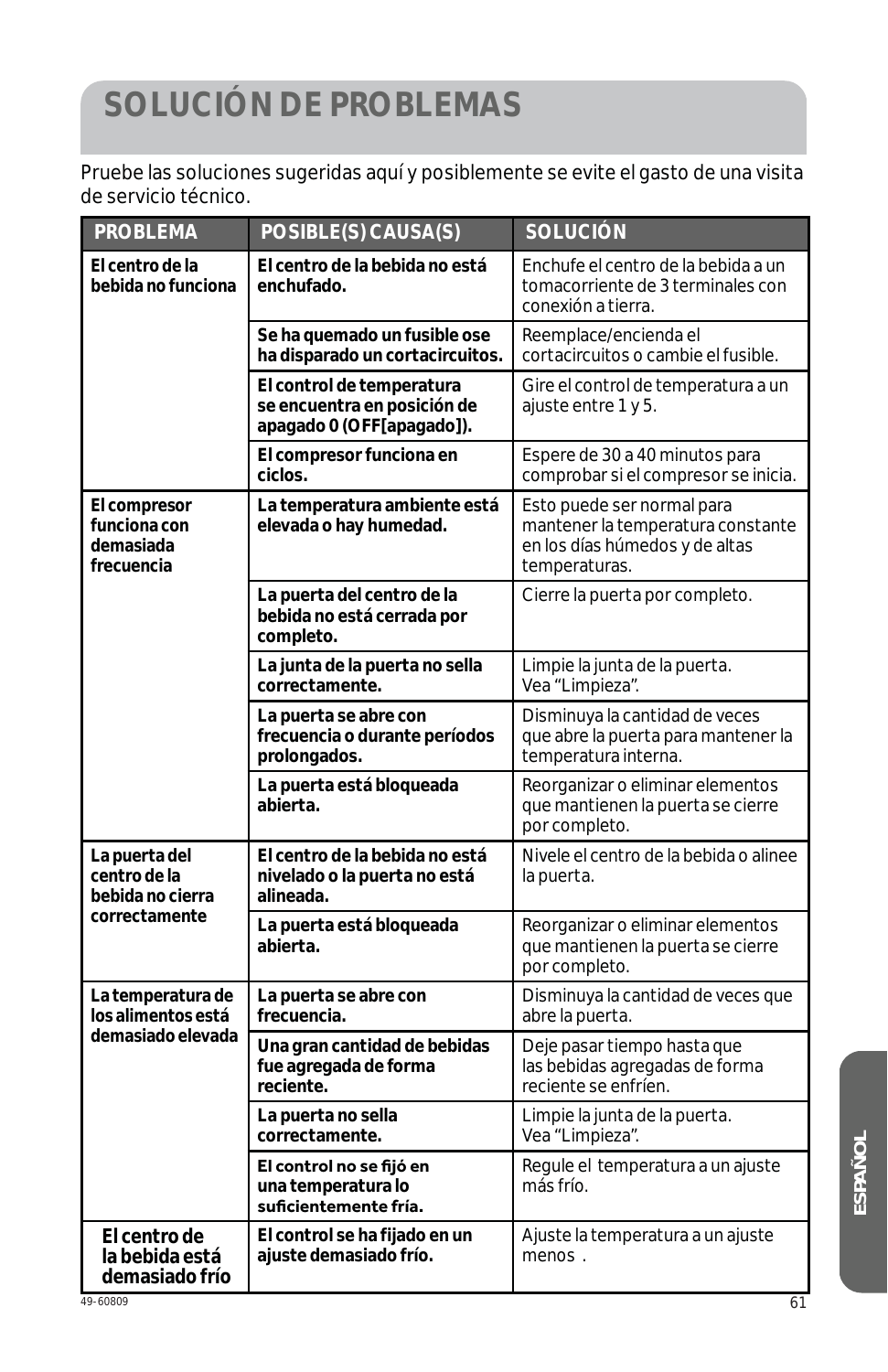# **SOLUCIÓN DE PROBLEMAS**

Pruebe las soluciones sugeridas aquí y posiblemente se evite el gasto de una visita de servicio técnico.

| <b>PROBLEMA</b>                                                        | POSIBLE(S) CAUSA(S)                                             | <b>SOLUCIÓN</b>                                                                                                                                                                              |
|------------------------------------------------------------------------|-----------------------------------------------------------------|----------------------------------------------------------------------------------------------------------------------------------------------------------------------------------------------|
| El centro de la<br>bebida huele mal                                    | El centro de la bebida necesita<br>limpieza.                    | Limpie el centro de la bebida.<br>Vea"Limpieza".                                                                                                                                             |
| Sonido de gorgoteo                                                     | Hay refrigerante circulando en<br>el serpentín de enfriamiento. | Este sonido es normal.                                                                                                                                                                       |
| Chasquidos                                                             | El control de temperatura se<br>enciende y se apaga.            | Este sonido es normal.                                                                                                                                                                       |
| Sonido de estallido<br>o crujido cuando<br>se enciende el<br>compresor | El centro de la bebida no está<br>nivelado.                     | Nivele el centro de la bebida.<br>Vea"Nivelación". Si el piso está<br>desnivelado, es posible que deba<br>colocar cuñas de metal o madera<br>debajo de una parte del centro de<br>la bebida. |
|                                                                        | El centro de la bebida toca la<br>pared.                        | Aleje el centro de la bebida de<br>la pared y vuelva a nivelar, si es<br>necesario.                                                                                                          |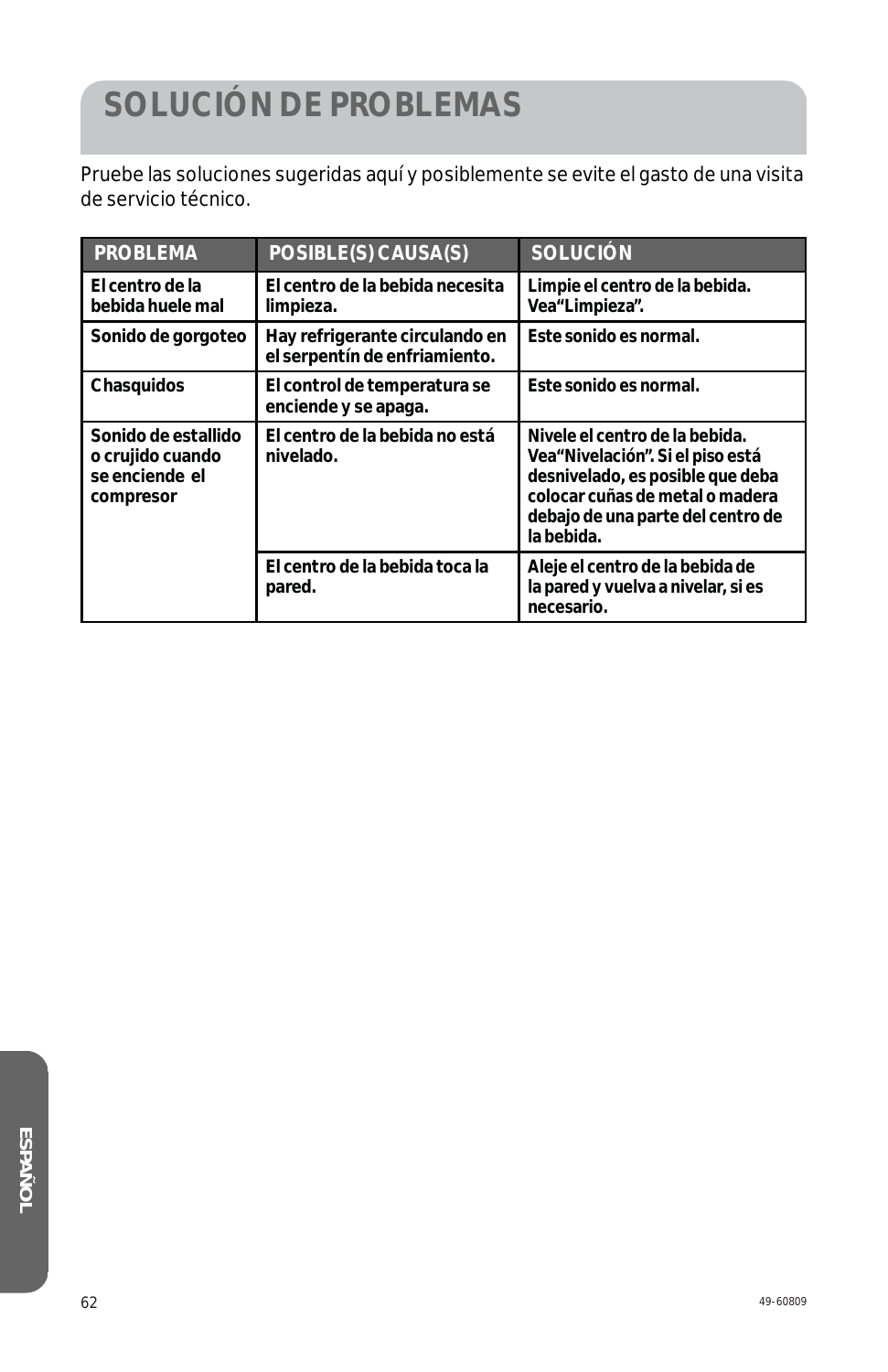# **GARANTÍA LIMITADA**

#### **12 meses por piezas y mano de obra**

Durante 12 meses desde la fecha de compra minorista original, GE Appliances reemplazará cualquier pieza del centro de la bebida que falle debido a un defecto en los materiales o la fabricación. GE Appliances podrá, a su criterio, reemplazar o realizar la reparación de la unidad defectuosa. En caso de que GE Appliances decida realizar el servicoi técnico sobre la unidad, GE Appliances brindará sin costo cualquier pieza que falle debido a un defecto en los materiales o la fabricación, junto con cualquier trabajo o costos relacionados con el servicio para reemplazar la pieza defectuosa. Durante este período, si GE Appliances decide reemplazar la unidad, podrá hacerlo brindándole a usted un certificado canjeable en un minorista, el cual podrá ser usado para un producto de reemplazo.

**NOTA:** Esta garantía comienza en la fecha de compra de este producto, y el recibo original deberá presentarse al representante autorizado de servicio antes de hacerse las reparaciones bajo la garantía.

#### **PARA OBTENER SERVICIO BAJO LA GARANTÍA**

**Para los clientes de EE.UU.,** todo el servicio de garantía deberá ser provisto por nuestros Centros de Servicio de Fabricación, o por un técnico autorizado del Servicio al Cliente. Para programar una visita del servicio técnico, llame al 1.877.337.3639.

Cuando llame para solicitar el servicio, tenga los números de serie y modelo disponibles.

**En Canadá, llame al 1.877.470.9174.**

#### **Lo que no está cubierto bajo esta garantía:**

Viajes del técnico del servicio a su hogar para enseñarle sobre cómo usar el producto.

Instalación inadecuada, entrega o mantenimiento.

Fallas del producto en caso de abuso, mal uso, o uso para propósitos diferentes al original o uso comercial.

Pérdida de alimentos por mal estado.

Daño causado después de la entrega.

Reemplazo de fusibles de la casa o reinicio de disyuntores.

Reemplazo de las bombillas de luz.

Daños ocasionados sobre el producto por accidente, incendio, inundaciones o catástrofes naturales.

Daños consecuentes o incidentales causados por posibles defectos de este producto.

Producto no accesible para brindar el servicio requerido.

Costos asociados cuando GE Appliances decide entregar al consumidor un certificado como forma de reemplazo del producto.

**EXCLUSIÓN DE GARANTÍAS IMPLÍCITAS - Su única y exclusiva alternativa es la reparación del producto, como se indica en la Garantía Limitada. Las garantías implícitas, incluyendo garantías implícitas de comerciabilidad o conveniencia sobre un propósito particular, se limitan a un año o al período más corto permitido por la ley.**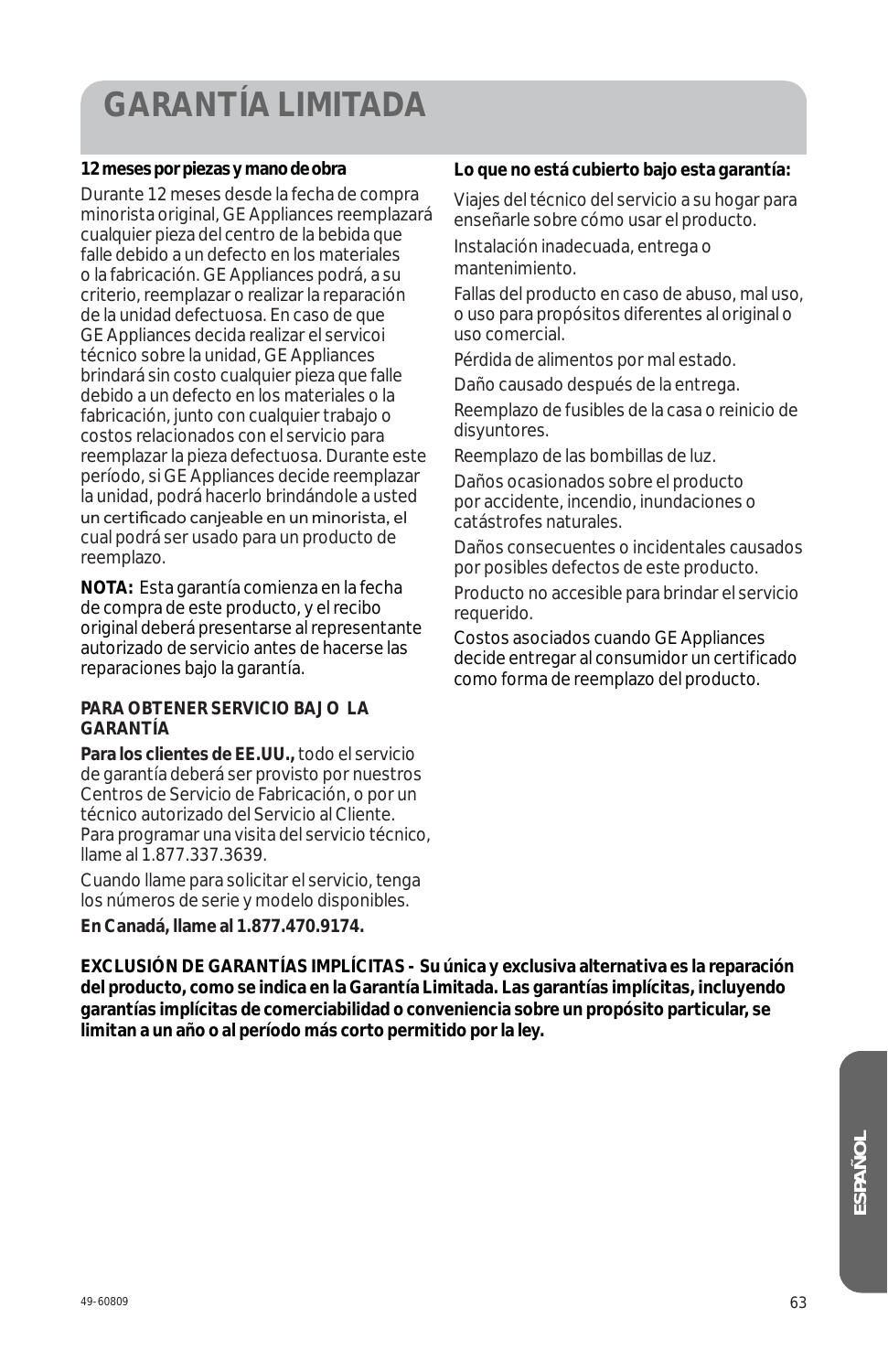# **GARANTÍA LIMITADA**

**Para los clientes de los EEUU:** Esta garantía se extiende al comprador original y a cualquier dueño subsiguiente de productos comprados para uso hogareño dentro de EE.UU. Si el producto está en un área donde no se encuentra disponible un Proveedor Autorizado del Servicio Técnico de GE Appliances, usted será responsable por el costo de un viaje o se podrá requerir que traiga el producto a una ubicación del Servicio Técnico de GE Appliances Autorizado para recibir el servicio. En Alaska, la garantía excluye el costo de envío o llamadas del servicio a su hogar.

Algunos estados no permiten la exclusión o limitación de daños fortuitos o consecuentes. Esta garantía le da derechos legales específicos y es posible que tenga otros derechos legales que varían entre un estado y otro. Para conocer cuáles son sus derechos legales, consulte a la oficina de asuntos del consumidor local o estatal o al Fiscal de su estado.

#### **Garante US:**

**GE Appliances,** *a* **Haier** *company*

**Para Clientes en Canadá:** Esta garantía se extiende al comprador original y a cualquier dueño subsiguiente de productos comprados para uso hogareño dentro de Canadá. El servicio técnico hogareño de la garantía será brindado en áreas donde Mabe se encuentre disponible y lo considere apropiado.

**Garante Canada: MC Commercial, Burllington, Ontario, L7R 5B6**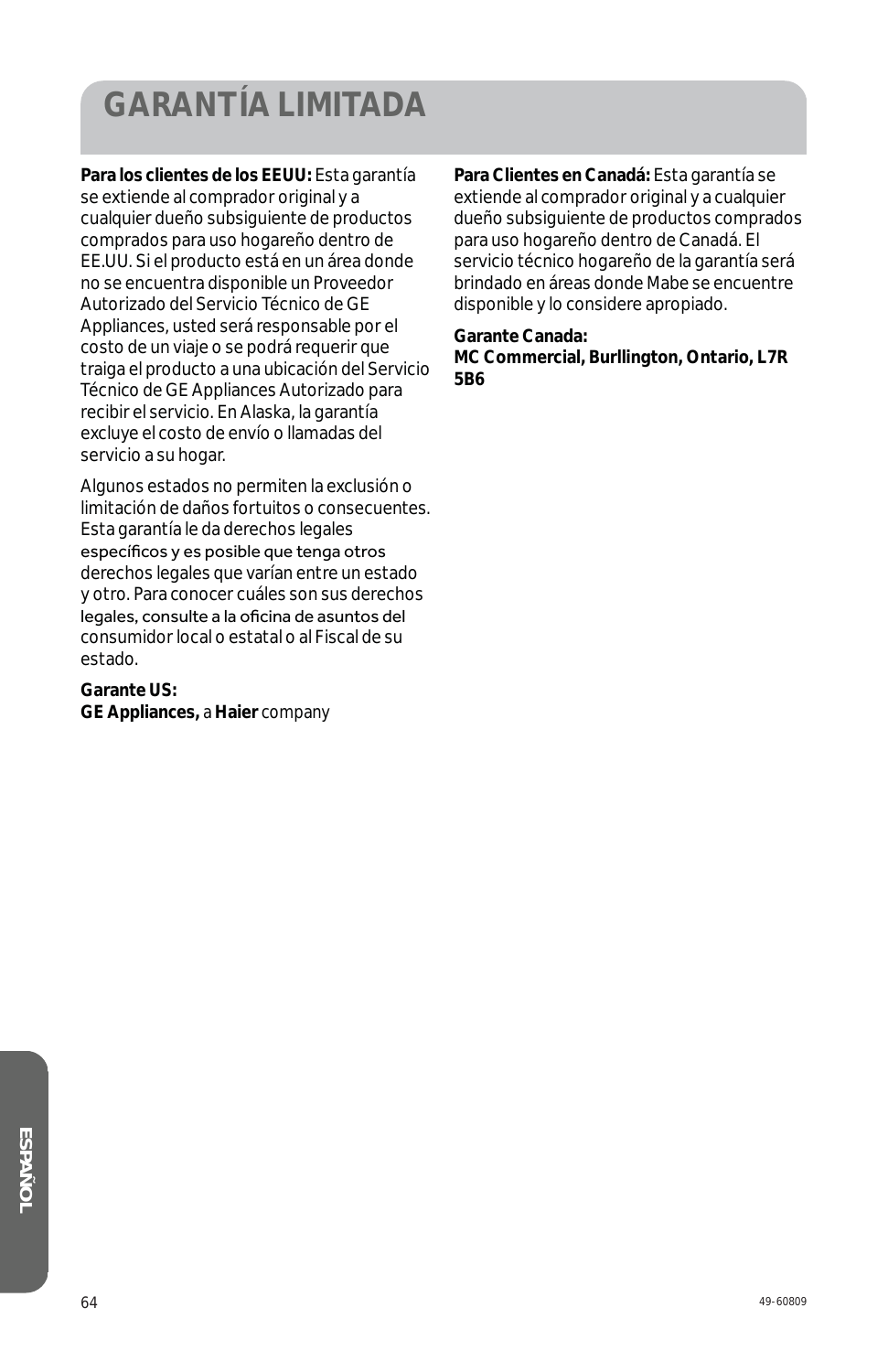## **INFORMACIÓN A TENER EN CUENTA**

Le agradecemos la compra de este producto de marca Haier. Este manual para el usuario lo ayudará a obtener el mejor funcionamiento de su nuevo centro de la bebida.

Para referencia futura, anote el número de modelo y de serie, que están situados en el marco interior del centro de la bebida, y la fecha de compra.

Engrape la prueba de compra a este manual para asistirle cuando necesite obtener servicio bajo la garantía.

Número de modelo

\_\_\_\_\_\_\_\_\_\_\_\_\_\_\_\_\_\_\_\_\_\_\_\_\_\_\_\_\_\_\_\_\_\_\_\_\_\_\_

\_\_\_\_\_\_\_\_\_\_\_\_\_\_\_\_\_\_\_\_\_\_\_\_\_\_\_\_\_\_\_\_\_\_\_\_\_\_\_

\_\_\_\_\_\_\_\_\_\_\_\_\_\_\_\_\_\_\_\_\_\_\_\_\_\_\_\_\_\_\_\_\_\_\_\_\_\_\_ Número de serie

Fecha de compra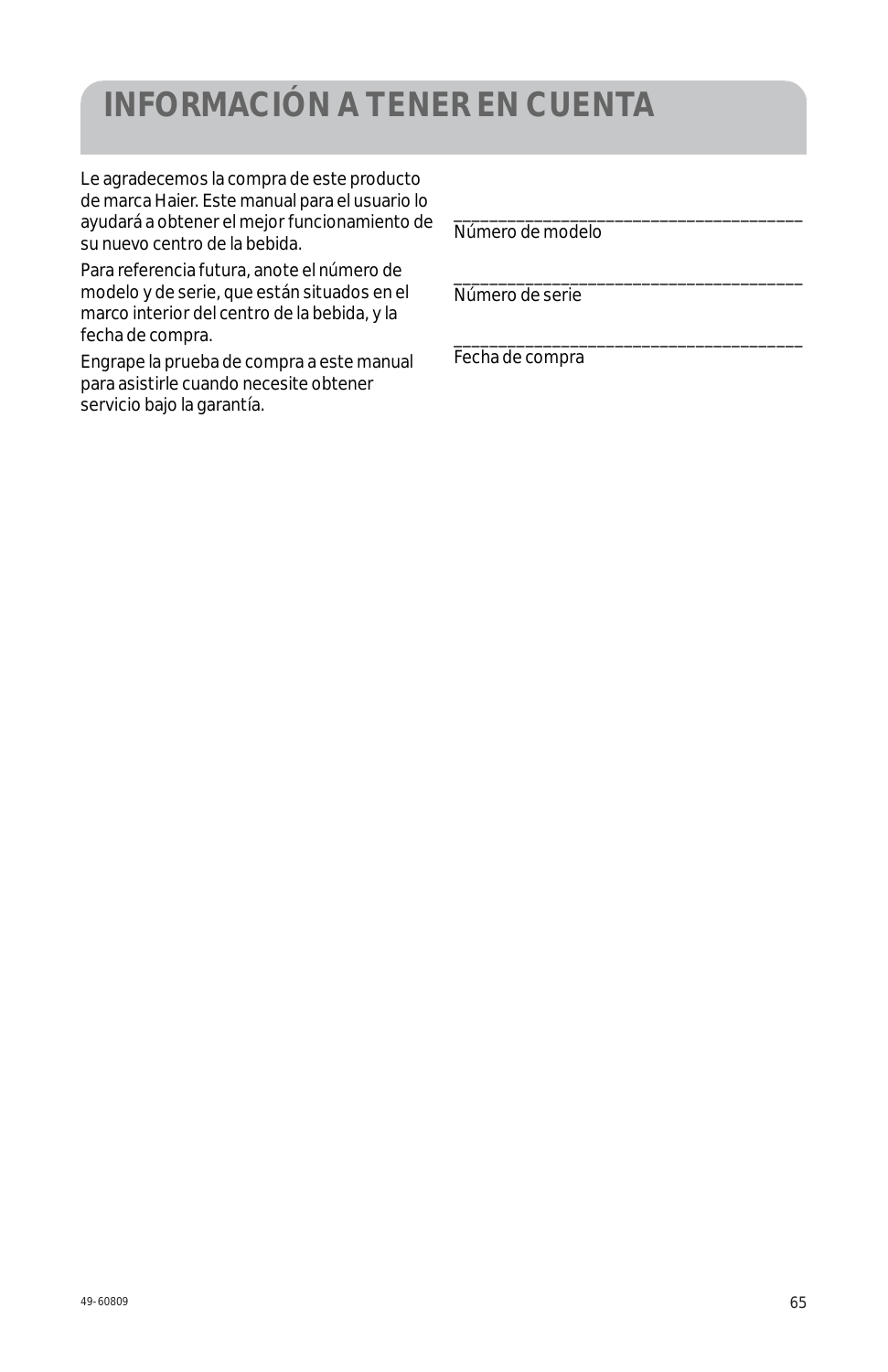# **NOTES**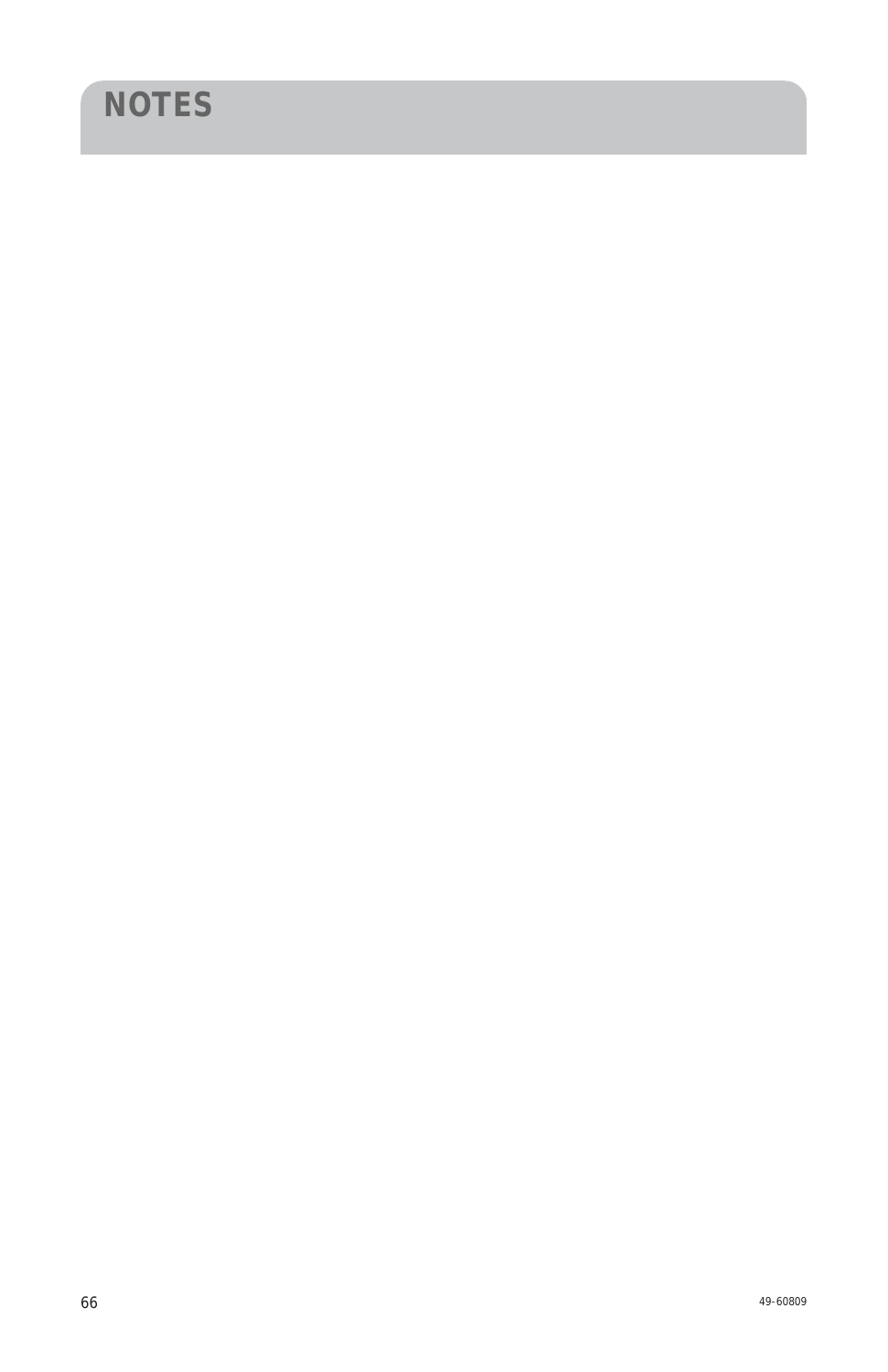# **NOTES**